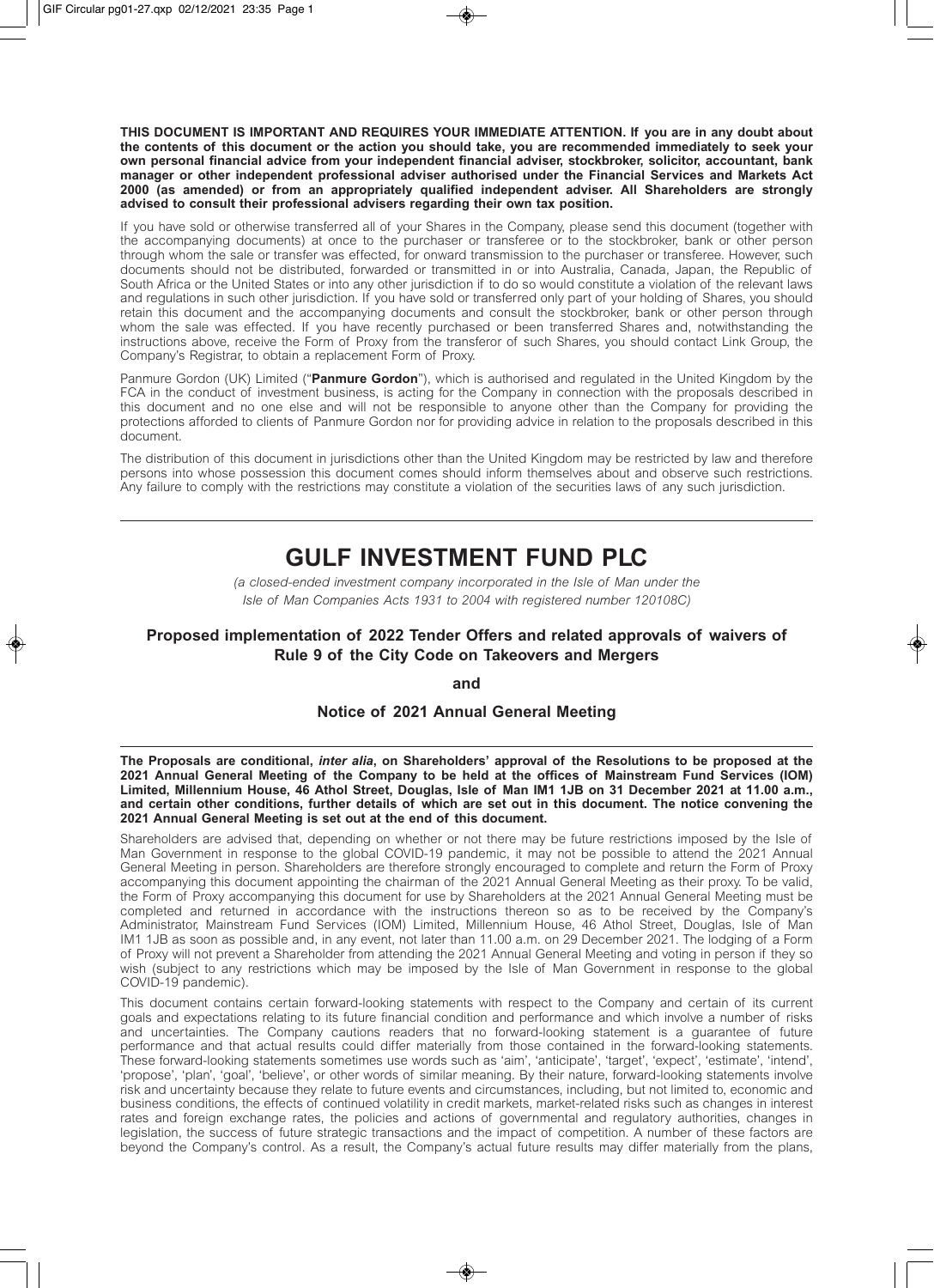proposals and expectations set out in the Company's forward-looking statements. Any forward-looking statements made in this document by or on behalf of the Company speak only as at the date they are made. Except as required by the FCA, the London Stock Exchange or applicable law, the Company and its Directors expressly disclaim any obligation or undertaking to release publicly any updates or revisions to any forward-looking statements contained in this document to reflect any changes in the Company's expectations with regard thereto or any changes in events, conditions or circumstances on which any such statement is based.

**Your attention is drawn to the risk factors set out in Part 8** *(Risks relating to the Proposals)* **of this document and the letter from the Chairman of the Company in Part 1** *(Letter from the Chairman)* **of this document, which sets out the "Action to be taken" at paragraph 8** *(Action to be taken)* **and contains at paragraph 14** *(Recommendation)* **the unanimous recommendation of your Board that you vote in favour of the Resolutions to be proposed at the 2021 Annual General Meeting.**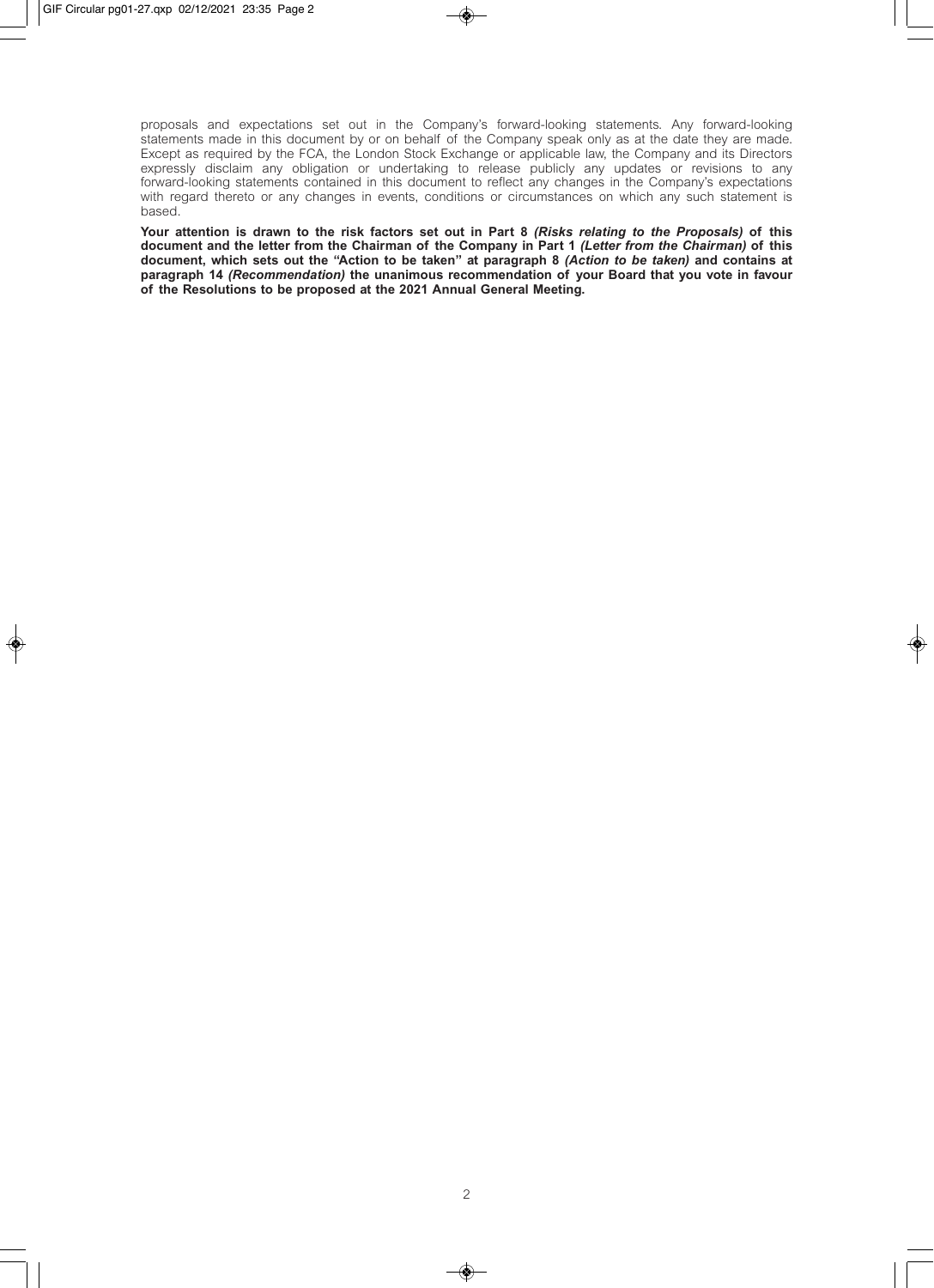# **TABLE OF CONTENTS**

|        | EXPECTED TIMETABLE OF PRINCIPAL EVENTS                  | $\overline{4}$ |
|--------|---------------------------------------------------------|----------------|
| PART 1 | <b>I FTTER FROM THE CHAIRMAN</b>                        | 5              |
| PART 2 | THE COMPANY'S PERFORMANCE AND PROSPECTS                 | 11             |
| PART 3 | <b>TENDER TERMS AND CONDITIONS</b>                      | 13             |
| PART 4 | CONSIDERATIONS UNDER THE TAKEOVER CODE AND PANEL WAIVER | 28             |
| PART 5 | FINANCIAL INFORMATION                                   | 32             |
| PART 6 | TAXATION IN THE UNITED KINGDOM                          | 33             |
| PART 7 | ADDITIONAL INFORMATION                                  | 36             |
| PART 8 | RISKS RELATING TO THE PROPOSALS                         | 44             |
| PART 9 | <b>DEFINITIONS</b>                                      | 48             |
|        | NOTICE OF 2021 ANNUAL GENERAL MEETING                   | 54             |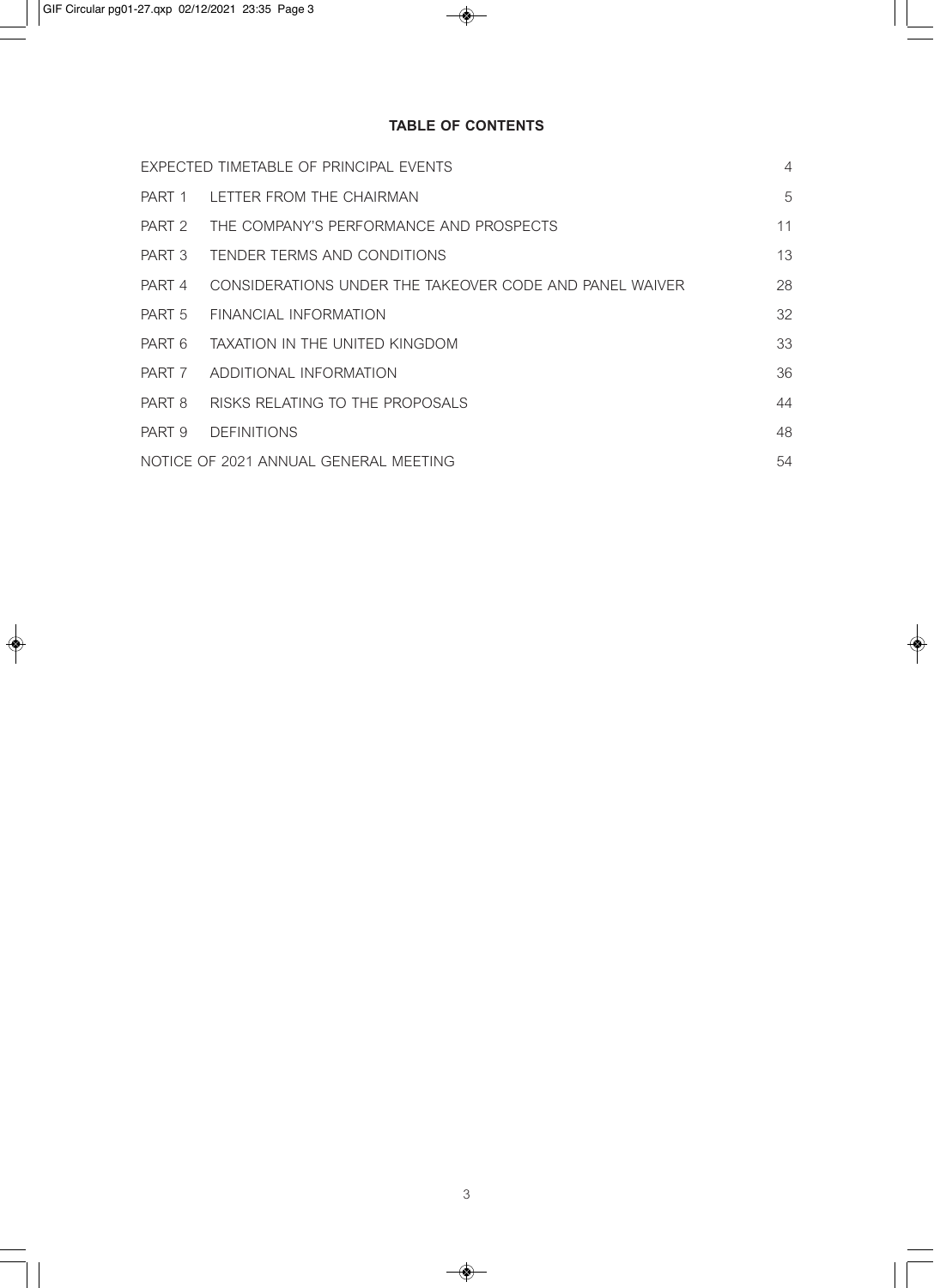# **EXPECTED TIMETABLE OF PRINCIPAL EVENTS**

| Latest time and date for receipt of Forms of Proxy in respect of 11.00 a.m. on 29 December 2021<br>the 2021 Annual General Meeting |                                |
|------------------------------------------------------------------------------------------------------------------------------------|--------------------------------|
| 2021 Annual General Meeting                                                                                                        | 11.00 a.m. on 31 December 2021 |
| Results of 2021 Annual General Meeting announced <sup>(1)</sup>                                                                    | 31 December 2021               |
| 2022 Tender Offers                                                                                                                 |                                |
| March 2022 Tender Offer Announcement in respect of the                                                                             | March 2022                     |

September 2022 Tender Offer Announcement in respect of the September 2022 September 2022 Tender Offer

*Notes:* 

*1. If the Whitewash Resolution is not passed at the 2021 Annual General Meeting neither of the 2022 Tender Offers will proceed and the Company will make a further announcement on alternative proposals.* 

*Each of the times and dates in the expected timetable may be extended or brought forward without further notice. If any of the above times and/or dates change, the revised time(s) and/or date(s) will be notified to Shareholders by an announcement through a Regulatory Information Service provider.* 

*All references to times are to London times.* 

March 2022 Tender Offer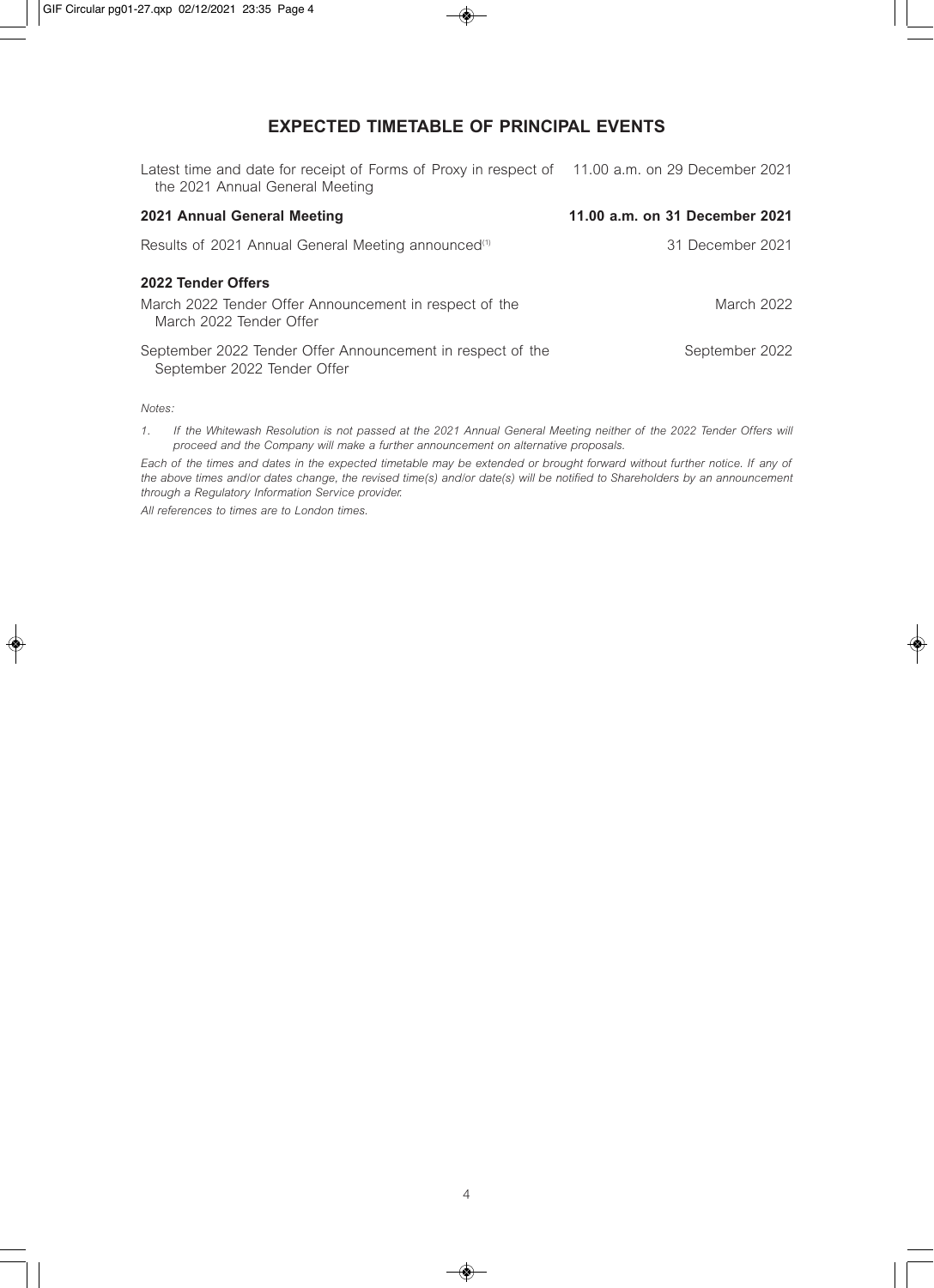## **PART 1 LETTER FROM THE CHAIRMAN**

# **GULF INVESTMENT FUND PLC**

*(a closed-ended investment company incorporated in the Isle of Man under the Isle of Man Companies Acts 1931 to 2004 with registered number 120108C)* 

Nicholas Wilson (*Non-Executive Chairman*) Millennium House<br>
Neil Benedict (*Non-Executive Director*) 46 Athol Street Neil Benedict (*Non-Executive Director*) 46 Athol Street David Humbles (*Non-Executive Director*)<br>
Anderson Whamond *(Non-Executive Director)* Show than the state of Man Anderson Whamond *(Non-Executive Director)* Isle of Man<br>IM1 1.IR

*Directors: Registered Office:* 

IM1 1JB

3 December 2021

## **To: Shareholders**

## **2022 Tender Offers and Panel Waiver; and Notice of 2021 Annual General Meeting**

## **1. INTRODUCTION**

I am writing to inform you that the annual general meeting of the Company will be held at 11.00 a.m. on 31 December 2021 at Mainstream Fund Services (IOM) Limited, Millennium House, 46 Athol Street, Douglas, Isle of Man IM1 1JB (the "**2021 Annual General Meeting**"). The notice of the 2021 Annual General Meeting is set out at the end of this document. This will be my last annual general meeting as it is my intention to stand down as Chairman and Director at the end of the calendar year. Mr Anderson Whamond will become Chairman of the Company effective on 1 January 2022.

In addition to the usual annual general meeting business of the Company, I am pleased to write to you today to provide details of, *inter alia*, a proposed programme of further tender offers to be implemented by the Company in March and September 2022 (the "**2022 Tender Offers**").

Further details on these proposals are set out in this document. A notice convening the 2021 Annual General Meeting at which the Company will seek the Shareholder approvals required to give effect to the 2022 Tender Offers (in addition to the usual business at the annual general meeting) is set out at the end of this document.

#### **2. BACKGROUND**

As mentioned in the circular published by the Company on 23 November 2020 (the "**2020 Circular**") and formalised in the circular published on 25 March 2021 (the "**2021 Circular**"), the Company proposed and implemented a programme of bi-annual tender offers to be launched in March and September each year, in each case (i) for up to 100 per cent. of each Shareholder's holding of Shares as at the relevant Record Date, and (ii) subject to a minimum size condition as described further below (the "**Tender Offers**" and each, a "**Tender Offer**"). Shareholders on the Register at the relevant Record Date will be invited to either (i) continue their full investment in the Company; or (ii) save for Restricted Shareholders, tender some or all of their Shares held at that date. The Board believe that the implementation of the Tender Offers should provide those Shareholders who want it with the additional liquidity they require going forward. The first such Tender Offer of the Company (the "**Initial Tender Offer**") was launched in September 2021. The Board and the Investment Adviser continue to believe the Gulf Cooperation Council ("**GCC**") offers attractive growth opportunities for investors and continue to view the future of the Company with confidence, expecting healthy growth in the region as a whole.

Since the Company broadened its Investment Policy from a largely Qatar-focussed investment strategy to a broader GCC focussed investment strategy in December 2017, the Company's Net Asset Value per Share has increased by 81.9 per cent., from US\$1.0145 at 7 December 2017 to US\$1.8453 (unaudited) as at 30 September 2021 (being the date of the latest available unaudited NAV per Share prior to the publication of this document). This compares to the 54.2 per cent.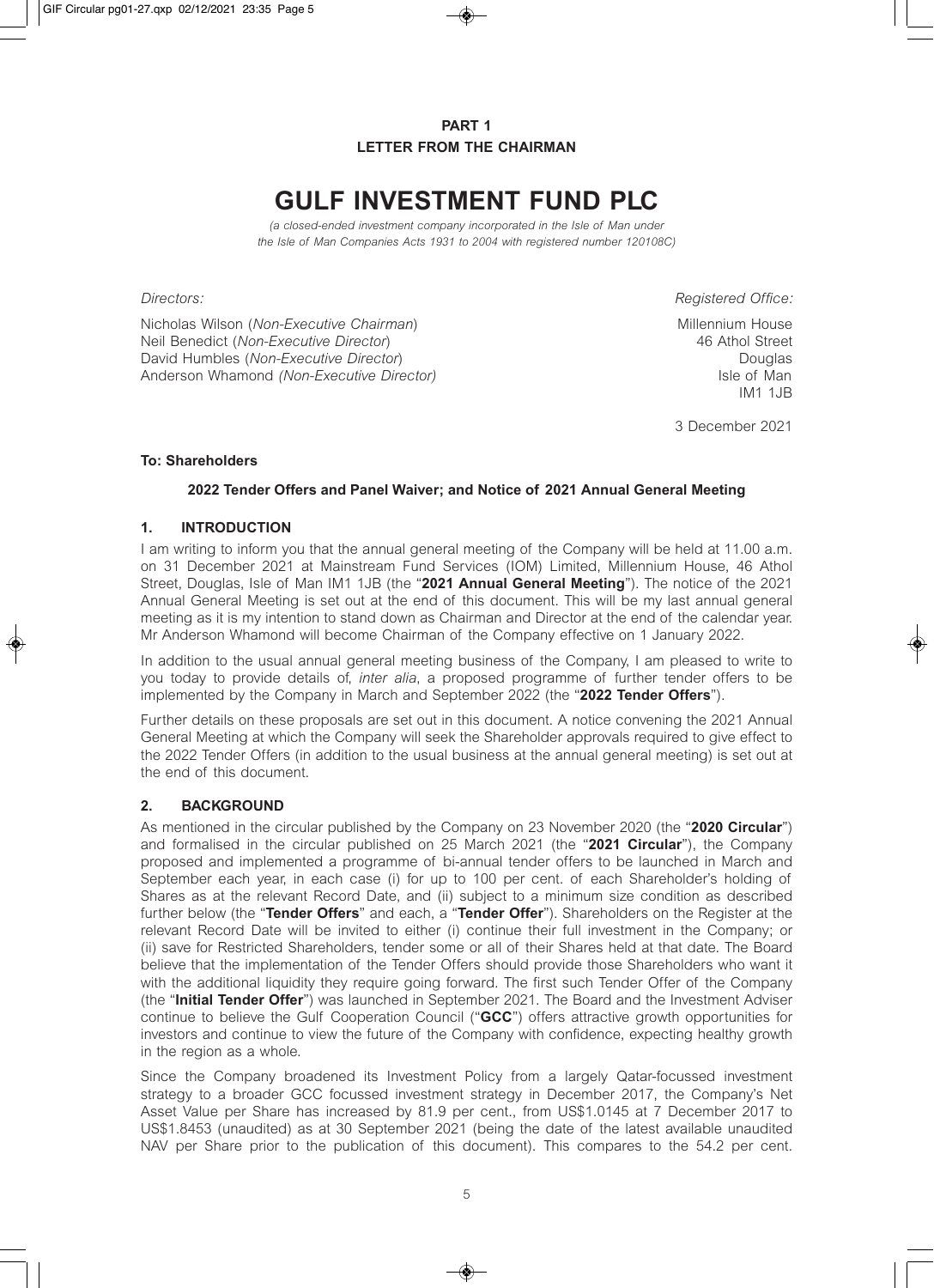increase in the Company's benchmark, the S&P GCC Index, over the same period. In addition, the Company has paid dividends totalling 11.46 cents per Share during the same period. Including dividends, Shareholders have enjoyed a total return of 102.8 per cent. compared to 77.9 per cent. from the S&P GCC Index. The Company's return of 102.8 per cent. compares to the peer-group's average return of 55.8 per cent. The Company's share price currently trades at a 7.5 per cent. discount to NAV and has traded at an average discount of 8.1 per cent. over the past 12 months.

Further information about the Company's performance, prospects and the future proposals described above is set out in Part 2 *(The Company's Performance and Prospects)* of this document.

#### **3. 2022 TENDER OFFERS**

The Company is now seeking the requisite authorities required from its Shareholders to undertake the 2022 Tender Offers at the 2021 Annual General Meeting. The terms and conditions applicable to the 2022 Tender Offers, along with certain other specific details in connection with the 2022 Tenders Offers, are set out in Part 3 *(Tender Terms and Conditions)* of this document.

Following the Initial Tender Offer, in order to be able to offer the Tender Offers to Shareholders in March and September 2022 the Company is required, in accordance with the 2021 Circular, to seek the authorities required to implement a Tender Offer in March 2022 (the "**March 2022 Tender Offer**") and a further Tender Offer in September 2022 (the "**September 2022 Tender Offer**") at the 2021 Annual General Meeting. The 2021 Annual General Meeting is to be convened on 31 December 2021 and the notice convening the 2021 Annual General Meeting is set out at the end of this document (the "**Notice of 2021 Annual General Meeting**").

As it would not be in the interests of Shareholders to be invested in a sub-scale illiquid fund, the Company shall not be obliged to proceed with any Tender Offer where the Directors, in their sole discretion, believe the result of the Tender Offer would reduce the Company to such a size that it would no longer be fit for purpose (the "**Minimum Size Condition**").

The Minimum Size Condition is set annually. **As described in paragraph 2.4 of Part 3** *(Tender*  **Terms and Conditions)** of this document, in the event the Minimum Size Condition is not met in respect of a Tender Offer, such Tender Offer will not proceed. The Directors will instead put forward proposals to Shareholders for the Company to be wound up with a view to returning cash to Shareholders or to enter into formal liquidation.

The Company will announce via a Regulatory Information Service on the relevant Confirmation Date whether or not the relevant Tender Offer will proceed.

The Minimum Size Condition in respect of either of the 2022 Tender Offers shall be a post Tender Offer share capital of not less than 38,000,000 Shares (the "**2022 Minimum Size Condition**").

For the avoidance of doubt, if the March 2022 Tender Offer fails to proceed because the 2022 Minimum Size Condition could not be met, then the September 2022 Tender Offer will not proceed either, since the Directors will instead put forward proposals to Shareholders for the Company to be wound up with a view to returning cash to Shareholders or to enter into formal liquidation.

The process for inviting Shareholders to participate in a Tender Offer (including each of the 2022 Tender Offers in due course) and announcing, among other things, the relevant Minimum Size Condition and the determination of the relevant Tender Price for such Tender Offer is set out in paragraph 4 of Part 3 *(Tender Terms and Conditions)* of this document.

Shareholders should note that completion of each of the 2022 Tender Offers is conditional on, *inter alia*, the 2022 Tender Offers Resolution and the Whitewash Resolution to be proposed at the 2021 Annual General Meeting being passed. Completion of any subsequent Tender Offer beyond 2022 is conditional on, *inter alia*, the required shareholder authorities to be proposed at an annual general meeting in respect of the relevant subsequent 12 month period being passed.

### **4. PANEL WAIVER**

As at the Latest Practicable Date the Investment Adviser held 17,319,759 Shares representing 37.39 per cent. of the voting rights in the Company and has indicated to the Board that it does not intend to tender any of its Shares pursuant to either of the 2022 Tender Offers.

Subject to the final size of each of the 2022 Tender Offers and the other assumptions set out in paragraph 2 *(The Investment Adviser)* of Part 4 *(Considerations under the Takeover Code and Panel*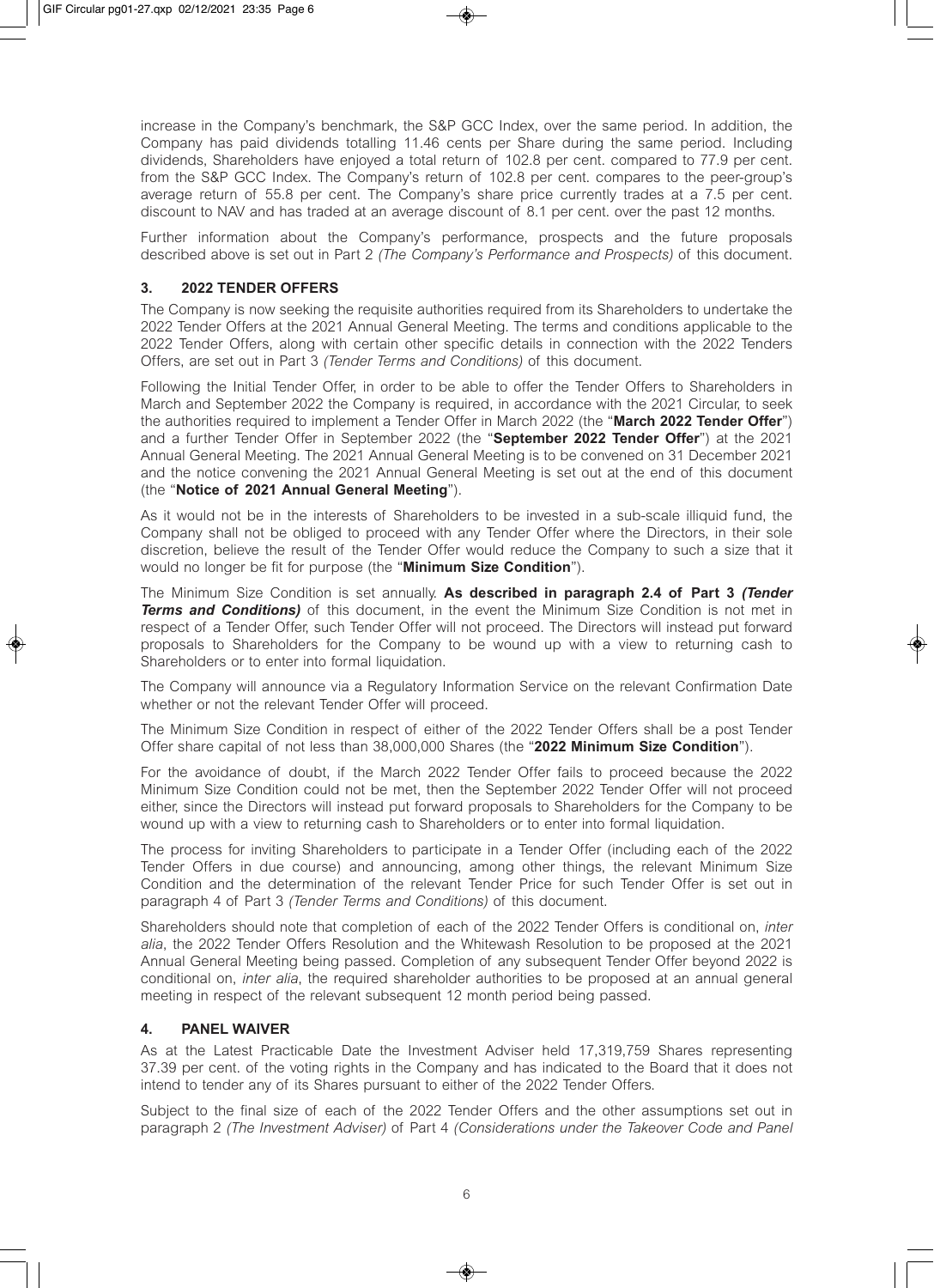*Waiver)*, the Investment Adviser could hold up to 45.58 per cent. of the share capital of the Company following completion of each of the 2022 Tender Offers, which would result in the Investment Adviser being required to make a Rule 9 Offer in cash to the remaining Shareholders to acquire their Shares pursuant to the Takeover Code.

However, the Panel has agreed to waive such obligation to make a Rule 9 Offer, subject to the approval of the Whitewash Resolution, to be proposed at the 2021 Annual General Meeting, by Independent Shareholders voting on a poll. Each of the 2022 Tender Offers is conditional on, *inter alia*, the Whitewash Resolution being passed. The 2022 Tender Offers Resolution is conditional upon the passing of the Whitewash Resolution and so will therefore have the benefit of the Panel Waiver.

Part 4 *(Considerations under the Takeover Code and Panel Waiver)* of this document sets out further information in relation to the Investment Adviser and the steps the Company has taken to procure a waiver from the requirements of Rule 9 of the Takeover Code in connection with the implementation of each of the 2022 Tender Offers.

The Panel Waiver obtained in respect of the 2022 Tender Offers will expire at the same time as the shareholder authority sought to implement the 2022 Tender Offers pursuant to the 2022 Tender Offers Resolution. Until such time as the Investment Adviser's shareholding exceeds 50 per cent. of the voting rights in the Company, it is the Directors' intention to seek an annual renewal of the Panel Waiver from the Panel in respect of any obligation that may arise on a Shareholder to make a Rule 9 Offer as a consequence of the implementation of a Tender Offer. However, the Directors cannot guarantee that such a waiver will be obtained or that the relevant Shareholder or Shareholders would not be required to make a general offer to the remaining Shareholders to acquire their Shares.

## **5. 2021 ANNUAL GENERAL MEETING**

A notice convening the 2021 Annual General Meeting is set out at the end of this document. The 2021 Annual General Meeting has been convened for 11.00 a.m. on 31 December 2021 to take place at the offices of the Company's Administrator, Mainstream Fund Services (IOM) Limited, at Millennium House, 46 Athol Street, Douglas, Isle of Man IM1 1JB. At the 2021 Annual General Meeting, Shareholders will be asked to consider and, if thought fit, pass the following Resolutions:

#### **Ordinary Business (Resolutions 1-4)**

Resolutions 1-4 are as to the ordinary business of the Company, and are proposed as ordinary resolutions requiring, on a show of hands, more than 50 per cent. of Shareholders voting to vote in favour of the following business in order to be passed or, on a poll, votes in favour of the following business to be cast by holders of more than 50 per cent. of the Shares that are voted on:

- i. approving the report of the Investment Manager and the Investment Adviser, report of the Directors, Directors' remuneration report, report of the independent auditors and the audited financial statements of the Company for the year end to 30 June 2021;
- ii. proposing a final dividend of 2.47 cents per Share (as recommended by the Board of Directors) be declared payable with respect to the year ended 30 June 2021;
- iii. proposing the re-appointment of KPMG Audit LLC Isle of Man, who have indicated their willingness to continue in office, as auditors of the Company for the year ending 30 June 2022; and
- iv. proposing the re-election of Mr Anderson Whamond who retires in accordance with the Articles of Association as a director of the Company.

#### **General annual buyback authority resolution (Resolution 5)**

Resolution 5 is proposed as an ordinary resolution requiring, on a show of hands, more than 50 per cent. of Shareholders voting to vote in favour of the following business in order to be passed or, on a poll, votes in favour of the following business to be cast by holders of more than 50 per cent. of the Shares that are voted on in relation to the authority of the Company to generally and unconditionally make market purchases of Shares, subject to certain provisions as set out in Resolution 5 in the Notice of 2021 Annual General Meeting at the end of this document.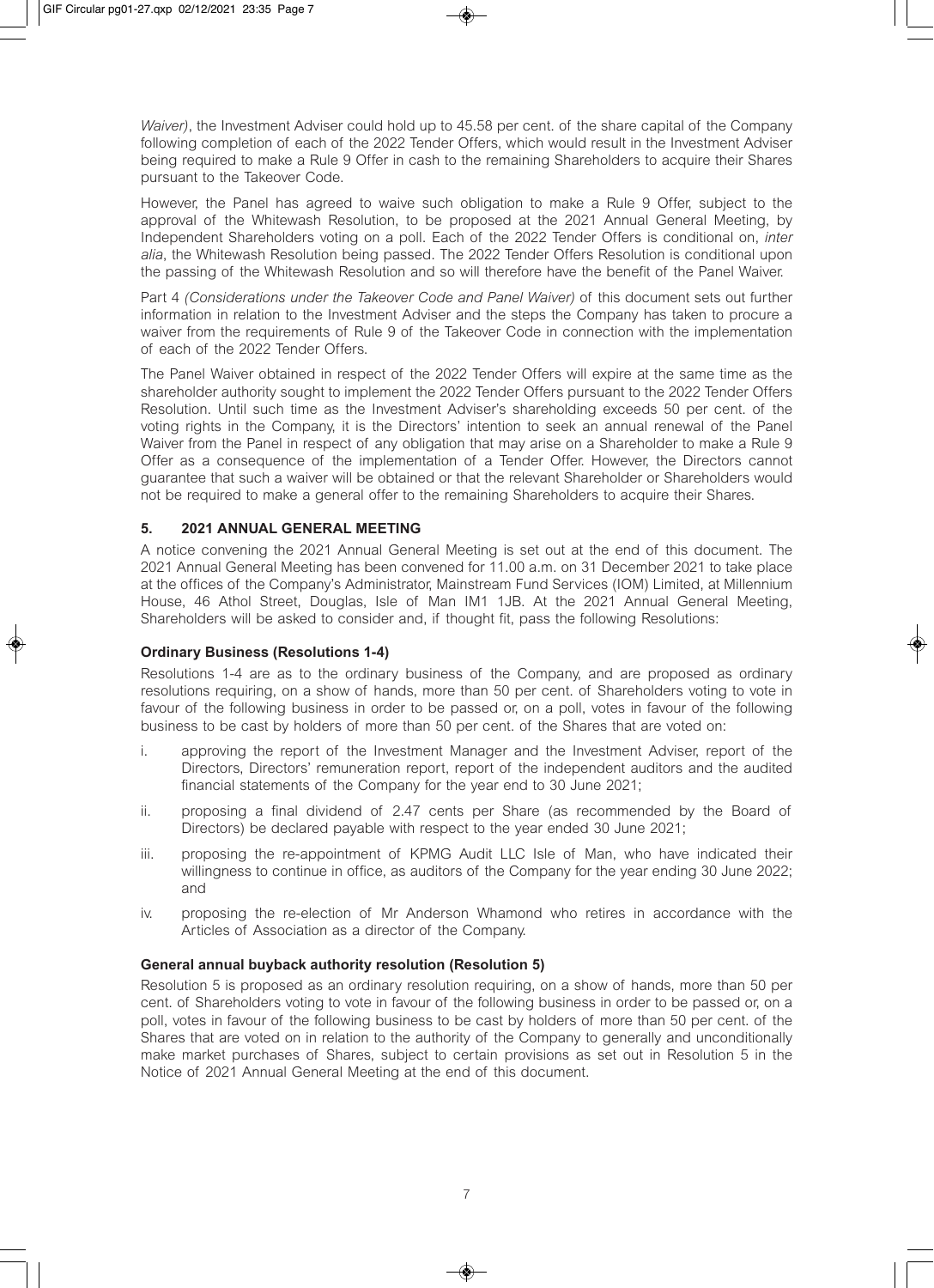## **Exclusion of pre-emption rights resolution (Resolution 6)**

Resolution 6 is proposed as a special resolution requiring not less than 75 per cent. of Shareholders voting to vote in favour in order to be passed or, on a poll, votes in favour to be cast by holders of not less than 75 per cent. of the Shares which are voted on in relation to the Company's authority to exclude the rights of Shareholders under the Articles of Association to receive a pre-emptive offer of equity securities in respect of 4,632,017 Shares, this exclusion to expire immediately prior to the annual general meeting of the Company to be held in 2022.

#### **Whitewash Resolution**

The Whitewash Resolution is an ordinary resolution to be taken on a poll by the Independent Shareholders, requiring votes in favour to be cast by holders of not less than 50 per cent. of the Shares which are voted on, to waive the obligation on the Investment Adviser which would otherwise arise under Rule 9 of the Takeover Code as a result of the implementation of the 2022 Tender Offers. The Investment Adviser has undertaken not to vote on the Whitewash Resolution.

## **2022 Tender Offers Resolution**

The 2022 Tender Offers Resolution, which is conditional on the Whitewash Resolution being passed, is an ordinary resolution requiring, on a show of hands, more than 50 per cent. of Shareholders voting to vote in favour of the 2022 Tender Offers Resolution in order to be passed or, on a poll, votes in favour of the 2022 Tender Offers Resolution to be cast by holders of more than 50 per cent. of the Shares that are voted on the 2022 Tender Offers Resolution.

**Shareholders are advised that, depending on whether or not there may be future restrictions imposed by the Isle of Man Government in response to the global COVID-19 pandemic, it may not be possible to attend the 2021 Annual General Meeting in person. Shareholders are therefore strongly encouraged to complete and return the Form of Proxy accompanying this document appointing the chairman of the 2021 Annual General Meeting as their proxy.** 

## **6. ACTION TO BE TAKEN**

#### **Form of Proxy in connection with the 2021 Annual General Meeting**

#### 6.1 *Certificated Shares*

Shareholders will find enclosed a Form of Proxy for use at the 2021 Annual General Meeting. You are requested to complete the accompanying Form of Proxy in accordance with the instructions printed thereon and return it to be received by post or by hand (only during normal business hours) by the Company's Administrator, Mainstream Fund Services (IOM) Limited, at Millennium House, 46 Athol Street, Douglas, Isle of Man IM1 1JB, so as to arrive as soon as possible and, in any event, not later than 11.00 a.m. on 29 December 2021.

#### 6.2 *Uncertificated shares*

CREST members who wish to appoint a proxy or proxies through the CREST electronic proxy appointment service may do so by using the procedures described in the CREST manual. CREST personal members or other CREST sponsored members, and those CREST members who have appointed a service provider(s), should refer to their CREST sponsor or voting service provider(s), who will be able to take the appropriate action on their behalf. Further guidance on how to appoint a proxy or proxies through CREST can be found in the notes to the Notice of 2021 Annual General Meeting set out at the end of this document.

#### **7. RISKS RELATING TO THE PROPOSALS**

In addition to the other relevant information set out in this document, the Directors consider that the specific risks set out in Part 8 *(Risks relating to the Proposals)* of this document should be considered carefully by Shareholders when deciding how to cast their votes at the 2021 Annual General Meeting.

**Shareholders who are in any doubt as to the contents of this document or as to the action to be taken should immediately seek their own personal financial advice from their independent professional adviser authorised under the Financial Services and Markets Act 2000 (as amended).**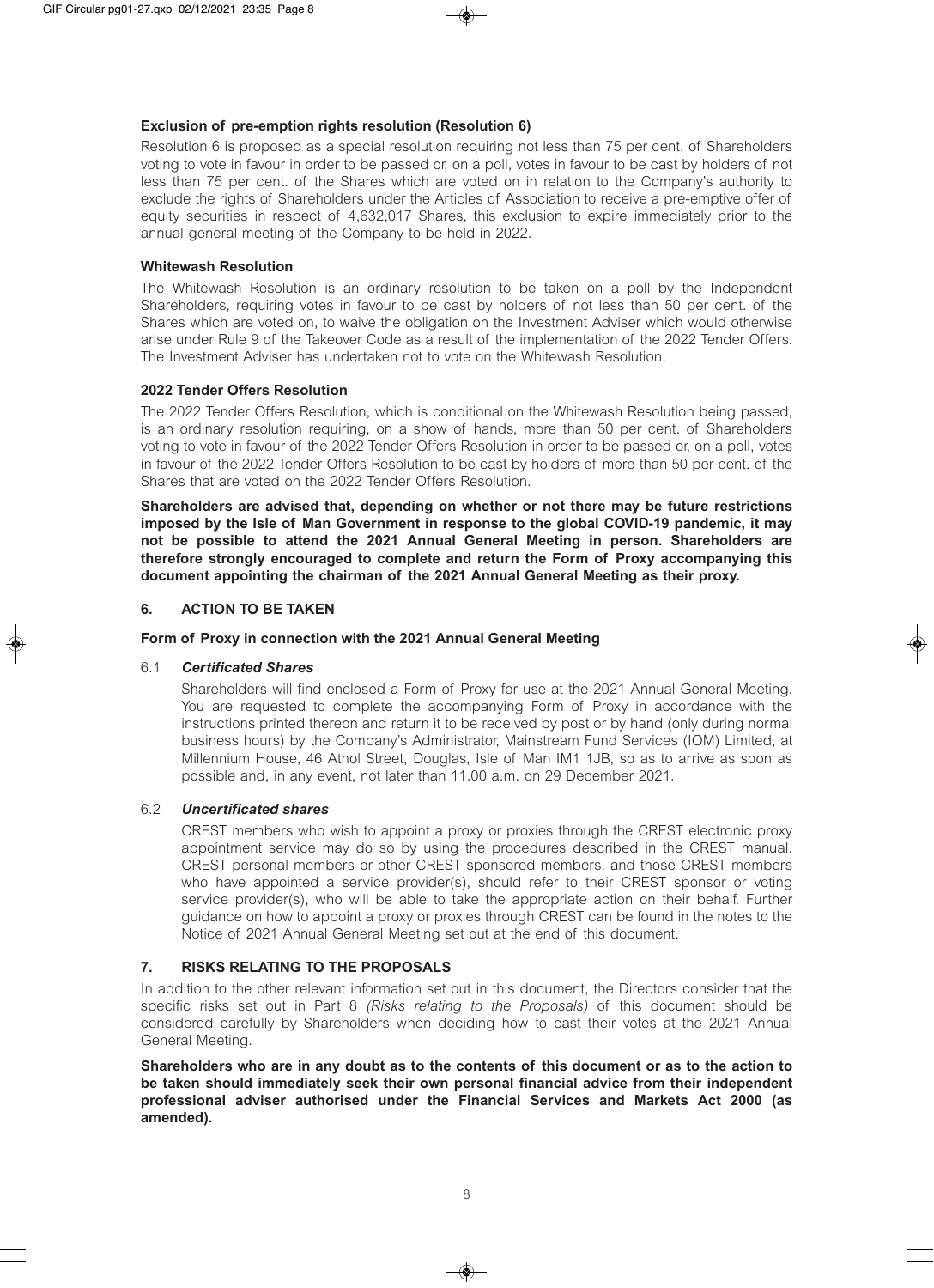# **8. TAXATION**

The summary contained in Part 6 *(Taxation in the United Kingdom)* of this document is general in nature and not exhaustive. It does not constitute tax advice. Shareholders should carefully consider and take independent professional advice as to the consequences for them of each of the 2022 Tender Offers.

**Shareholders who are in any doubt as to their tax position or who are subject to tax in a jurisdiction other than the UK should consult an appropriate independent professional adviser. It should also be noted that Shareholders who are temporarily non-resident in the UK may, under anti-avoidance legislation, still be liable to UK tax on capital gains and, therefore, should seek professional advice.** 

## **9. RESTRICTED SHAREHOLDERS AND OTHER OVERSEAS SHAREHOLDERS**

The attention of Restricted Shareholders and Overseas Shareholders is drawn to paragraph 11 *(Restricted Shareholders and other Overseas Shareholders)* of Part 3 *(Tender Terms and Conditions)*. No Tender Offer shall be made to Shareholders who are resident in, or citizens of, Restricted Territories. Restricted Shareholders are being excluded from the Tender Offers to avoid infringing applicable local laws and regulations relating to the implementation of the Tender Offers. Accordingly, copies of this document and any related documents are not being, and must not be, mailed or otherwise distributed in or into Restricted Territories.

It is the responsibility of all Overseas Shareholders to satisfy themselves as to the observance of any legal or regulatory requirements in their jurisdiction, including, without limitation, any relevant requirements in relation to the ability of such Overseas Shareholders to participate in a Tender Offer.

# **10. INDEPENDENT ADVICE PROVIDED TO THE DIRECTORS**

Panmure Gordon has provided formal advice to the Directors, in accordance with the requirements of paragraph 4(a) of Appendix 1 of the Takeover Code, in relation to each of the 2022 Tender Offers and the Whitewash Resolution, the controlling position which they may create and the impact that they may have on Shareholders generally. Such advice was provided by Panmure Gordon to the Directors only and, in providing such advice, Panmure Gordon has taken into account the Directors' commercial assessments.

Panmure Gordon confirms that it, and any person who is or is presumed to be acting in concert with it, is independent of the Investment Adviser and has no personal, financial or commercial relationship, or arrangements or understandings with the Investment Adviser.

# **11. IRREVOCABLE UNDERTAKING**

The Investment Adviser has provided an irrevocable undertaking to the Company that for so long as it holds the right to exercise voting rights attaching to 30 per cent. or more of the issued share capital of the Company it shall exercise such voting rights in favour of any resolution proposed in order to give effect to the Tender Offers. Accordingly, the Investment Adviser will vote in favour of the 2022 Tender Offers Resolution at the 2021 Annual General Meeting. The Investment Adviser will not be permitted to vote on the Whitewash Resolution and has undertaken to the Company that it will not do so.

#### **12. RECOMMENDATION**

The Board, having been so advised by Panmure Gordon, considers the terms of the Whitewash Resolution and the 2022 Tender Offers Resolution to be fair and reasonable and in the best interests of Shareholders as a whole. **Accordingly, the Board unanimously recommends that Shareholders vote in favour of the Whitewash Resolution and the 2022 Tender Offers Resolution to be proposed at the 2021 Annual General Meeting**, as Nicholas Wilson, being the only Director that holds beneficial interests in Shares, intends to do in respect of his holding of Shares, which amounted to 39,600 Shares representing approximately 0.09 per cent. of the Share Capital as at the Latest Practicable Date.

None of the Company, its Directors, officers nor advisers, nor any of their respective affiliates, makes, and this letter is not, a recommendation to any Shareholder to tender any or all of its Shares in either of the 2022 Tender Offers or any Tender Offer. Whether or not Shareholders decide to tender any of their Shares will depend, among other things, on their individual circumstances, including their tax position, and on their view of the Company's prospects. Nicholas Wilson has confirmed he will not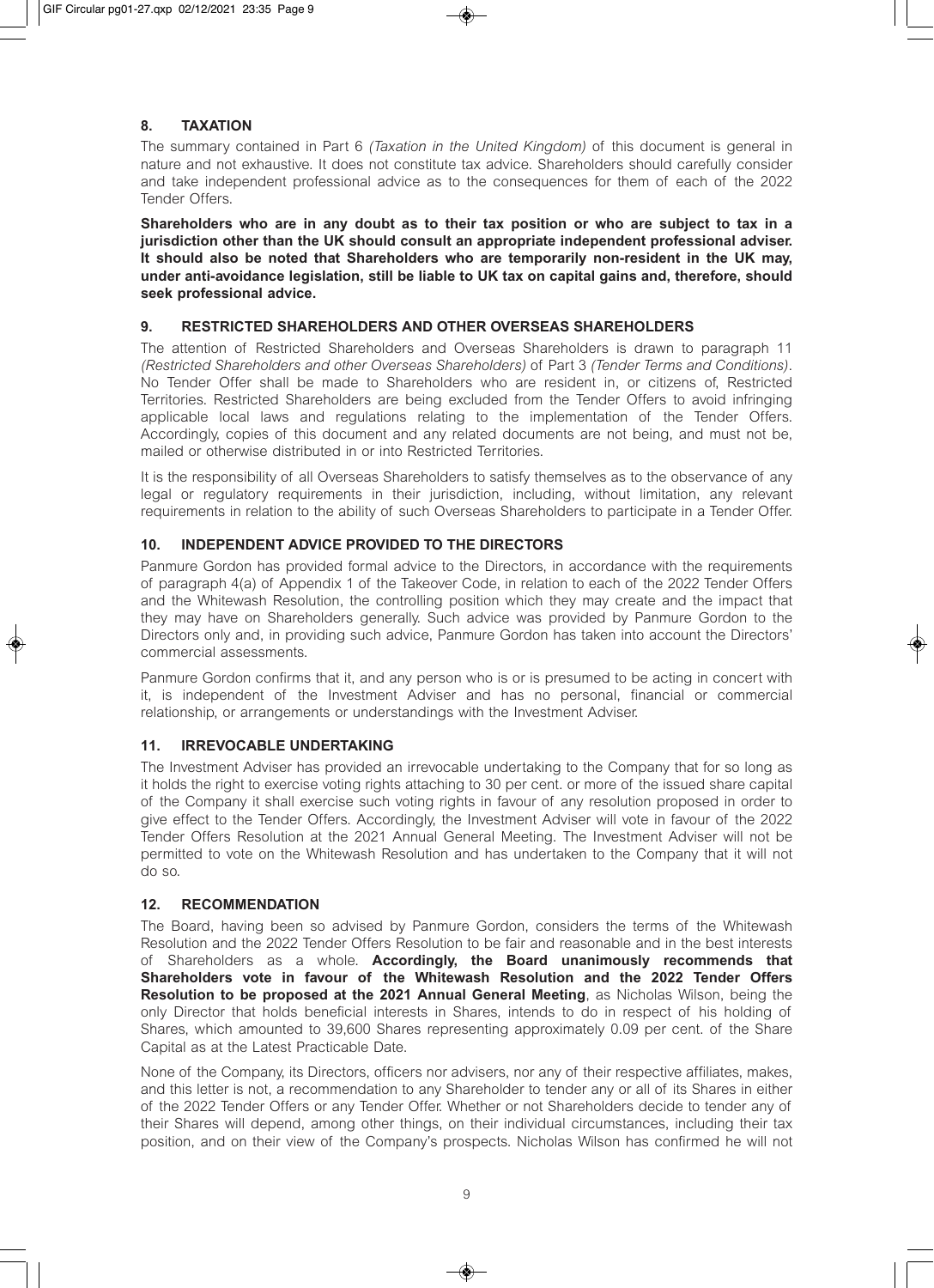participate in either of the 2022 Tender Offers. The Investment Adviser has also indicated its intention to remain invested in the Company and will not participate in either of the 2022 Tender Offers.

**Shareholders in any doubt as to the action they should take should consult an appropriately qualified independent financial adviser, authorised under the Financial Services and Market Act 2000 (as amended), without delay.** 

Yours faithfully,

**Nicholas Wilson**  *Chairman*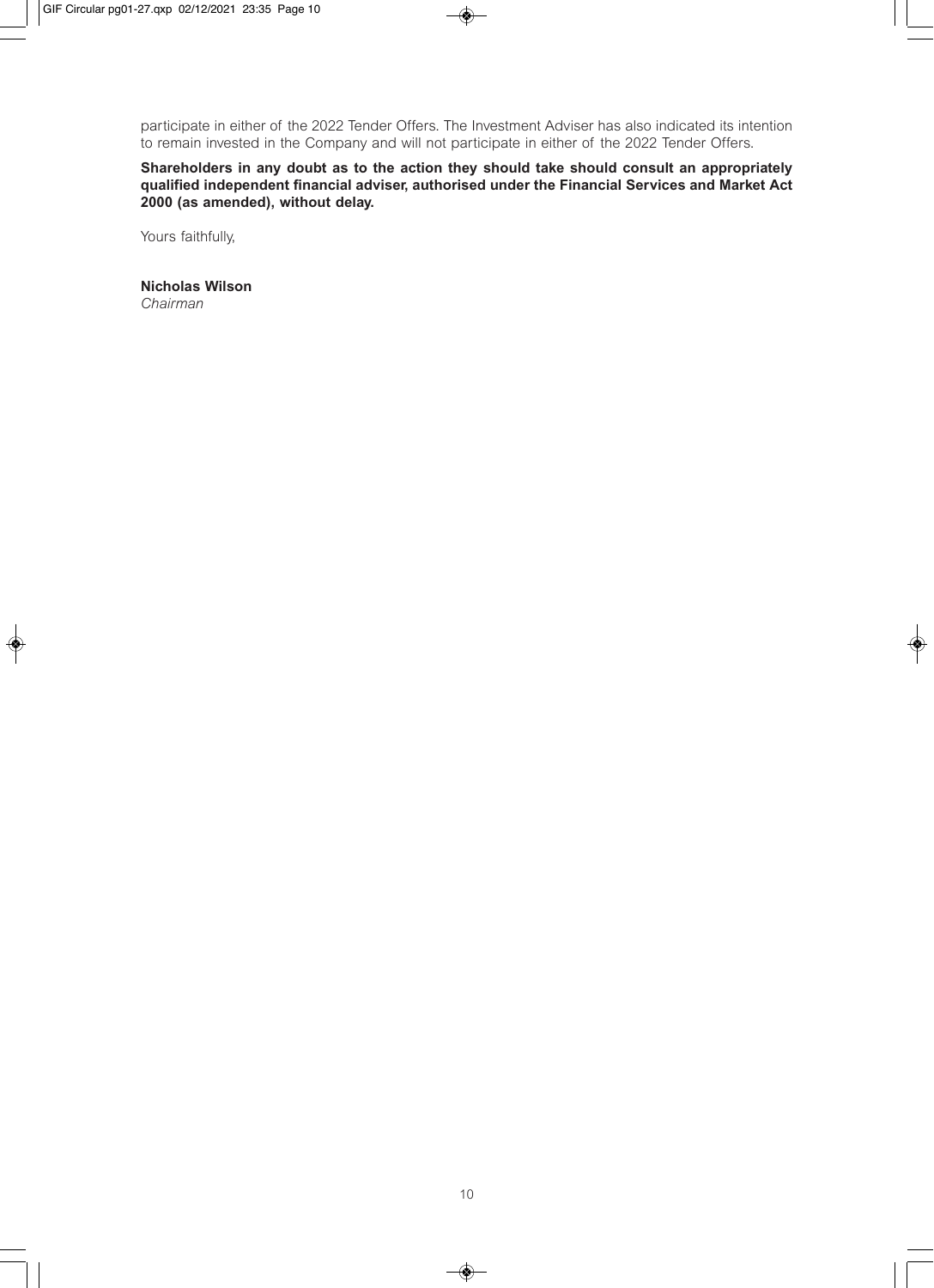#### **PART 2**

# **THE COMPANY'S PERFORMANCE AND PROSPECTS**

#### **1. THE COMPANY'S PERFORMANCE AND PROSPECTS**

As at 30 September 2021 (being the date of the latest available unaudited NAV per Share prior to the publication of this document) the unaudited Net Asset Value per Share was US\$1.8453 and the closing mid-market Share price was US\$1.785. This reflects an increase in the Net Asset Value per Share of 5.1 per cent., from US\$1.7552 at 30 June 2021. This compares to the 6.3 per cent. increase in the Company's benchmark, the S&P GCC Index, over the same period.

The Directors have proposed a dividend for the financial year ending 30 June 2021 of 2.47 cents per Share payable in January 2022.

#### **GCC markets update (as at 30 September 2021)**

GCC, post-lockdown recovery in 2021, has been stronger and more consistent than developed economies. The S&P GCC Composite index rose 30.1 per cent., while the MSCI World index rose 12.0 per cent. and MSCI EM index was down 3.0 per cent. The Brent index rose 51.6 per cent. during the same period, helped by stronger-than-expected growth in demand for crude oil.

Most of the GCC markets have reported double digit gains with Abu Dhabi and Saudi Arabia leading the pack gaining 52.6 per cent. and 32.3 per cent., respectively. Kuwait, Bahrain and Qatar gained 23.8 per cent., 14.5 per cent. and 10.1 per cent., respectively. Meanwhile, the Oman market rose 7.8 per cent.

#### **Company portfolio update (as at 30 September 2021)**

The Company's weightings in GCC markets are based on the Investment Adviser's assessment of outlook and valuation. Compared to the benchmark, the Company remained significantly overweight Qatar (41.4 per cent. of NAV versus a S&P GCC weighting of 11.6 per cent for Qatar), overweight the United Arab Emirates (22.3 per cent. vs S&P GCC of 12.4 per cent.). The Company is underweight Saudi Arabia (28.7 per cent. vs S&P GCC weighting of 63.1 per cent.) and Kuwait (2.6 per cent. vs S&P GCC of 10.4 per cent.).

As at 30 September 2021 the Company's portfolio comprised 27 holdings: 9 in Saudi Arabia, 8 in Qatar, 9 in the United Arab Emirates and 1 in Kuwait.

#### 28.7% 41.4% 22.3% 2.6% 0.0% 0.0% 63.1'% 11.6% 12.4% 10.4% 1.0% 1.5% 0% 20% 40% 60% 80% Saudi Arabia Qatar UAE Kuwait Oman Bahrain ■ GIF ■ S&P GCC

#### **Company and S&P GCC Index Country Allocation**

Source: Investment Adviser; S&P GCC Factsheet; Company portfolio as at 30 September 2021; S&P GCC as at 30 September 2021.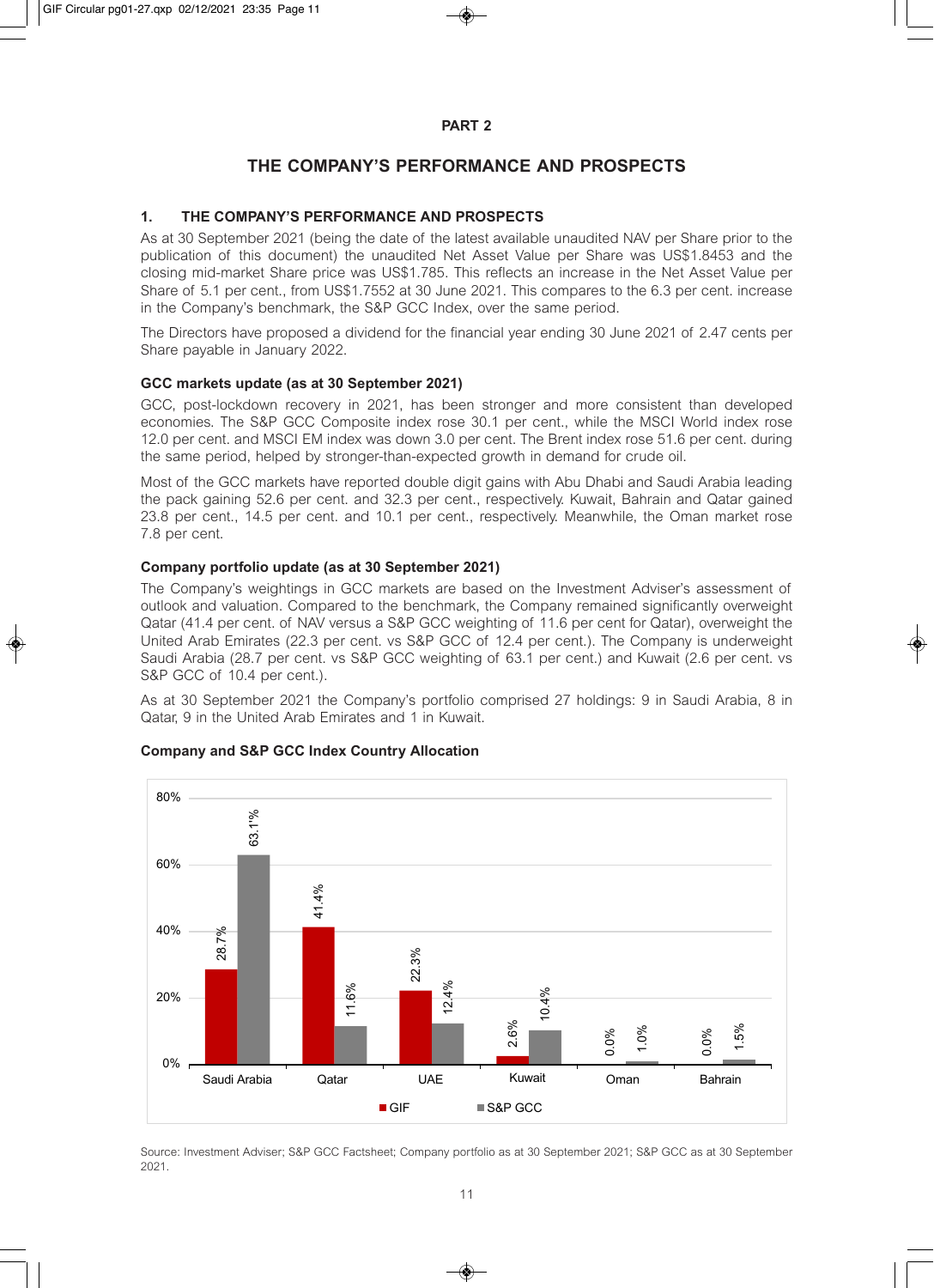# **Top 10 Holdings (as at 30 September 2021)**

| Company                               | <b>Country</b> | <b>Sector</b>          | % share<br>of NAV |
|---------------------------------------|----------------|------------------------|-------------------|
| Commercial Bank of Qatar              | Qatar          | Financials             | 7.8%              |
| Masraf Al Rayan                       | Qatar          | Financials             | 7.5%              |
| Qatar Gas Transport                   | Qatar          | Energy                 | 6.8%              |
| Leejam Sports Co                      | Saudi Arabia   | Consumer Discretionary | 5.9%              |
| Industries Qatar                      | Qatar          | Industrials            | 5.8%              |
| <b>Qatar National Bank</b>            | Qatar          | Financials             | 5.3%              |
| Air Arabia                            | <b>UAE</b>     | Industrials            | 4.8%              |
| Dubai Islamic Bank                    | <b>UAE</b>     | Financials             | 4.2%              |
| Al Moammar Information<br>Systems Co. | Saudi Arabia   | Information Technology | 4.2%              |
| Jarir Marketing                       | Saudi Arabia   | Consumer Discretionary | 4.1%              |

Source: Investment Adviser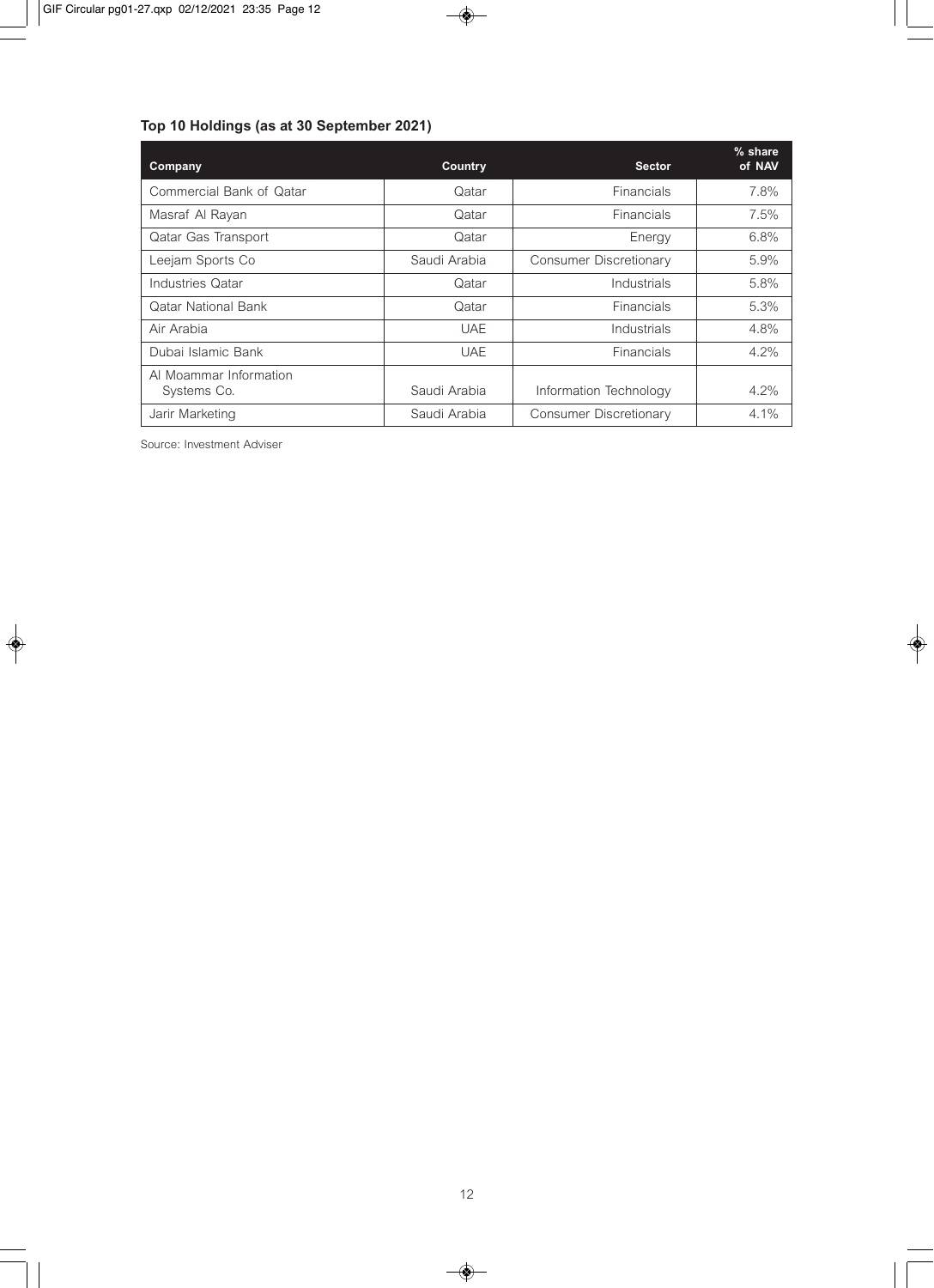#### **PART 3**

# **TENDER TERMS AND CONDITIONS**

## **1. TENDER OFFERS**

- 1.1 Subject to Shareholder approval, all Shareholders (other than Restricted Shareholders) on the Register as at the relevant Record Date may tender some or all of their Shares held at the relevant Record Date for purchase by the Company on and subject to the terms and conditions set out in this document, the relevant AGM Circular, the relevant Tender Offer Announcement and, in respect of Shareholders holding their Shares in certificated form, the relevant Tender Form.
- 1.2 This document, AGM Circulars, Tender Offer Announcements and Tender Forms for use in connection with a Tender Offer will be available to download from the Company's website at https://www.gulfinvestmentfundplc.com/publications/ and will be available in hard copy upon request from the Registrar.
- 1.3 The terms and conditions of each of the March 2022 Tender Offer and the September 2022 Tender Offer are as set out in this Part 3 and will be set out in the relevant Tender Offer Announcement to be released by the Company in connection with each of the 2022 Tender Offers. The terms and conditions of each Tender Offer will be contained in the relevant AGM Circular and Tender Offer Announcement and will be substantially the same as set out in this Part 3, but will provide the specific terms, including all relevant dates for Shareholder actions, for each of the Tender Offers to which that AGM Circular and Tender Offer Announcement relate (in each case, the "**Tender Terms and Conditions**").
- 1.4 Changes of a technical or administrative nature to the Tender Terms and Conditions may be made at the Directors' discretion and will be published on the Company's website at https://www.gulfinvestmentfundplc.com/publications/. Shareholders accepting a Tender Offer will be deemed to have accepted such changes, if any.
- 1.5 In respect of a Tender Offer, each Shareholder (other than Restricted Shareholders) will be entitled to tender up to 100 per cent. of such Shareholder's holding of Shares entered on the Register as at the relevant Record Date. Shareholders are not obliged to tender any Shares during a Tender Offer. If Shareholders wish to continue their existing investment in the Company at the same level, they should not return a Tender Form or TTE Instruction in respect of a Tender Offer.
- 1.6 Tender Purchases will be made at the Tender Price. The Company will calculate the Tender Price for a Tender Offer in accordance with the provisions set out in paragraph 4 of this Part 3. The calculations approved by the Directors will be conclusive and binding on all Shareholders. The consideration for each Tender Purchase will be paid in accordance with the settlement procedures set out in paragraph 6.4 of this Part 3.
- 1.7 Subject to a Tender Offer becoming unconditional and unless such Tender Offer has been terminated, the Company will purchase the validly and successfully tendered Shares of Shareholders in accordance with the Tender Terms and Conditions.

#### **2. CONDITIONS, SUSPENSION AND TERMINATION**

- 2.1 In structuring the Tender Offers, the Board has sought to provide a mechanism through which to provide liquidity to those Shareholders that want it and, for those Shareholders who wish to continue their investment in the Company, to provide some assurance as to its minimum size. Whether tender offers are made and the Company's authority to undertake tender offers is conditional on certain Shareholder approvals being obtained in the case of the 2022 Tender Offers at the 2021 Annual General Meeting and in the case of a Tender Offer at the relevant annual general meeting.
- 2.2 Each of the 2022 Tender Offers is subject to the following conditions:
	- 2.2.1 the approval by Independent Shareholders of the Whitewash Resolution to be proposed at the 2021 Annual General Meeting;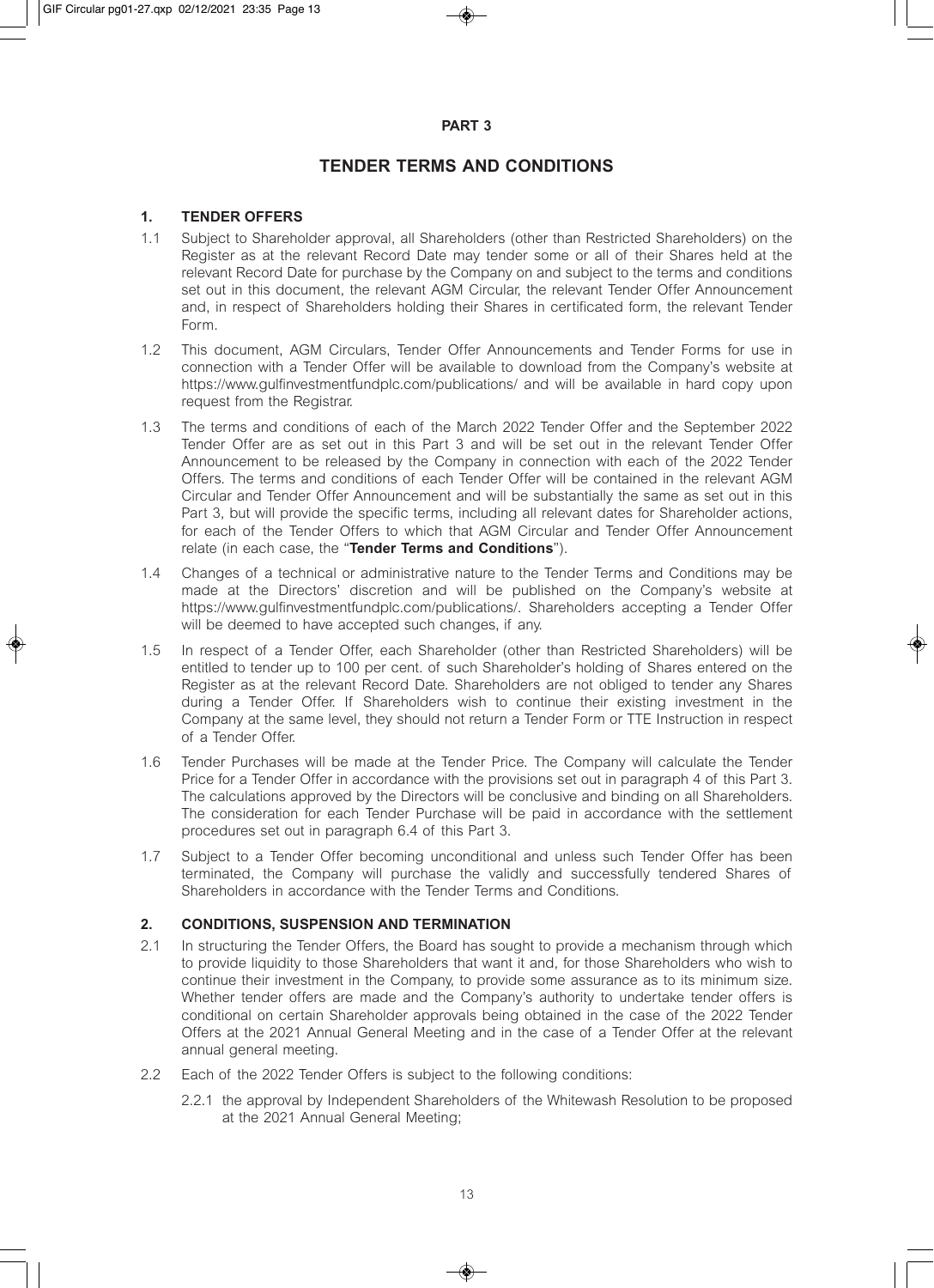- 2.2.2 the approval by Shareholders of the 2022 Tender Offers Resolution to be proposed at the 2021 Annual General Meeting. The authority sought through the 2022 Tender Offers Resolution will not affect the Company's separate general authority to repurchase its own Shares, to be sought at the Company's 2021 Annual General Meeting, in respect of up to 14.99 per cent. of the Company's issued share capital (excluding treasury shares) as at the date of the Notice of 2021 Annual General Meeting which, if passed, will remain in force and will be unaffected by the 2022 Tender Offers;
- 2.2.3 the 2022 Minimum Size Condition the Company will announce via a Regulatory Information Service on the Confirmation Date whether the 2022 Minimum Size Condition has been met and, accordingly, whether each of the 2022 Tender Offers will proceed;
- 2.2.4 the Company satisfying the distributable profits requirements under Isle of Man law at the time of each of the 2022 Tender Offers; and
- 2.2.5 neither of the 2022 Tender Offers having been terminated in accordance with this paragraph 2.2 of this Part 3 prior to the fulfilment of the conditions referred to in sub-paragraphs 2.2.1 to 2.2.4 above.
- 2.3 Whether Tender Offers are made pursuant to, and the Company's authority to operate, the Tender Offers in a given 12 month period is conditional on:
	- 2.3.1 if required, the approval by the relevant independent Shareholders at the time of the annual general meeting of the resolution proposed to renew the Panel's waiver of any Rule 9 Offer obligation that may arise as a consequence of the Tender Offers to be implemented;
	- 2.3.2 approval by Shareholders of the ordinary resolution to be proposed to give the Company authority to undertake the Tender Offers;
	- 2.3.3 the relevant Minimum Size Condition, determined in accordance with paragraph 2.4 of this Part 3, being met;
	- 2.3.4 the Company satisfying the distributable profits requirements under Isle of Man law at the time of the relevant Tender Offer;
	- 2.3.5 the satisfaction of any other terms and/or conditions relating to a Tender Offer as may be set out in the relevant AGM Circular and/or Tender Offer Announcement; and
	- 2.3.6 the relevant Tender Offer not having been terminated in accordance with paragraph 2.5 of this Part 3 or the terms set out in the relevant AGM Circular and/or Tender Offer Announcement prior to the fulfilment of the conditions referred to in sub-paragraphs 2.3.1 to 2.3.5 above and any other conditions that may be set out in the relevant AGM Circular and/or Tender Offer Announcement.
- 2.4 It would not be in the interests of Shareholders to be invested in a sub-scale illiquid fund. Accordingly, the Company shall not be obliged to proceed with any Tender Offer where the relevant Minimum Size Condition is not met. A Minimum Size Condition will be set annually at the time Shareholder approval is sought in respect of the Tender Offers for a given 12 month period and will be communicated to Shareholders in the relevant AGM Circular. In the event that validly completed Tender Forms are received in relation to a Tender Offer in respect of such aggregate number of Shares which means that the relevant Minimum Size Condition applicable to such Tender Offer cannot be met, the Directors will instead put forward proposals to Shareholders for the Company to be wound up with a view to returning cash to Shareholders or to enter into formal liquidation. The Company will not purchase Shares pursuant to a Tender Offer unless the applicable conditions have been satisfied in full (or waived, where applicable).
- 2.5 If the Directors, at any time prior to effecting the purchase of the Tendered Shares in respect of a Tender Offer consider, in their opinion acting reasonably that (i) there has occurred a change in national or international financial, economic, political or market conditions such that it has either become impractical or inappropriate for the Company to dispose of its investments without materially harming Shareholders as a whole, including amongst other things, the cost of realisation of investments having become excessive, (ii) the completion of the purchase of Shares under the relevant Tender Offer would have unexpected adverse fiscal consequences (whether by reason of a change in legislation or practice or otherwise) for the Company or its Shareholders if such Tender Offer were to proceed, or (iii) it is no longer in the best interests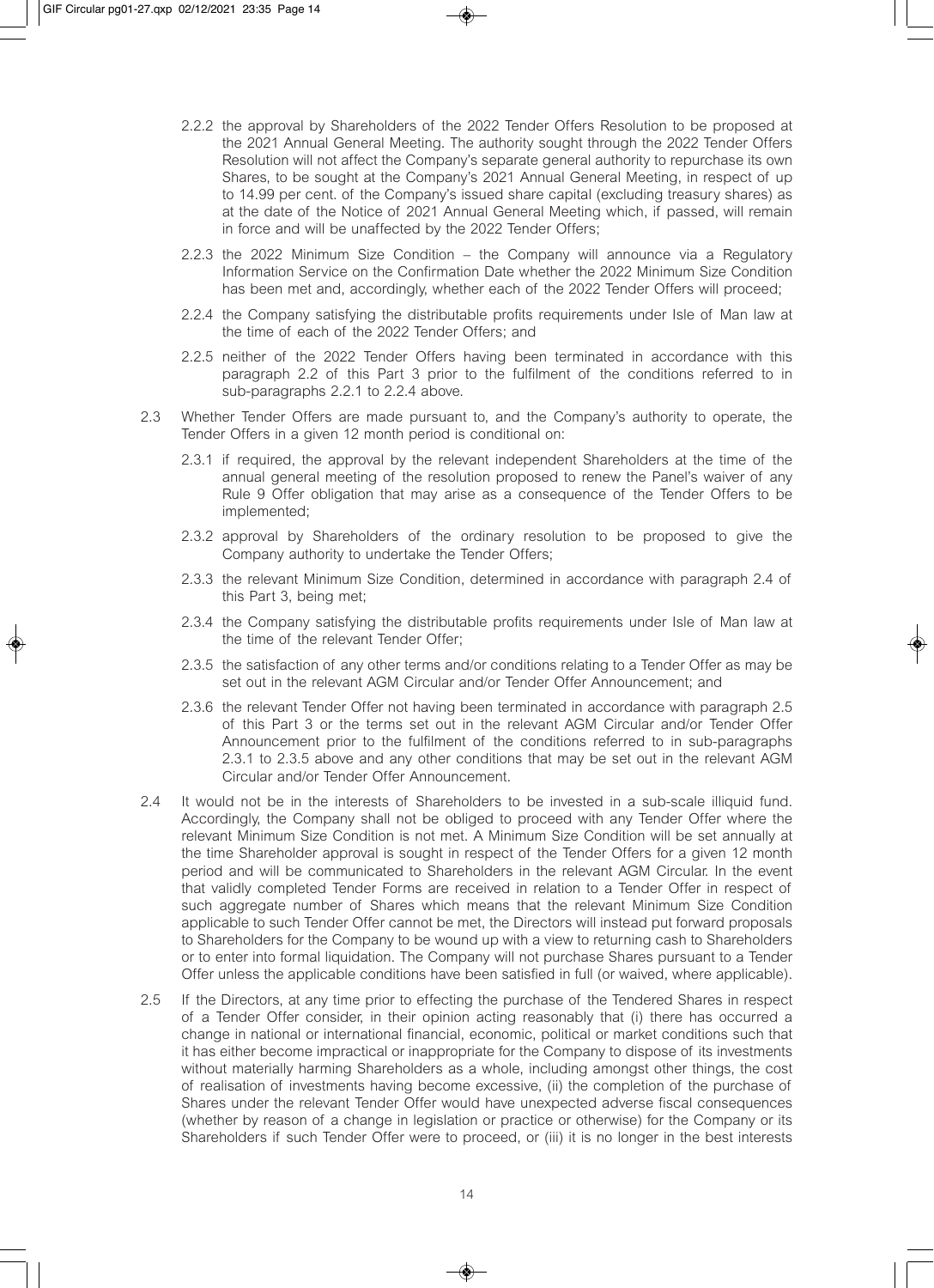of the Company or Shareholders to proceed with a Tender Offer, the Company may either terminate the Tender Offer or postpone the completion of the Tender Offer for up to 30 Business Days, after which the Tender Offer, if and to the extent not then completed by reason of the postponement circumstances continuing, will lapse.

# **3. ANNOUNCEMENT OF A TENDER OFFER AND RELEVANT MINIMUM SIZE CONDITION**

- 3.1 In respect of each Tender Offer, the Company will release, via a Regulatory Information Service, an announcement to extend to Shareholders the invitation to participate in that Tender Offer (a "**Tender Offer Announcement**"). Each Tender Offer Announcement will confirm, among other things, the relevant Record Date, the relevant Closing Date, the relevant Minimum Size Condition and the expected timetable in respect of that Tender Offer. The Minimum Size Condition in respect of the 2022 Tender Offers is the 2022 Minimum Size Condition stated in paragraph 3 *(2022 Tender Offers)* of Part 1 *(Letter from the Chairman)* of this document.
- 3.2 A Tender Offer Announcement will also state the relevant Confirmation Date, being the date on which the Company will announce details of the aggregate number of Shares in respect of which validly completed Tender Forms have been received, whether the relevant Minimum Size Condition has been met and therefore whether the relevant Tender Offer will proceed. If the Minimum Size Condition is not satisfied a Tender Offer will not proceed. If the Minimum Size Condition is satisfied all of the Company's assets and liabilities will be valued and allocated between the Continuing Pool and the Tender Pool on the basis set out under paragraph 4 *(Tender Price)* below.

# **4. TENDER PRICE**

- 4.1 The Tender Price will be calculated in accordance with this paragraph 4 and will be announced once all the assets in the Tender Pool have been fully realised which will be as soon as practicable after the commencement of the realisation of the Tender Pool.
- 4.2 The assets and liabilities of the Company will be allocated between the Continuing Pool and the Tender Pool on the Calculation Date by the Directors (in consultation with the Company's advisers) on the basis set out below.
- 4.3 The Tender Offer Formula Asset Value is an amount representing the proportionate value of the Company attributable to the Tendered Shares and will be calculated on the Calculation Date on the following basis:

## **Tender Offer Formula Asset Value = (i) NAV per Share on Calculation Date**

#### *multiplied by*

#### **(ii) the number of Tendered Shares**

- 4.4 The Tender Offer Formula Asset Value determines the initial allocation of assets to the Tender Pool after which it will be operated as described below.
- 4.5 Following the allocation of assets and liabilities to the Continuing Pool and the Tender Pool, the Board will instruct the Investment Adviser to commence realisation of the assets comprising the Tender Pool.
- 4.6 The Tender Pool will bear all costs associated with the realisation of such assets and in order to implement the Tender Offer. The Tender Pool will also bear its share of the operating costs of the Company on a *pro rata* basis. All changes in value of the assets allocated to the Tender Pool will be attributable solely to the Tender Pool. Following the date upon which all of the assets comprising the Tender Pool have been fully realised, and all liabilities to be borne by the Tender Pool (other than any stamp duty or stamp duty reserve tax payable) met, the Directors will select a date upon which the Final Tender Offer Asset Value of the Tender Pool will be calculated (the "**Tender Pool Determination Date**").
- 4.7 The Final Tender Offer Asset Value will equal the unaudited Net Asset Value of the assets in the Tender Pool on the Tender Pool Determination Date (which for the avoidance of doubt will take account of the costs of realisation of the Tender Pool) less any stamp duty or stamp duty reserve tax arising on the repurchase of Shares by the Company. The Tender Pool Determination Date will be as soon as practicable following realisation of the assets in, and accounting for liabilities (other than any stamp duty or stamp duty reserve tax to be payable) to be borne by, the Tender Pool.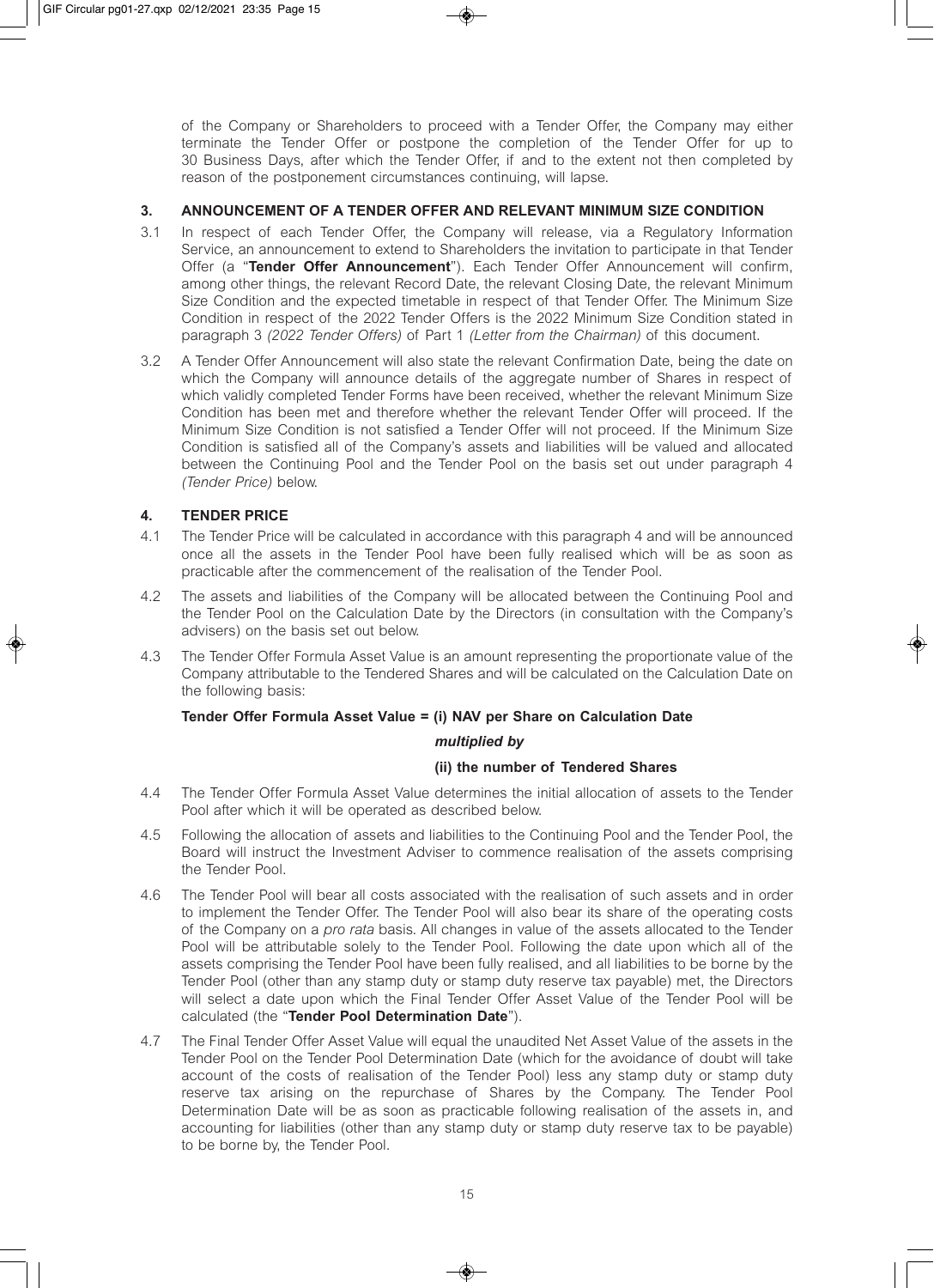- 4.8 If prior to the Tender Pool Determination Date the non-cash assets remaining in the Tender Pool represent 10 per cent. or less of the Tender Pool's initial value and the Directors believe that it would be in the best interests of the Tendering Shareholders to complete the realisation of the Tender Pool, they will direct the Investment Adviser to sell the remaining assets of the Tender Pool at the best price available, failing which such assets will be transferred to the Continuing Pool at a price to be determined by the Directors taking into account the fact that the assets cannot otherwise be fully realised in a timely and value-effective manner.
- 4.9 The Tender Price will be determined by the Company (in consultation with its advisers) as soon as practicable after the assets in the Tender Pool have been fully realised and all the liabilities (including the costs of implementing the March 2022 Tender Offer or the September 2022 Tender Offer (as appropriate) and the Tender Offers, as appropriate) to be borne by the Tender Pool have been accounted for. The Tender Price will be an amount equal to the Final Tender Offer Asset Value divided by the total number of Tendered Shares (rounded down to four decimal places) in each case on the Tender Pool Determination Date.
- 4.10 The Tender Price will be paid to Shareholders in US Dollars and will be effected by the despatch of cheques drawn on an account of a branch of a United Kingdom clearing bank, or the crediting of CREST accounts as appropriate.

#### **Allocation of assets to the Continuing Pool and the Tender Pool**

- 4.11 The assets and liabilities of the Company will be allocated between the Continuing Pool and the Tender Pool on the Calculation Date by the Directors (in consultation with the Company's advisers) on the basis set out below:
	- 4.11.1 all liabilities recognised in the Company's accounting records will be allocated to the Continuing Pool;
	- 4.11.2 all debtors and other receivables will be allocated to the Continuing Pool;
	- 4.11.3 any investments whose quotation has been suspended and any other assets which the Directors consider it would be inappropriate to transfer to the Tender Pool (for example, stocks subject to corporate actions) will be allocated to the Continuing Pool at the value reflected in the accounting records (which will reflect the Directors' assessment of fair value);
	- 4.11.4 all quoted investments, other than those included under paragraph 4.11.3 above, and such other investments as the Directors determine, will be allocated *pro rata* between the Continuing Pool and the Tender Pool by reference to the respective values of each pool. For such purposes the calculations will be rounded to the nearest whole number of securities for each security so allocated or otherwise as the Directors determine; and
	- 4.11.5 the near cash assets of the Company will be divided in whatever proportion is necessary such that the net assets attributable to the Tender Pool are equal to the Tender Offer Formula Asset Value and the net assets attributable to the Continuing Pool are equal to the Net Asset Value of the Company less the Tender Offer Formula Asset Value.
- 4.12 In allocating and/or valuing assets and liabilities pursuant to this paragraph 4, the Directors shall be entitled, in any case where the proper allocation of an asset or liability is in doubt, or where the valuation of any asset or liability in accordance with any of the above provisions is, in the opinion of the Directors, incorrect or unfair, to adopt an alternative basis of allocation or method of valuation (as the case may be) and to allocate assets as the Directors fairly consider.
- 4.13 The net asset value of the assets and liabilities allocated on the establishment of the Tender Pool will equal the Tender Offer Formula Asset Value (calculated in accordance with this paragraph 4). The Company's assets and liabilities will be valued as at the Calculation Date and thereafter allocated between the Continuing Pool and the Tender Pool on the basis set out above. The Investment Adviser will be instructed by the Board to realise the assets allocated to the Tender Pool as soon as possible.
- 4.14 The Tender Pool will bear the costs of realising the assets in the Tender Pool and the amount of any stamp duty or stamp duty reserve tax payable on the repurchase by the Company of the Shares. Shareholders who validly tender some or all of their Shares will receive a *pro rata*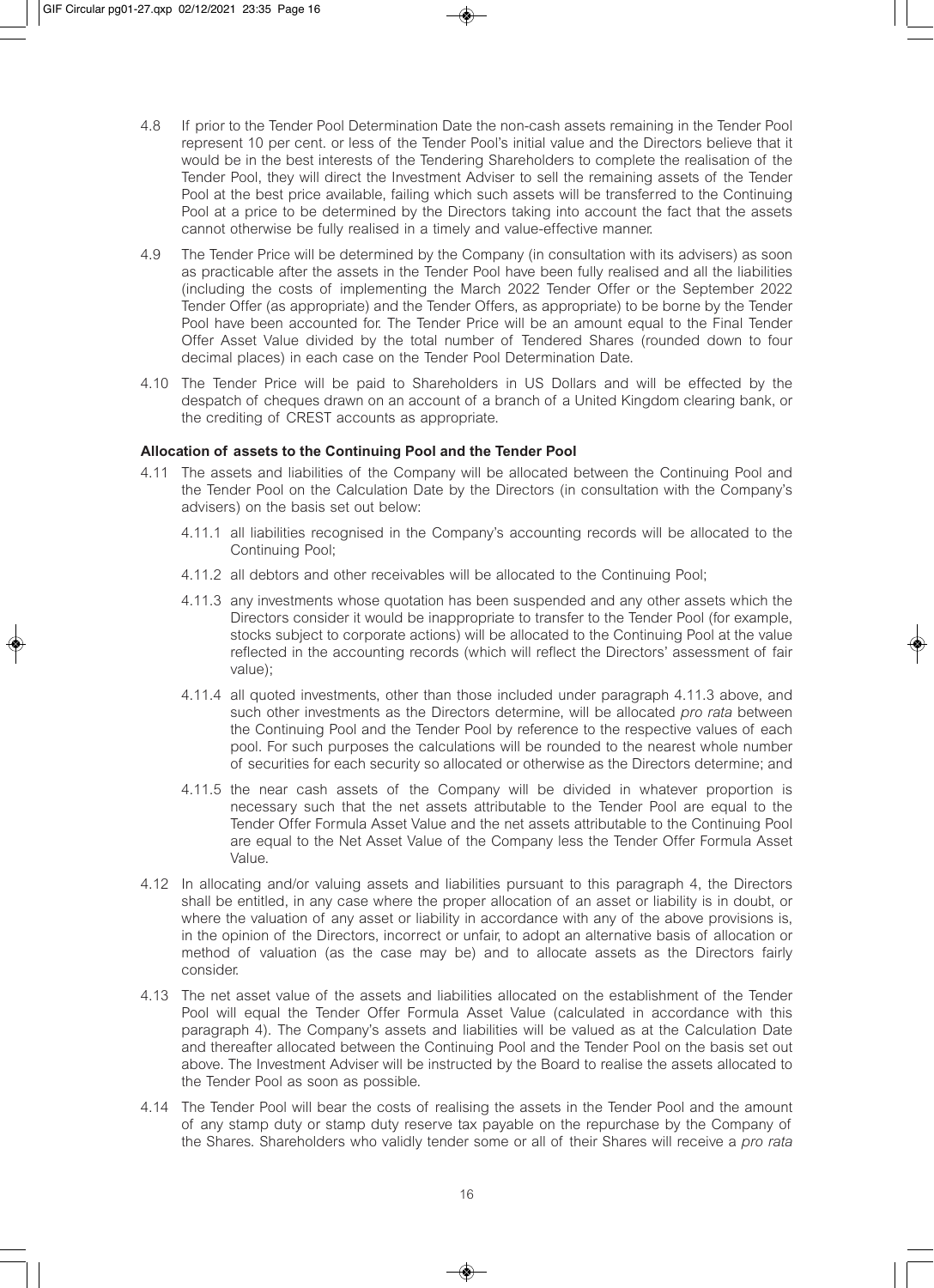share of the net proceeds of the Tender Pool, less associated costs. The assets of the Tender Pool will be fully realised as soon as practicable after the commencement of the realisation of the Tender Pool such that final cash payments can be made to the Tendering Shareholders as soon as practicable thereafter. However, under the Tender Offer the Company reserves the right to defer the Tender Pool realisations and/or cash payments if the Board believes this to be in the best interests of Shareholders as a whole.

- 4.15 If prior to the Tender Pool Determination Date the non-cash assets remaining in the Tender Pool represent 10 per cent. or less of the Tender Pool's initial value and the Directors believe that it would be in the best interests of the Tendering Shareholders to complete the realisation of the Tender Pool, they will direct the Investment Adviser to sell the remaining assets of the Tender Pool at the best price available, failing which such assets will be transferred to the Continuing Pool at a price to be determined by the Directors taking into account the fact that the assets cannot otherwise be fully realised in a timely and value-effective manner.
- 4.16 The Investment Adviser will prepare, or procure the preparation of, the calculation of the Net Asset Value, the Tender Offer Formula Asset Value, the value of the Tender Pool, the Final Tender Offer Asset Value and the Tender Price, all of such calculations shall be subject to review and approval by the Board (in consultation with its advisers). In the event of a dispute regarding any such calculations, such dispute will be determined by a chartered accountant selected by agreement between the Company and the Investment Adviser, or, in default of such agreement, within 14 days of the relevant date on which the calculation is made, selected by the President for the time being of the Institute of Chartered Accountants in England and Wales. Such chartered accountant will act as an expert and not as an arbitrator and their determination shall be final and legally binding on all parties, provided that any such chartered accountant will be bound by any basis of allocation or method of valuation agreed between the Investment Adviser and the Company.

## **5. PROCEDURE FOR TENDERING SHARES**

- 5.1 There are different procedures for tendering Shares depending on whether the Shares are held in certificated or uncertificated form (i.e. in CREST).
- 5.2 Shareholders (other than Restricted Shareholders) who hold Shares in certificated form must complete, sign and return a Tender Form in accordance with paragraph 5.4 below and the instructions printed on the Tender Form.
- 5.3 If the Shares are held in uncertificated form (i.e. in CREST) they may be tendered only by sending a TTE Instruction in accordance with the procedure set out in paragraph 5.5 below. Shareholders should send separate TTE Instructions for Shares held under different member account IDs.

#### 5.4 **Shares held in certificated form (that is, not in CREST)**

- 5.4.1 To tender your Shares held in certificated form, you must complete, sign and return a Tender Form together with the relevant share certificate(s) and/or other documents of title in accordance with the instructions printed on the Tender Form (which shall be deemed to form part of the relevant Tender Offer).
- 5.4.2 Shareholders (other than Restricted Shareholders) should complete separate Tender Forms for Shares held in certificated form but under different designations. The share certificate(s) and/or other document(s) of title should be returned with the relevant Tender Form(s). Additional Tender Forms will be available from the Receiving Agent, whose details are provided in this document and will be provided in the relevant AGM Circular and Tender Offer Announcement, and on the Company's website at https://www.gulfinvestmentfundplc.com/publications/.
- 5.4.3 The completed and signed Tender Form should be sent either by post or by hand (during normal business hours only) to the Receiving Agent so as to arrive as soon as possible and in any event not later than the relevant Closing Date. Tender Forms received after this time may be rejected. No acknowledgement of receipt of documents will be given. Any Tender Form received in an envelope postmarked from a Restricted Territory or otherwise appearing to the Company or its agents to have been sent from any Restricted Territory may be rejected as an invalid tender. Further provisions relating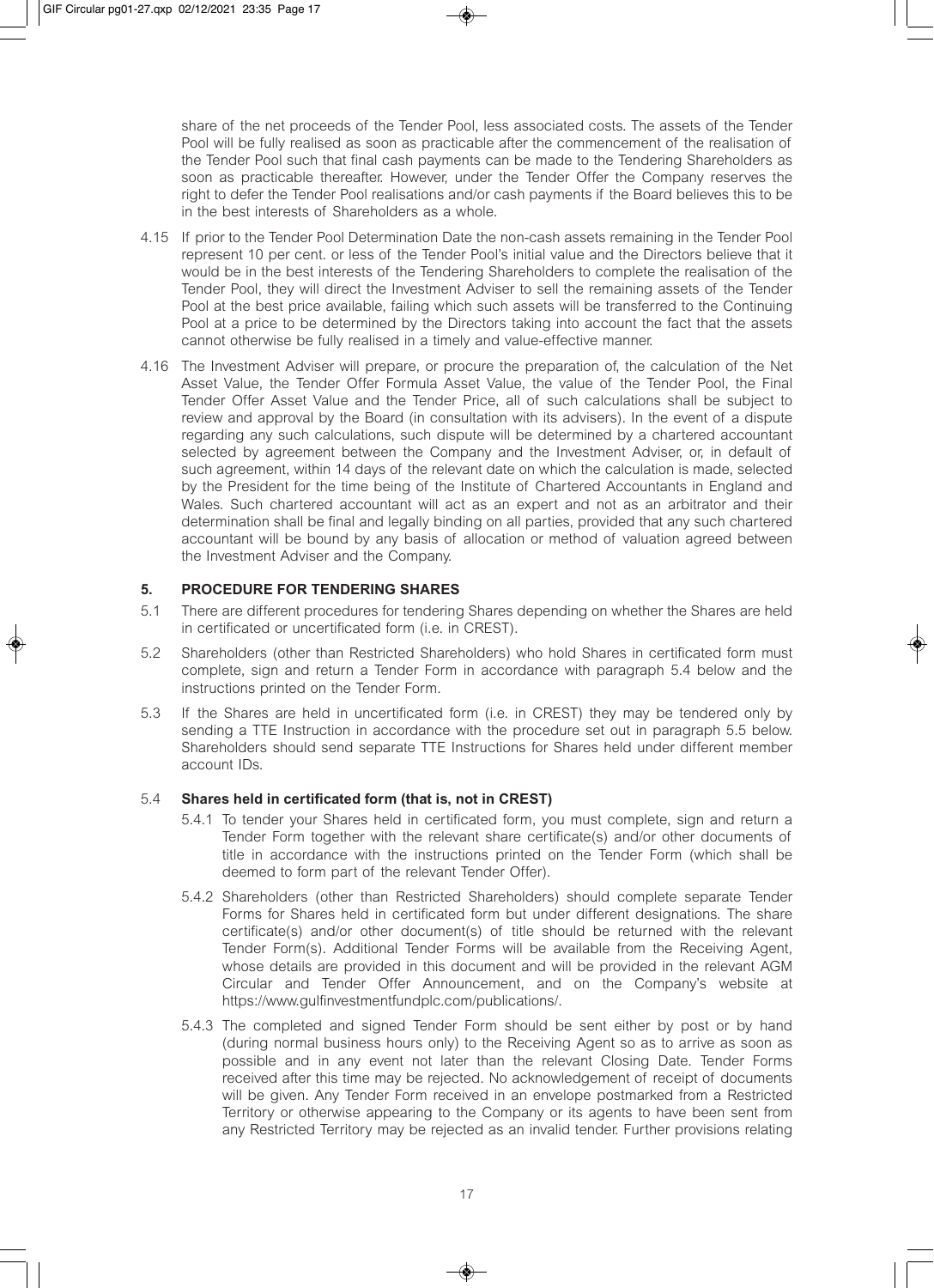to Restricted Shareholders are contained in paragraph 11 *(Restricted Shareholders and other Overseas Shareholders)* of this Part 3.

- 5.4.4 If your share certificate(s) and/or other document(s) of title are not readily available (for example, if they are with your stockbroker, bank or other agent), the Tender Form should nevertheless be completed, signed and returned as described above so as to be received by the Receiving Agent no later than the relevant Closing Date together with any share certificate(s) and/or other document(s) of title you may have available, accompanied by a letter stating that the (remaining) share certificate(s) and/or other document(s) of title will be forwarded as soon as possible thereafter and, in any event, no later than the relevant Closing Date.
- 5.4.5 The Receiving Agent, acting as your agent, will effect such procedures as are required to transfer your Shares to the Company under the Tender Offer.
- 5.4.6 If you have lost your share certificate(s) and/or other document(s) of title, you should write to the Receiving Agent at Link Group, Corporate Actions,  $10<sup>th</sup>$  Floor, Central Square, 29 Wellington Street, Leeds LS1 4DL to request a letter of indemnity in respect of the lost share certificate(s) which, when completed in accordance with the instructions given, should be returned to the Receiving Agent to the same address so as to be received no later than the relevant Closing Date.

#### 5.5 **Shares held in uncertificated form (that is, in CREST)**

- 5.5.1 If the Shares you wish to tender are held in uncertificated form do not complete a Tender Form. You should take (or procure to be taken) the action set out below to transfer (by means of a TTE Instruction) the number of Shares which you wish to tender in respect of a Tender Offer to an escrow balance, specifying the Receiving Agent in its capacity as a CREST receiving agent under its participant ID (referred to below) as the escrow agent, as soon as possible and, in any event, so that the TTE Instruction settles not later than the relevant Closing Date.
- 5.5.2 If you are a CREST sponsored member, you should refer to your CREST sponsor before taking any action. Your CREST sponsor will be able to confirm details of your participant ID and the member account ID under which your Shares are held. In addition, only your CREST sponsor will be able to send the TTE Instruction to Euroclear UK & Ireland in relation to the Shares which you wish to tender.
- 5.5.3 You should send (or, if you are a CREST sponsored member, procure that your CREST sponsor sends) a TTE Instruction to Euroclear UK & Ireland, which must be properly authenticated in accordance with Euroclear UK & Ireland's specification and which must contain, in addition to other information that is required for the TTE Instruction to settle in CREST, the following details:
	- the ISIN number of the Shares which is IM00B1Z40704;
	- the number of uncertificated Shares to be transferred to an escrow balance;
	- your member account ID;
	- your participant ID;
	- <sup>l</sup> the participant ID of the escrow agent, Link Group in its capacity as a CREST receiving agent, which is RA10;
	- the member account ID of the escrow agent, Link Group in its capacity as a CREST receiving agent, which is 21178GUL;
	- the Corporate Action Number for the Tender Offer. This is allocated by Euroclear UK & Ireland and can be found by viewing the relevant corporate action details in CREST;
	- the intended settlement date for the TTE Instruction;
	- input with the standard delivery instruction, priority 80; and
	- a contact telephone number to be inserted in the shared note field.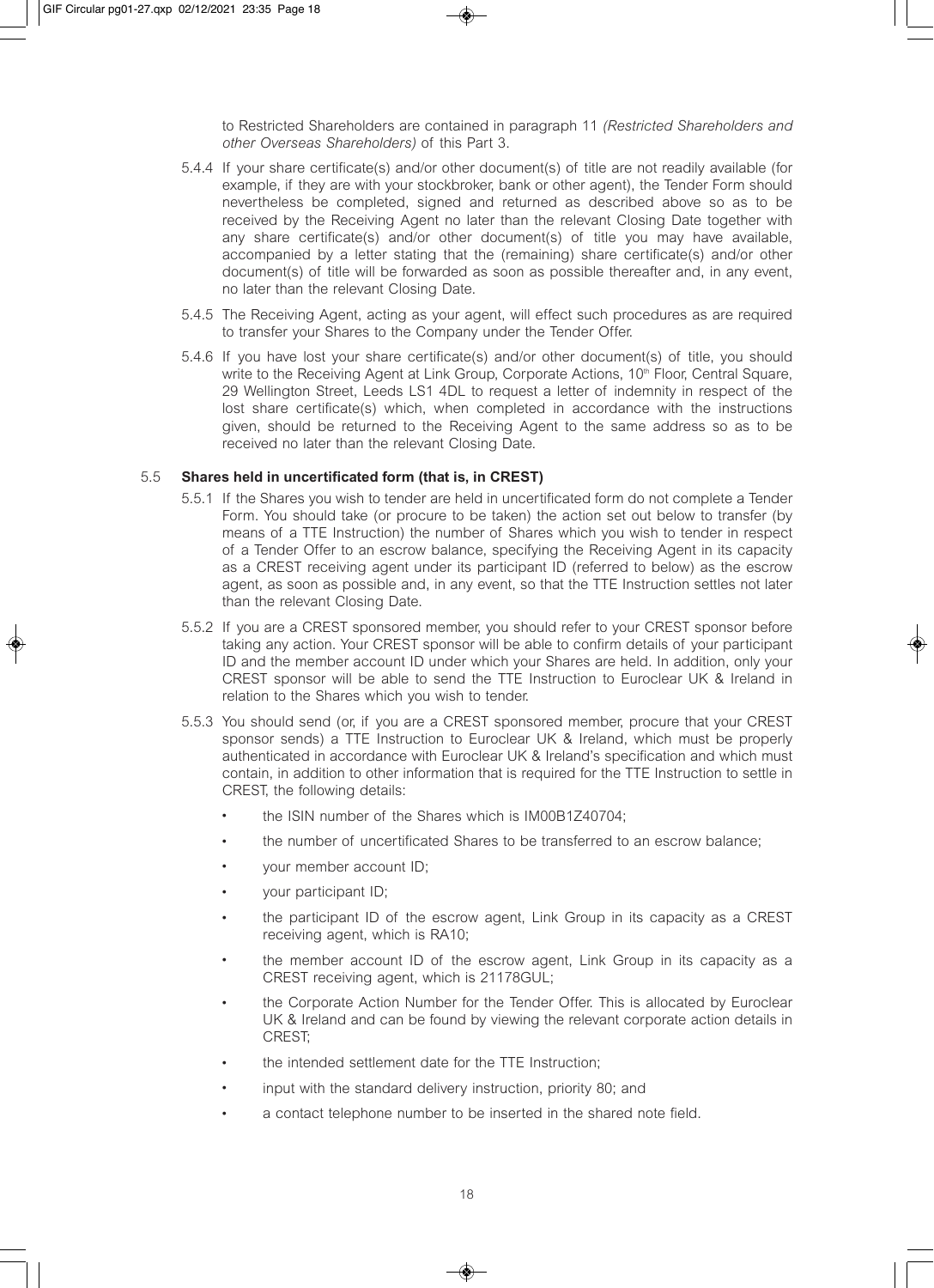- 5.5.4 After settlement of the TTE Instruction, you will not be able to access the Shares concerned in CREST for any transaction or for charging purposes, notwithstanding that they will be held by the Receiving Agent as your escrow agent until completion or termination or lapsing of the relevant Tender Offer. If a Tender Offer becomes wholly unconditional, the Receiving Agent will transfer the Shares which are accepted for purchase by the Company to itself as the Shareholder's agent for onward sale to the Company.
- 5.5.5 You are recommended to refer to the CREST Manual published by Euroclear UK & Ireland for further information on the CREST procedures outlined above.
- 5.5.6 In addition, you should arrange separate TTE Instructions for Shares held in uncertificated form but under different member account IDs.
- 5.5.7 You should note that Euroclear UK & Ireland does not make available special procedures in CREST for any particular corporate action. Normal system timings and limitations will therefore apply in connection with a TTE Instruction and its settlement. You should therefore ensure that all necessary action is taken by you (or by your CREST sponsor) to enable a TTE Instruction relating to your Shares to settle prior to the relevant Closing Date. In connection with this, you are referred in particular to those sections of the CREST Manual concerning practical limitations of the CREST system and timings.
- 5.5.8 Normal CREST procedures (including timings) apply in relation to any Shares that are, or are to be, converted from uncertificated to certificated form, or from certificated to uncertificated form, during the course of a Tender Offer (whether such conversion arises as a result of a transfer of Shares or otherwise). Shareholders who are proposing to convert any such Shares are recommended to ensure that the conversion procedures are implemented in sufficient time to enable the person holding or acquiring the Shares as a result of the conversion to take all necessary steps in connection with such person's participation in the Tender Offer (in particular, as regards delivery of share certificates and/or other documents of title or transfer to an escrow balance as described above) prior to the relevant Closing Date.

#### 5.6 **Validity of Tender Forms and TTE Instructions**

- 5.6.1 Notwithstanding the powers in paragraph 11.5 of this Part 3 below, the Company reserves the right to treat as valid only Tender Forms and TTE Instructions which are received entirely in order by the relevant Closing Date, which are accompanied (in the case of Shares held in certificated form) by the relevant share certificate(s) and/or other document(s) of title or a satisfactory indemnity in lieu in respect of the entire number of Shares tendered.
- 5.6.2 Notwithstanding the completion of a valid Tender Form or sending of a TTE Instruction, a Tender Offer may be suspended, terminate or lapse in accordance with the Tender Terms and Conditions.
- 5.6.3 The decision of the Company as to which Shares have been validly tendered shall be conclusive and binding on Shareholders who participate in a Tender Offer.

#### 5.7 **Information on procedure for tendering**

If you have any queries regarding the procedure for tendering your Shares please contact the Company's Receiving Agent on +44 (0)371 664 0321. Calls are charged at the standard geographic rate and will vary by provider. Different charges may apply to calls from mobile telephones. Calls from outside the United Kingdom will be charged at the applicable international rate. Lines are open between 9.00 a.m. – 5.30 p.m., Monday to Friday excluding public holidays in England and Wales. Please note that the Receiving Agent cannot provide any financial, legal or tax advice and calls may be recorded and monitored for security and training purposes.

#### **6. ANNOUNCEMENT OF THE RESULTS OF A TENDER OFFER, THE TENDER PRICE AND SETTLEMENT**

6.1 Unless terminated in accordance with the Tender Terms and Conditions, a Tender Offer will close for Shareholders on the relevant Closing Date. On the relevant Confirmation Date, the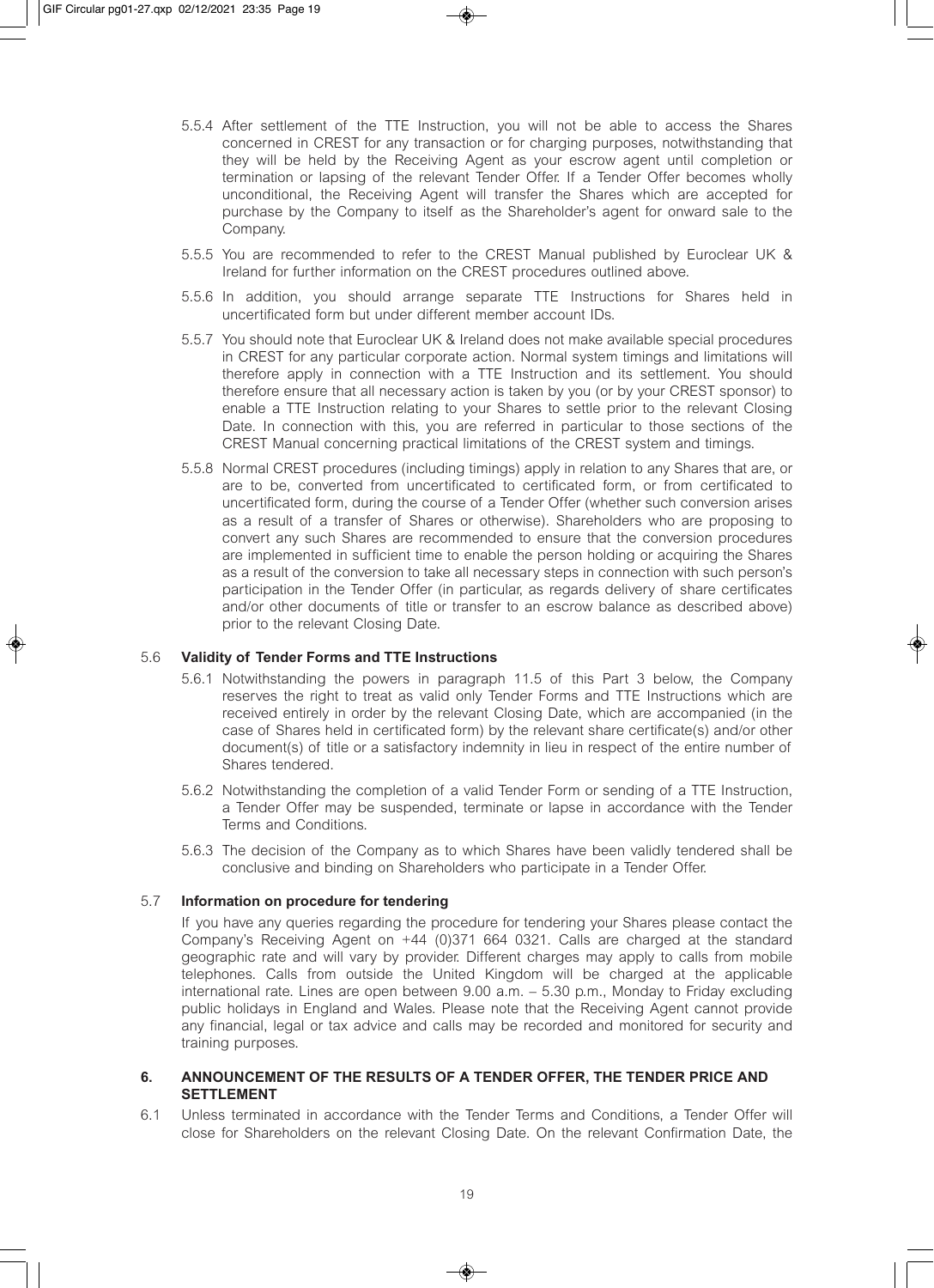Company will release an announcement via a Regulatory Information Service informing Shareholders of the aggregate number of Shares in respect of which Tender Requests have been made. If the Directors, in their sole discretion, decide not to proceed with the relevant Tender Offer for the reasons described in paragraph 2.4 above, the relevant Tender Offer will not proceed. In such event, the Directors will instead put forward proposals to Shareholders for the Company to be wound up with a view to returning cash to Shareholders or to enter into formal liquidation. If the relevant Tender Offer is to proceed, the Directors will make arrangements for all of the Company's assets and liabilities will be valued and allocated between the Continuing Pool and the Tender Pool on the basis set out in paragraph 4 above.

- 6.2 Delivery of cash to Shareholders for the Shares to be purchased pursuant to a Tender Offer will be made by the Receiving Agent. The Receiving Agent will act as agent for Tendering Shareholders for the purpose of receiving the cash and transmitting such cash to Tendering Shareholders. Interest will not be paid on the cash to be paid by the Company regardless of any delay in making such payment.
- 6.3 If any Tendered Shares are not purchased because of an invalid tender, the lapse or termination of a Tender Offer or otherwise, relevant share certificate(s) evidencing any such Shares and other document(s) of title, if any, will be returned or sent by post at such Shareholder's risk as promptly as practicable, to the relevant tendering Shareholder, or, in the case of Shares held in uncertificated form (that is, in CREST), the Receiving Agent will provide instructions to Euroclear UK & Ireland to transfer all Shares held in escrow balances by TFE Instruction to the original available balances to which those Shares relate.
- 6.4 For each Tender Offer, settlement of the consideration to which any Shareholder is entitled pursuant to valid tenders accepted by the Company is expected to be made as follows in accordance with the timetable set out by the Company in respect of that particular Tender Offer:

#### 6.4.1 **Shares held in certificated form (that is, not in CREST)**

Where an accepted tender relates to Shares held in certificated form, cheques for the consideration due will be despatched by the Receiving Agent by first class post to the person or agent whose name and address is set out in Box 1 (or, if relevant, Box 4A or 4B of the Tender Form), or if none is set out, to the registered address of the tendering Shareholder or, in the case of joint holders, the address of the first named. All cash payments will be made in US Dollars by cheque drawn on a UK clearing bank.

#### 6.4.2 **Shares held in uncertificated form (that is, in CREST)**

Where an accepted tender relates to Shares held in uncertificated form, the consideration due will be paid through CREST by the receiving agent (on behalf of the Company) procuring the creation of a CREST payment in favour of the tendering Shareholder's payment bank in accordance with the CREST payment arrangements.

#### 6.4.3 **Timing of settlement**

The payment of any consideration to Shareholders for Tender Purchases will be made only after the relevant TTE Instruction has settled or (as the case may be) timely receipt by the Receiving Agent of share certificate(s) and/or other requisite document(s) of title evidencing such Shares and any other documents required for a Tender Offer.

- 6.5 If only part of a holding of Shares is sold pursuant to a Tender Offer then:
	- 6.5.1 where the Shares are held in certificated form (that is, not in CREST), the relevant Shareholder will be entitled to receive a certificate in respect of the balance of the remaining Shares; and
	- 6.5.2 where the Shares are held in uncertificated form (that is, in CREST), unsold Shares will be transferred by Link Group by means of a TFE Instruction to the original available balance from which those Shares came.
- 6.6 The Tender Price will be announced by the Company once all the assets in the Tender Pool have been fully realised which will be as soon as practicable after the commencement of the realisation of the Tender Pool. Tender Purchases will result in the relevant number of Shares purchased being cancelled and therefore the percentage voting rights attached to the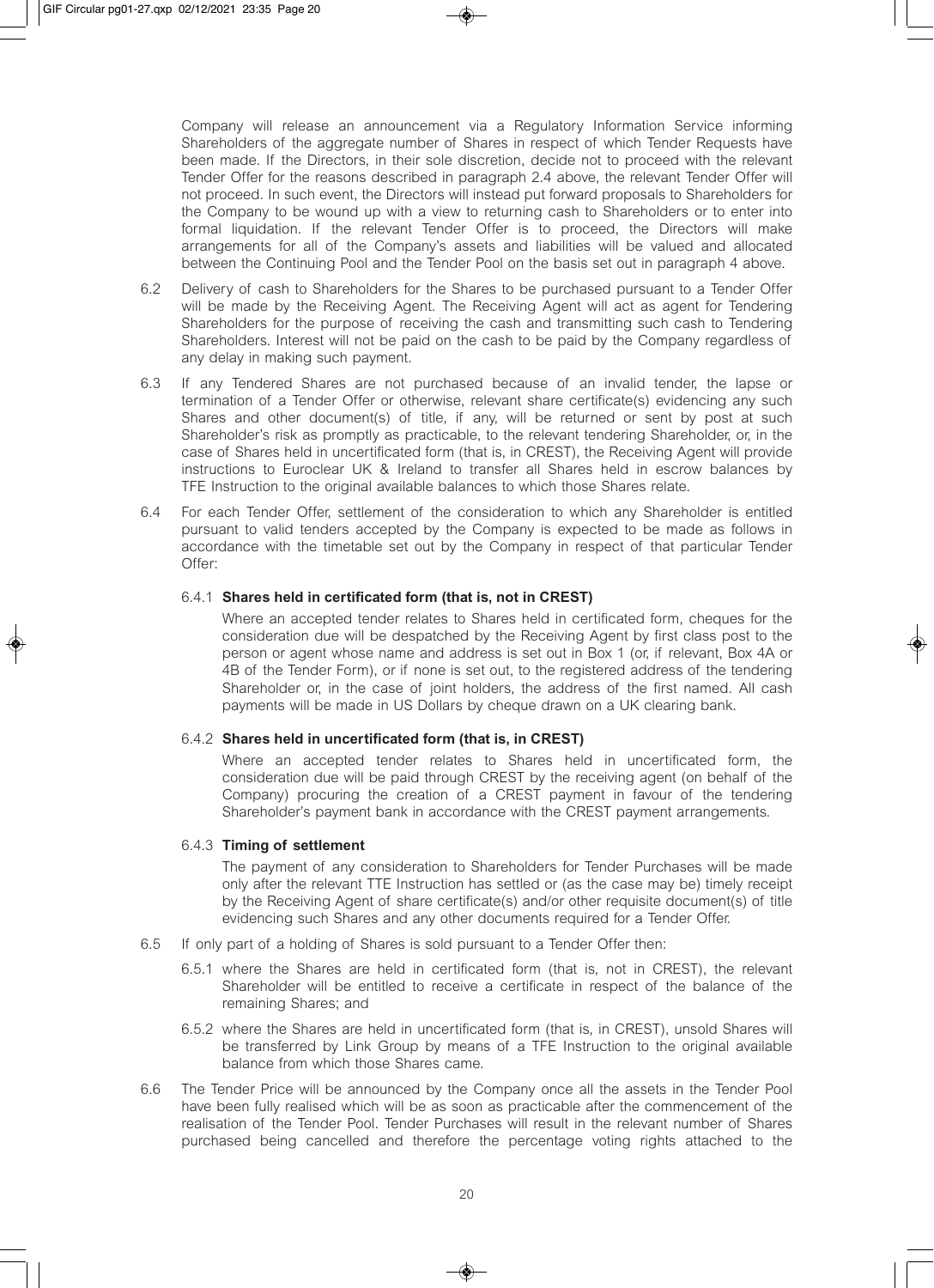remaining Shares in issue will increase proportionately. Accordingly, the RIS announcements will also contain information notifying Shareholders of the percentage increase in voting rights attaching to each of the Shares remaining in issue.

## **7. REPRESENTATIONS AND WARRANTIES – TENDERS BY MEANS OF A TENDER FORM**

- 7.1 Each Shareholder by whom, or on whose behalf, a Tender Form is executed irrevocably undertakes, represents, warrants and agrees to and with the Company (so as to bind itself and its personal representatives, heirs, successors and assigns) that:
	- 7.1.1 the execution of the Tender Form shall constitute an offer to sell to the Company such Shareholder's entire holding of Shares if Box 2A is completed, or such number of Shares as is inserted in Box 2B of the Tender Form, in each case, on and subject to the terms and conditions set out or referred to in this document and the Tender Form and that, once lodged, such offer shall be irrevocable;
	- 7.1.2 if in the Company's determination, in its absolute discretion, an entry has been made in Box 2B which is greater than the number of Shares held by the Shareholder to whom the Tender Form relates as at the relevant Record Date, then, provided that the Tender Form is otherwise in order and accompanied by all other relevant documents, the tender will be deemed to be a tender in respect of all the Shares held by that Shareholder as stated in Box 1;
	- 7.1.3 such Shareholder has full power and authority to tender, sell, assign or transfer the Shares in respect of which such offer is accepted (together with all rights attaching thereto) and, when the same are purchased by the Company, they will acquire such Shares with full title guarantee and free from all liens, charges, encumbrances, equitable interests, rights of pre-emption or other third party rights of any nature and together with all rights attaching thereto on or after the relevant Closing Date, including the right to receive all dividends and other distributions declared, paid or made after that date;
	- 7.1.4 the execution of the Tender Form will, subject to the Tender Offer becoming wholly unconditional, constitute the irrevocable appointment of any Director or officer of the Company as such Shareholder's attorney and/or agent ("**attorney**"), and an irrevocable instruction to the attorney to complete and execute all or any instruments of transfer and/or other documents at the attorney's discretion in relation to the Shares referred to in paragraph 7.1.1 above in favour of the Company or such other person or persons as the Company may direct and to deliver such instrument(s) of transfer and/or other documents at the discretion of the attorney, together with the share certificate(s) and/or other document(s) relating to such Shares, for registration within six months of the Tender Offer becoming unconditional and to do all such other acts and things as may in the opinion of such attorney be necessary or expedient for the purpose of, or in connection with, the Tender Offer and to vest such Shares in the Company or its nominee(s) or such other person(s) as the Company may direct;
	- 7.1.5 such Shareholder agrees to ratify and confirm each and every act or thing which may be done or effected by the Company or any of its Directors or officers or any person nominated by the Company in the proper exercise of its or their powers and/or authorities hereunder;
	- 7.1.6 such Shareholder will deliver to the Receiving Agent their share certificate(s) and/or other document(s) of title in respect of the Shares referred to in paragraph 7.1.1 above, or an indemnity acceptable to the Company in lieu thereof, or will procure the delivery of such document(s) to the Receiving Agent as soon as possible thereafter and, in any event, no later than the relevant Closing Date;
	- 7.1.7 such Shareholder shall do all such acts and things as shall be necessary or expedient and execute any additional documents deemed by the Company to be desirable, in each case to complete the purchase of the Shares and/or to perfect any of the authorities expressed to be given hereunder;
	- 7.1.8 if such Shareholder is an Overseas Shareholder, (a) he is not in a Restricted Territory or in any territory in which it is unlawful to make or accept the Tender Offer, (b) he has fully observed any applicable legal and regulatory requirements of the territory in which such Overseas Shareholder is resident or located, and (c) the invitation under the Tender Offer may be made to and accepted by him under the laws of the relevant jurisdiction;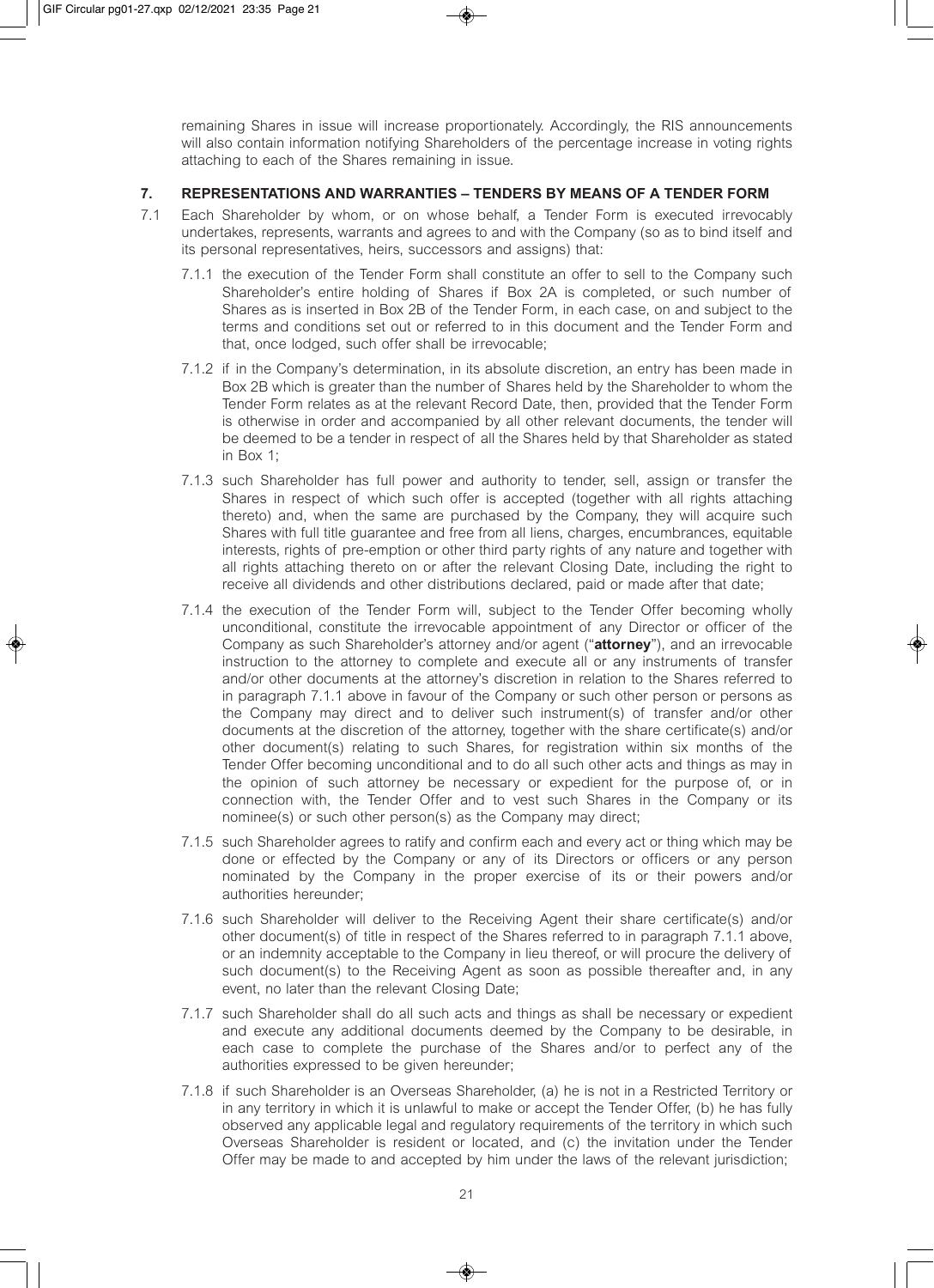- 7.1.9 such Shareholder has not received or sent copies or originals of this document or an AGM Circular or Tender Offer Announcement or Tender Form or any related documents to a Restricted Territory and has not otherwise utilised in connection with a Tender Offer, directly or indirectly, the mails or any means or instrumentality (including, without limitation, facsimile transmission, internet, telex and telephone) of interstate or foreign commerce, or of any facility of a national securities exchange, of any Restricted Territory, that the Tender Form has not been mailed or otherwise sent in, into or from any Restricted Territory and that such Shareholder is not tendering any Shares pursuant to a Tender Offer from any Restricted Territory;
- 7.1.10 the provisions of the Tender Form shall be deemed to be incorporated into the Tender Terms and Conditions;
- 7.1.11 the despatch of a cheque in respect of the Tender Price to a Shareholder at his/her registered address or such other address as is specified in the Tender Form will constitute a complete discharge by the Company of its obligations to make such payment to such Shareholder;
- 7.1.12 on execution the Tender Form takes effect as a deed; and
- 7.1.13 the execution of the Tender Form constitutes such Shareholder's submission to the non-exclusive jurisdiction of the High Court of England and Wales (the "**Court**") in relation to all matters arising out of or in connection with the relevant Tender Offer or Tender Form.
- 7.2 A reference in this paragraph 7 to a Shareholder includes a reference to the person or persons executing the Tender Form and in the event of more than one person executing a Tender Form, the provisions of this paragraph will apply to them jointly and to each of them.

#### **8. REPRESENTATIONS AND WARRANTIES – TENDERS THROUGH CREST**

- 8.1 Each Shareholder by whom, or on whose behalf, a tender through CREST via a TTE Instruction is made irrevocably undertakes, represents, warrants and agrees to and with the Company (so as to bind itself and its personal representatives, heirs, successors and assigns) that:
	- 8.1.1 the input of the TTE Instruction shall constitute an offer to sell to the Company such number of Shares as are specified in the TTE Instruction or deemed to be tendered, in each case, on and subject to the terms and conditions set out or referred to in this document and that once the TTE Instruction has settled, such offer shall be irrevocable;
	- 8.1.2 such Shareholder has full power and authority to tender, sell, assign or transfer the Shares in respect of which such offer is accepted (together will all rights attaching thereto) and, when the same are purchased by the Company, it will acquire such Shares with full title guarantee and free from all liens, charges, encumbrances, equitable interests, rights of pre-emption or other third party rights of any nature and together will all rights attaching thereto, on or after the relevant Closing Date including the right to receive all dividends and other distributions declared, paid or made after that date;
	- 8.1.3 the input of the TTE Instruction will, subject to the relevant Tender Offer becoming unconditional, constitute the irrevocable appointment of the Receiving Agent as the escrow agent for the Tender Offer and an irrevocable instruction and authority to the Receiving Agent: (i) subject to the Tender Offer becoming wholly unconditional, to transfer to itself by means of CREST and then to transfer to the Company by means of CREST all of the Relevant Shares (as defined below) in respect of which the Tender Offer is accepted or deemed to be accepted, or to provide all or any instructions on behalf of the relevant Shareholder in respect of transferring the Relevant Shares (as defined below) in CREST to such person or persons as the Company may direct, in each case not exceeding the number of Shares which have been tendered pursuant to the Tender Offer; and (ii) if the Tender Offer is terminated or does not become unconditional and lapses, or there are Shares which have not been successfully tendered under the Tender Offer, to give instructions to Euroclear UK & Ireland, as promptly as practicable after such lapse, termination or unsuccessful tender, to transfer Relevant Shares to the original available balances from which those Shares came. For the purposes of this paragraph, "**Relevant Shares**" means Shares in uncertificated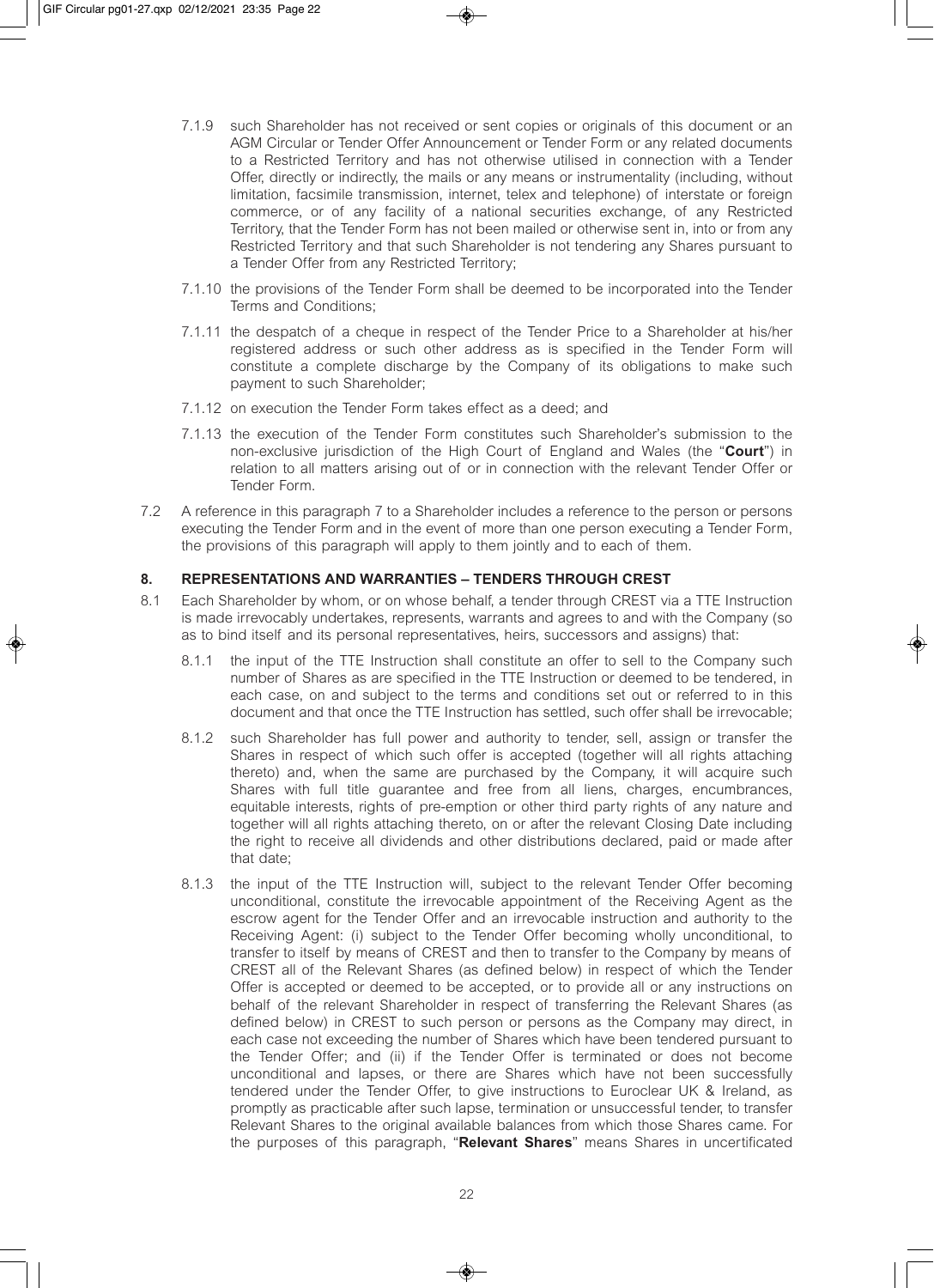form in respect of which a transfer or transfers to escrow has or have been effected pursuant to the procedures described in this paragraph;

- 8.1.4 such Shareholder agrees to ratify and confirm each and every act or thing which may be done or effected by the Company or any of its Directors or any person nominated by the Company or the Receiving Agent in the proper exercise of its powers and/or authorities hereunder;
- 8.1.5 such Shareholder shall do all such acts and things as shall be necessary or expedient and execute any additional documents deemed by the Company to be desirable, in each case to complete the purchase of the Shares and/or to perfect any of the authorities expressed to given hereunder;
- 8.1.6 if such Shareholder is an Overseas Shareholder, (a) he is not in the Restricted Territories or in any territory in which it is unlawful to make or accept the Tender Offer, (b) he has fully observed any applicable legal and regulatory requirements of the territory in which such Overseas Shareholder is resident or located, and (c) the Overseas Shareholder has ensured that the invitation under the Tender Offer may be made to and accepted by him under the laws and regulations of the relevant jurisdiction;
- 8.1.7 such Shareholder has not received or sent copies or originals of this document or any related documents to a Restricted Territory and has not otherwise utilised in connection with the Tender Offer, directly or indirectly, the mails or any means of instrumentality (including, without limitation, facsimile transmission, internet, telex or telephone) or interstate or foreign commerce, or of any facility of a national securities exchange, of any Restricted Territory, and that such Shareholder is not tendering any Shares pursuant to the Tender Offer from any Restricted Territory;
- 8.1.8 the creation of a CREST payment in respect of the Tender Price in favour of such Shareholder's payment bank in accordance with the CREST payment arrangements as referred to in paragraph 6.4.2 of this Part 3 will constitute a complete discharge by the Company of its obligations to make such payment to such Shareholder; and
- 8.1.9 the input of the TTE Instruction constitutes such Shareholder's submission to the non-exclusive jurisdiction of the Court in relation to all matters arising out of or in connection with the Tender Offer or the TTE Instruction.
- 8.2 If the appointment of the Receiving Agent as escrow agent for the Tender Offer under paragraph 8.1.3 above shall be unenforceable or invalid or shall not operate so as to afford the benefit or authority expressed to be given in paragraph 8.1.3, the Shareholder shall with all practicable speed do all such acts and things and execute all such documents that may be required to enable Link Group to secure the full benefits of paragraph 8.1.3 above.
- 8.3 If, for any reason, any Shares in respect of which a TTE Instruction has been made are, prior to the relevant Closing Date, converted into certificated form, the tender through CREST in respect of such Shares shall cease to be valid and the Shareholder will need to comply with the procedures for tendering Shares in certificated from as set out in this Part 3 in respect of the Shares so converted, if it wishes to make a valid tender of such Shares pursuant to the Tender Offer.

#### **9. ADDITIONAL PROVISIONS**

9.1 Each Shareholder (other than a Restricted Shareholder) will be entitled, subject to the Tender Terms and Conditions, to have accepted in a Tender Offer valid tenders to the Company. In respect of Shares held in certificated form, if in the Company's determination (in its absolute discretion) Box 2 of the Tender Form has not been validly completed in respect of the number of Shares to be tendered and provided that the Tender Form is otherwise in order and accompanied by all other relevant documents, a Shareholder may be deemed to have accepted the Tender Offer in respect of all of the Shares being tendered by the Tendering Shareholder. For the avoidance of doubt, if the number of Shares inserted in Box 2B of the Tender Form is higher than the number of Shares actually held by the Tendering Shareholder on the relevant Record Date or the relevant Closing Date, the Tendering Shareholder will be deemed to have tendered such lower number of Shares.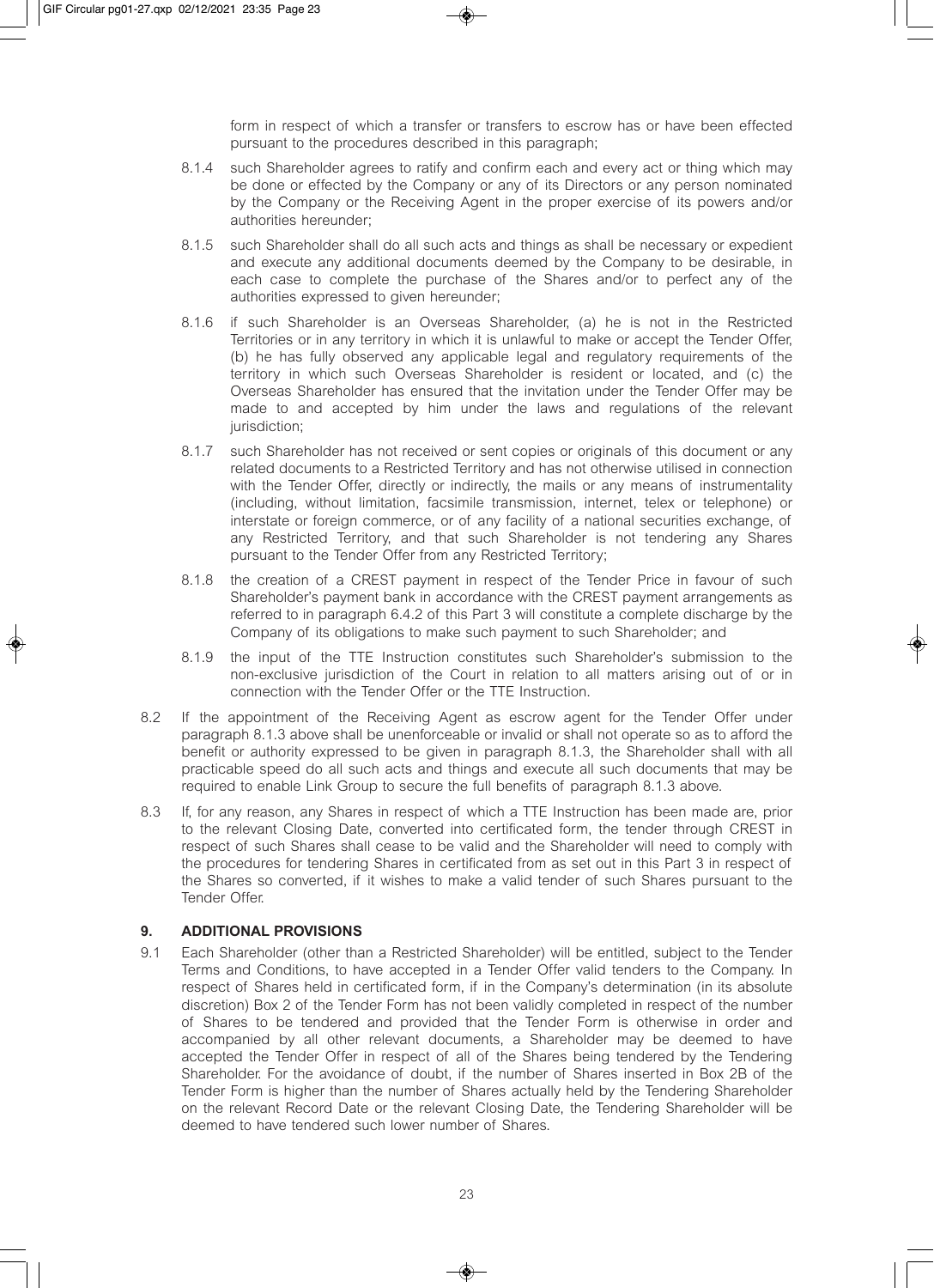- 9.2 Shares sold by Shareholders pursuant to a Tender Offer will be acquired with full title guarantee and free from all liens, charges, encumbrances, equitable interests, rights of preemption or other third party rights of any nature and together with all rights attaching thereto on or after the relevant Closing Date, including the right to receive all dividends and other distributions declared, paid or made after that date.
- 9.3 Each Shareholder who tenders or procures the tender of Shares will thereby be deemed to have agreed that, in consideration of the Company agreeing to process its tender, such Shareholder, will not revoke its tender or withdraw its Shares. Shareholders should note that once tendered, Tendered Shares may not be sold, transferred, charged or otherwise disposed of pending completion of the relevant Tender Offer.
- 9.4 Any omission to despatch this document, an AGM Circular, a Tender Offer Announcement or the Tender Form or any notice required to be despatched under the terms of a Tender Offer to, or any failure to receive the same by, any person entitled to participate in a Tender Offer shall not invalidate a Tender Offer in any way or create any implication that a Tender Offer has not been made to any such person.
- 9.5 No acknowledgement of receipt of any Tender Form, TTE Instruction, share certificate(s) and/or other document(s) of title will be given. All communications, notices, certificates, documents of title and remittances to be delivered by or sent to or from Shareholders (or their designated agents) will be delivered by or sent to or from such Shareholders (or their designated agents) at their own risk.
- 9.6 All powers of attorney and authorities on the terms conferred by or referred to in this Part 3 or in the Tender Form are given by way of security for the performance of the obligations of the Shareholders concerned and are irrevocable in accordance with section 4 of the Powers of Attorney Act 1971.
- 9.7 Subject to paragraphs 10 *(Miscellaneous)* and 11 *(Restricted Shareholders and other Overseas Shareholders)* below, all tenders by Shareholders holding their Shares in certificated form must be made on the relevant prescribed Tender Form, fully completed in accordance with the instructions set out thereon which constitute part of the Tender Terms and Conditions of a Tender Offer. A Tender Form or TTE Instruction will only be valid when the procedures contained in the Tender Terms and Conditions are complied with. Each Tender Offer will be governed by and construed in accordance with the laws of England and Wales.
- 9.8 If a Tender Offer is terminated or lapses in accordance with the Tender Terms and Conditions, all documents lodged pursuant to a Tender Offer will be returned promptly by post, within 14 Business Days of the Tender Offer terminating or lapsing, to the person or agent whose name and address is set out in Box 1 or, if relevant, Box 4A or 4B of the Tender Form or, if none is set out, to the tendering Shareholder or, in the case of joint holders, the first named at his or her registered address as shown in Box 1. In the case of Shares held in uncertificated form, the Receiving Agent in its capacity as the escrow agent will, within 14 Business Days of a Contractual Quarterly Tender terminating, give instructions to Euroclear to transfer all Shares held in escrow balances and in relation to which it is the escrow agent for the purposes of a Contractual Quarterly Tender by TFE Instruction to the original available balances from which those Shares came. In any of these circumstances, Tender Forms and TTE Instructions will cease to have any effect.
- 9.9 The instructions, terms, provisions and authorities contained in or deemed to be incorporated in the Tender Form shall constitute part of the Tender Terms and Conditions. The definitions set out in this document, an AGM Circular or a Tender Offer Announcement (as applicable) apply to all Tender Terms and Conditions of Tender Offers to which that document relates, including the Tender Form.
- 9.10 Subject to paragraphs 10 *(Miscellaneous)* and 11 (*Restricted Shareholders and other Overseas Shareholders*) below, a Tender Offer is open to Shareholders on the Register at the relevant Record Date and will close at the relevant Closing Date. Tender Forms, share certificate(s) and/or other document(s) of title or indemnities or TTE Instructions received after that time may be accepted or rejected by the Company in its absolute discretion.
- 9.11 Further copies of this document, AGM Circulars, Tender Offer Announcements and copies of the Tender Form may be obtained on request from the Company's website at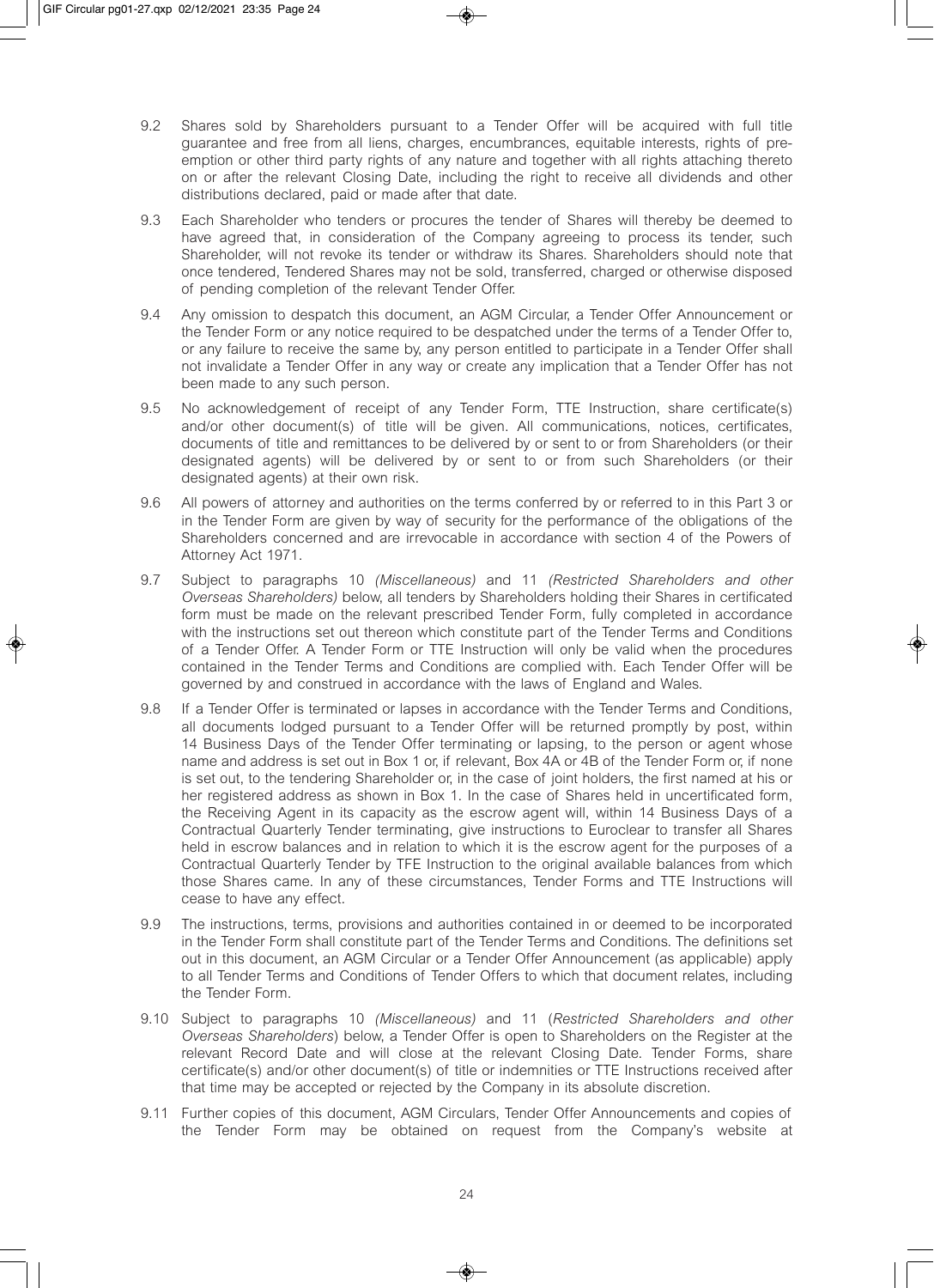https://www.gulfinvestmentfundplc.com/publications/ and the Receiving Agent on +44 (0)371 664 0321. Calls are charged at the standard geographic rate and will vary by provider. Different charges may apply to calls from mobile telephones. Lines are open from 9.00 a.m. -5.30 p.m., Monday to Friday excluding public holidays in England and Wales. Please note that Link Group cannot provide any financial, legal or tax advice and calls may be recorded and monitored for security and training purposes.

9.12 Each Shareholder tendering Shares in a Tender Offer represents, warrants and confirms to the Company that it has observed all relevant legislation and regulations, in particular (but without limitation) that relate to anti-money laundering (the "**Anti-Money Laundering Legislation**"), and, in all such cases, its offer to tender Shares in a Tender Offer is made on the basis that it accepts full responsibility for any and all such requirements under the Anti-Money Laundering Legislation and warrants and represents that such requirements have been satisfied, and each Shareholder tendering Shares in a Tender Offer acknowledges that, due to money laundering prevention requirements operating within their respective jurisdictions, the Company, the Administrator, the Registrar and the Receiving Agent for the relevant Tender Offer may require proof of addresses and identity or corporate existence, as applicable, before an offer to tender Shares can be processed and that each of the Company, the Administrator and the Registrar shall be held harmless and indemnified by each such Shareholder against any loss ensuing due to the failure to process a Shareholder's offer to tender Shares if such information as has been required, has not been provided by it.

#### **10. MISCELLANEOUS**

- 10.1 Any change to the terms, or any extension or termination of a Tender Offer will be followed as promptly as practicable by a public announcement thereof no later than 1.00 p.m. on the Business Day following the date of such changes. Such an announcement will be released via a Regulatory Information Service. References to the making of an announcement by the Company includes the release of an announcement on behalf of the Company by Panmure Gordon to the press and delivery of, or telephone or facsimile or other electronic transmission of, such announcement to a Regulatory Information Service.
- 10.2 All Tendered Shares bought back by the Company will be cancelled.
- 10.3 Except as contained in this document, an AGM Circular or a Tender Offer Announcement no person has been authorised to give any information or make any representations with respect to the Company or any Tender Offer and, if given or made, such other information or representations should not be relied on as having been authorised by the Company. Under no circumstances should the delivery of this document, an AGM Circular, a Tender Offer Announcement or the delivery of any consideration pursuant to a Tender Offer create any implication that there has been no change in the assets, properties, business or affairs of the Company since the date of this document, the relevant AGM Circular or the relevant Tender Offer Announcement.
- 10.4 The Company reserves the absolute right to inspect (either itself or through its agents) all Tender Forms and TTE Instructions and may consider void and reject any tender that does not in the Company's sole judgement (acting reasonably) meet the requirements of the Tender Offer to which such Tender Form or TTE Instruction relates. The Company also reserves the absolute right to waive any defect or irregularity in the tender of any Shares, including any Tender Form and/or TTE Instruction (in whole or in part) which is not entirely in order or which is not accompanied by the related share certificate(s) and/or other document(s) of title or an indemnity acceptable to the Company in lieu thereof. In that event, however, the consideration in a Tender Offer will only be despatched when the relevant Tender Form is entirely in order and the relevant share certificate(s) and/or other document(s) of title or indemnities satisfactory to the Company has/have been received. The Company, the Receiving Agent or any other person will not be under any duty to give notification of any defects or irregularities in tenders or incur any liability for failure to give any such notification.
- 10.5 The provisions of the UK Contracts (Rights of Third Parties) Act 1999 do not apply to Tender Offers.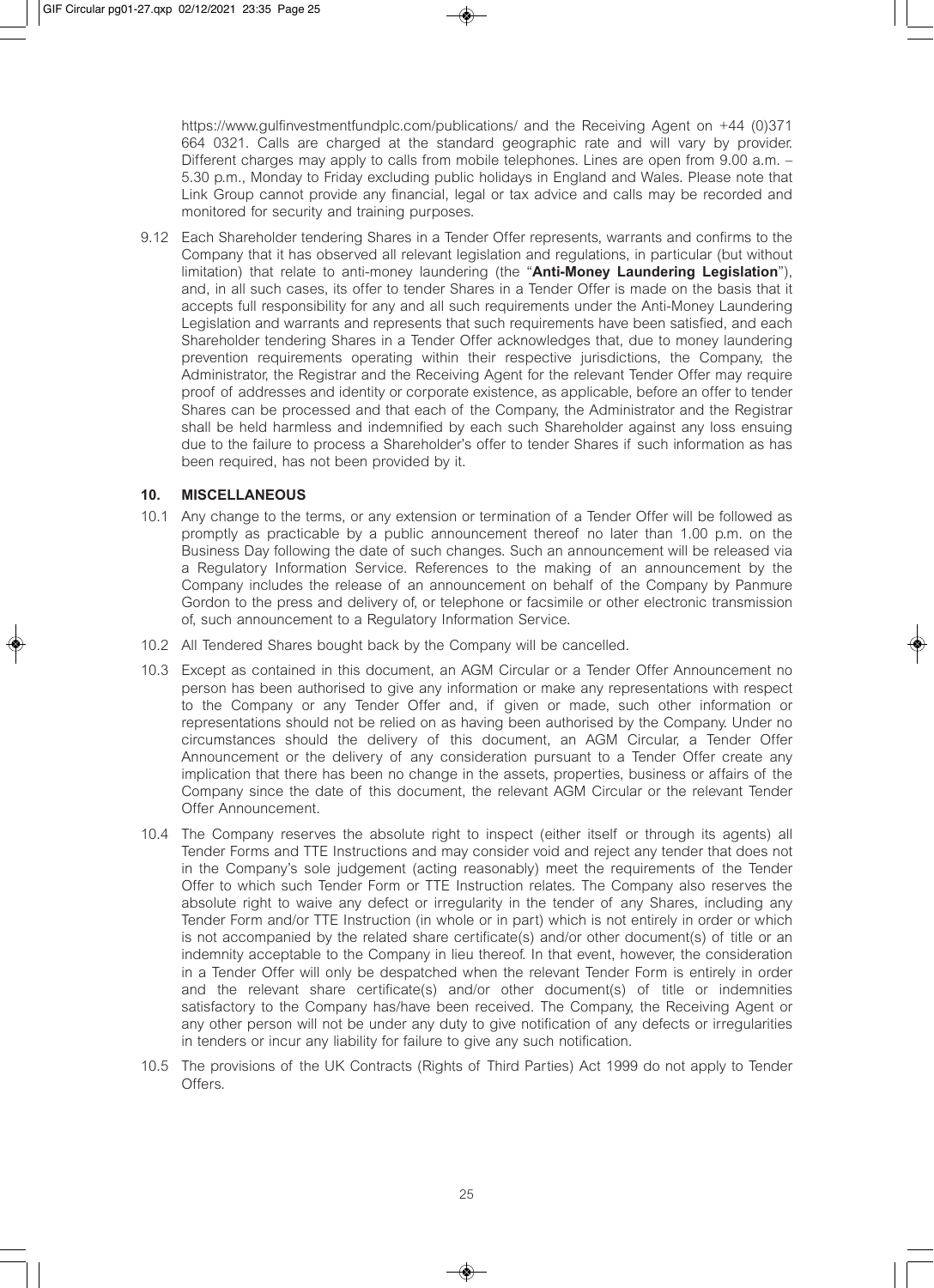#### **11. RESTRICTED SHAREHOLDERS AND OTHER OVERSEAS SHAREHOLDERS**

- 11.1 The provisions of this paragraph and any other terms of a Tender Offer relating to Restricted Shareholders may be waived, varied or modified as regards specific Shareholders or on a general basis by the Company but only if the Company is satisfied that such waiver, variance or modification will not constitute or give rise to a breach of applicable securities or other laws.
- 11.2 Overseas Shareholders should inform themselves about and observe any applicable legal requirements. It is the responsibility of any such Overseas Shareholder wishing to tender Shares to satisfy himself/herself as to the full observance of the laws of the relevant jurisdiction in connection herewith, the compliance with other necessary formalities and the payment of any transfer or other taxes or other requisite payments due in such jurisdiction. Any such Overseas Shareholder will be responsible for the payment of any such transfer or other taxes or other requisite payments due by whomsoever payable and the Company and any person acting on its behalf shall be fully indemnified and held harmless by such Overseas Shareholder for any such transfer or other taxes or other requisite payments such person may be required to pay. No steps have been taken to qualify Tender Offers or to authorise the extending of Tender Offers or the distribution of this document, AGM Circulars, Tender Offer Announcements and Tender Forms in any territory outside the United Kingdom.
- 11.3 Tender Offers will not be made to Restricted Shareholders. Restricted Shareholders are being excluded from the Tender Offers to avoid offending applicable local laws relating to the implementation of the Tender Offers. Accordingly, copies of this document, AGM Circulars, Tender Offer Announcements, Tender Forms and any related documents are not being and must not be mailed or otherwise distributed into any Restricted Territory, including to Shareholders with registered addresses in Restricted Territories, or to persons who the Company knows to be custodians, nominees or trustees holding Shares for persons in Restricted Territories. Persons receiving such documents (including, without limitation, custodians, nominees and trustees) should not distribute or send them in or into a Restricted Territory or use such mails or any such means, instrumentality or facility in connection with a Tender Offer, as so doing will render invalid any related purported acceptance of a Tender Offer. Persons wishing to accept a Tender Offer should not use such mails or any such means, instrumentality or facility for any purpose directly or indirectly relating to acceptance of that Tender Offer. Envelopes containing Tender Forms postmarked from a Restricted Territory or otherwise despatched from a Restricted Territory or Tender Forms which provide Restricted Territory addresses for the remittance of cash or return of Tender Forms will be rendered void.
- 11.4 A Shareholder will be deemed not to have made a valid tender if (i) such Shareholder is unable to make the representations and warranties set out in paragraph 7.1.8 (if relevant) and 7.1.9 of this Part 3 or paragraph 8.1.6 (if relevant) and 8.1.7 of this Part 3, or (ii) such Shareholder inserts in Box 4A or 4B of the Tender Form the name and address of a person or agent in a Restricted Territory to whom he wishes the consideration to which such Shareholder is entitled in a Tender Offer to be sent; or (iii) the Tender Form received from him/her is in an envelope postmarked in, or which otherwise appears to the Company or its agents to have been sent from, a Restricted Territory. The Company reserves the right, in its absolute discretion, to investigate, in relation to any acceptance, whether the representations and warranties referred to in paragraph 7.1.8 (if relevant) and 7.1.9 of this Part 3 or in paragraph 8.1.6 (if relevant) and 8.1.7 of this Part 3 given by any Shareholder are correct and, if such investigation is undertaken and as a result the Company determines (for any reason) that such representations and warranties are not correct, such acceptance shall not be valid.
- 11.5 If, in connection with a Tender Offer, notwithstanding the restrictions described above, any person (including, without limitation, custodians, nominees and trustees), whether pursuant to a contractual or legal obligation or otherwise, forwards this document, an AGM Circular, a Tender Offer Announcement, the Tender Form or any related offering documents in or into a Restricted Territory or uses the mails of, or any means or instrumentality (including, without limitation, facsimile transmission, telex, internet and telephone) of interstate or foreign commerce of, or any facility of a national securities exchange in, a Restricted Territory in connection with such forwarding, such person should (i) inform the recipient of such fact; (ii) explain to the recipient that such action may invalidate any purported acceptance by the recipient; and (iii) draw the attention of the recipient to this paragraph.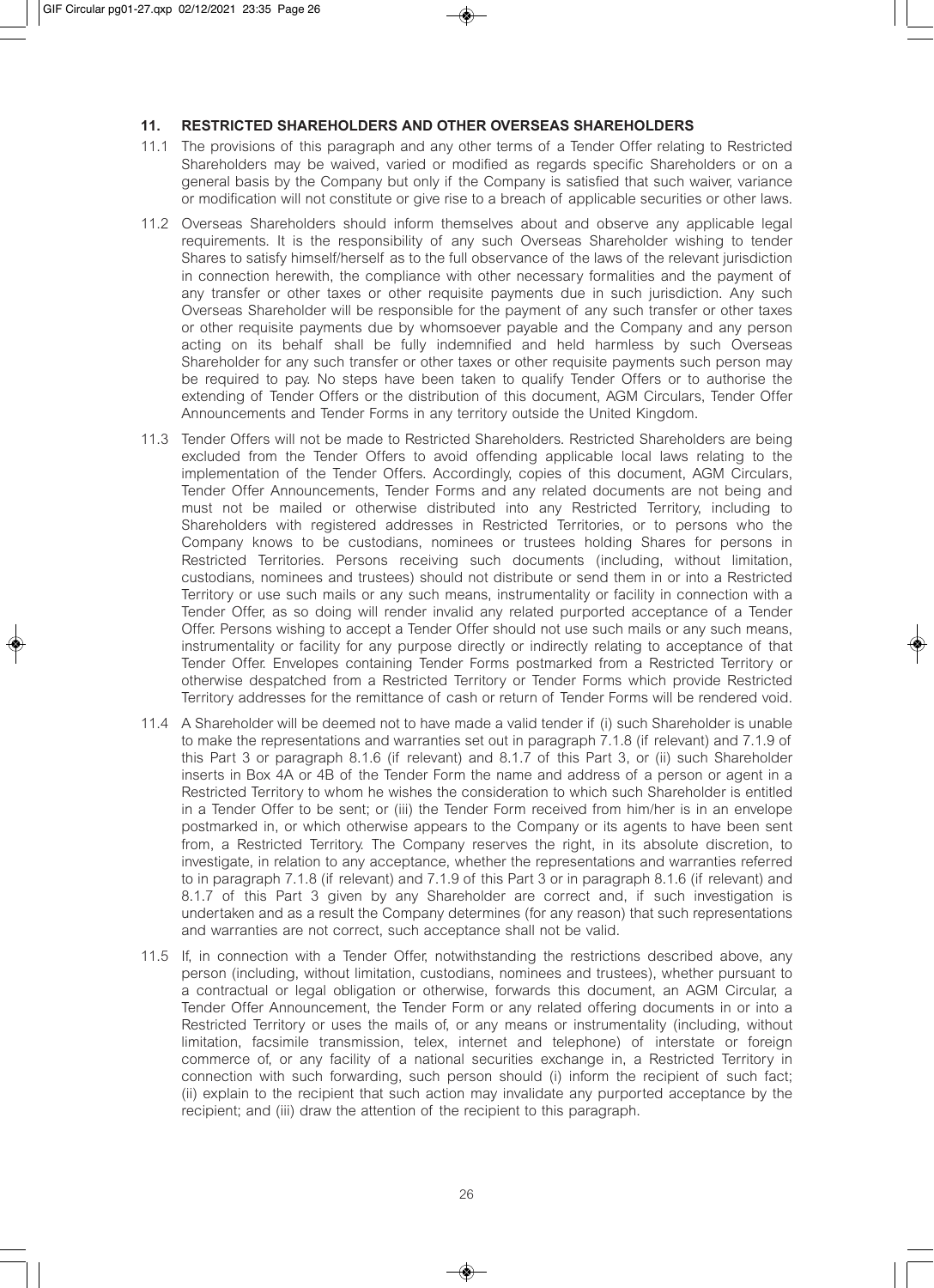11.6 Overseas Shareholders (who are not Restricted Shareholders) should inform themselves about and observe any applicable legal or regulatory requirements. If you are in any doubt about your position, you should consult your professional adviser in the relevant territory.

## **12. MODIFICATIONS**

- 12.1 The Tender Terms and Conditions shall have effect subject to such non-material modifications or additions as the Company may from time to time approve in writing. The times and dates referred to in this document, an AGM Circular or a Tender Offer Announcement may be amended by the Company and notified to Shareholders via an announcement through a Regulatory Information Service. Details of any such changes will also appear on the Company's website at https://www.gulfinvestmentfundplc.com/publications/.
- 12.2 The Company may, in its discretion, require some or all of a Shareholder's Tendered Shares to instead be transferred to a third party purchaser and each Shareholder shall comply in a timely fashion with any such requirements of the Company, provided always that each such Shareholder shall not receive less consideration for the transfer of the Tendered Shares than it would have received from the Company pursuant to the relevant Tender Offer. Each Shareholder shall be deemed to have given the same representations and warranties (mutatis mutandis) referred to in this Part 3 in respect of the Tendered Shares to be transferred to a third party.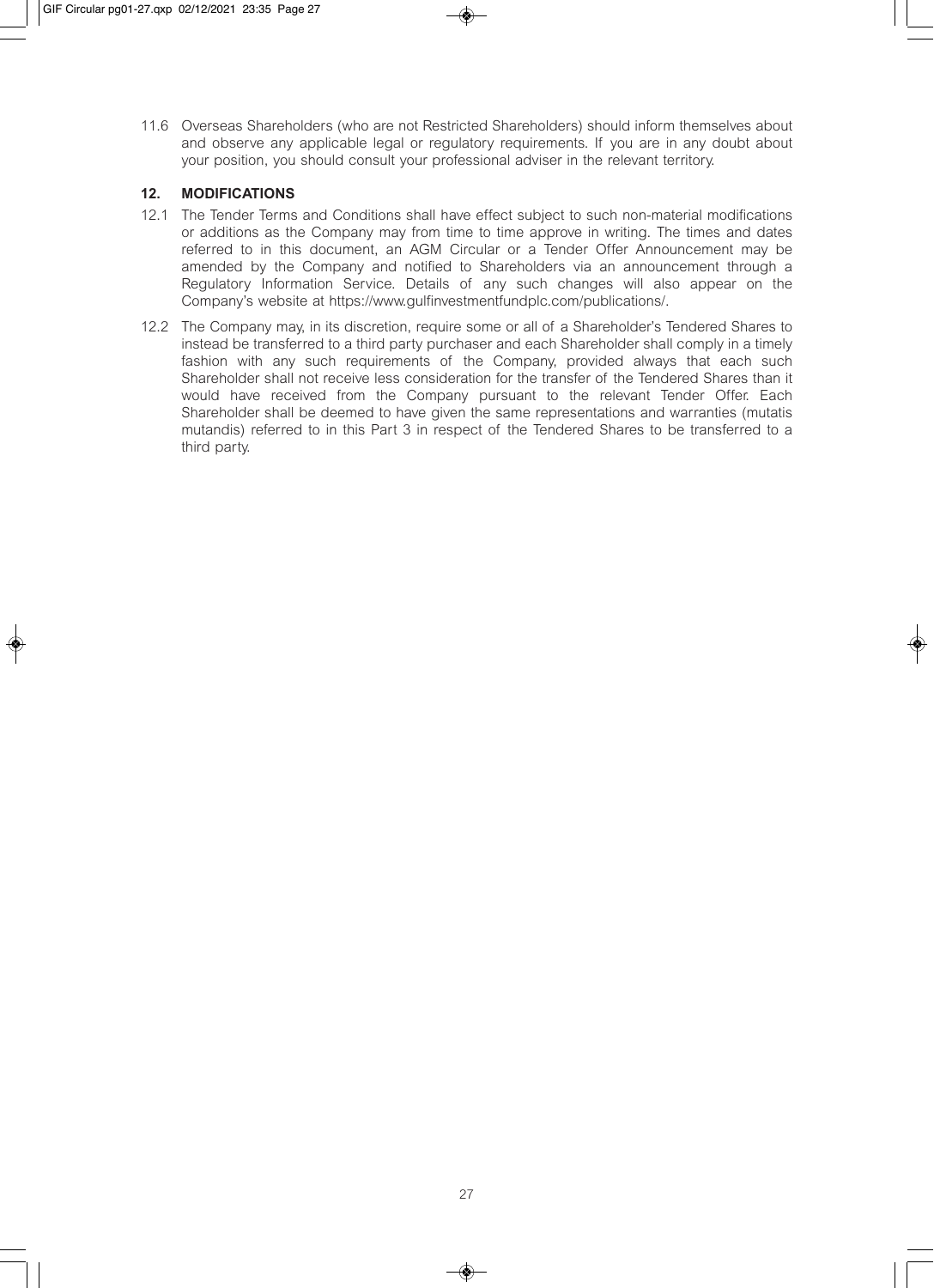#### **PART 4**

# **CONSIDERATIONS UNDER THE TAKEOVER CODE AND PANEL WAIVER**

## **1. THE TAKEOVER CODE**

The 2022 Tender Offers give rise to certain considerations under the Takeover Code. As a company which has its shares admitted to trading on the Main Market of the London Stock Exchange, the Company is subject to the Takeover Code and therefore Shareholders are entitled to the protections afforded by the Takeover Code.

Under Rule 9 of the Takeover Code, if any person acquires, whether by a series of transactions over a period of time or by one specific transaction, an interest (as defined in the Takeover Code) in shares which (when taken together with shares in which he and persons acting in concert with him are interested) carry 30 per cent. or more of the voting rights of a company which is subject to the Takeover Code, that person is normally required by the Panel to make a Rule 9 Offer to the remaining shareholders to acquire their shares.

Rule 9 of the Takeover Code also provides, among other things, that if any person, together with persons acting in concert with him, is interested in shares which in the aggregate carry not less than 30 per cent. of the voting rights of a company which is subject to the Takeover Code but does not hold shares carrying more than 50 per cent. of such voting rights of that company and such person, or any person acting in concert with him, acquires an interest in any other shares which increases the percentage of shares carrying voting rights in such company in which he is interested, then that person or persons acting in concert with him will normally be required by the Panel to make a Rule 9 Offer to the remaining shareholders to acquire their shares.

An offer under Rule 9 of the Takeover Code must be in cash (or with a cash alternative) and at the highest price paid within the preceding 12 months for any interest in shares in the company by the person required to make the offer or any person acting in concert with him.

For the purposes of the Takeover Code, persons acting in concert include persons who, pursuant to an agreement or understanding (whether formal or informal), co-operate to obtain or consolidate control of a company or frustrate the successful outcome of an offer for a company subject to the Takeover Code. For the purposes of the Takeover Code, 'control' means an interest or interests in shares carrying in aggregate 30 per cent. or more of the voting rights of a company, irrespective of whether such interest or interests give de facto control.

Under Rule 37 of the Takeover Code, any increase in the percentage of shares carrying voting rights held by a shareholder or persons acting in concert with the shareholder resulting from the purchase by a company of its own shares will be treated as an acquisition for the purpose of Rule 9 of the Takeover Code.

## **2. THE INVESTMENT ADVISER**

The Investment Adviser is a composite insurer listed on the Qatar Exchange. It was founded in 1964 and was the first domestic insurance company in the State of Qatar. Previously referred to as "Qatar Insurance Company S.A.Q.", in 2019, in accordance with the applicable companies laws and regulations in Qatar, public companies in Qatar were required to begin using "Q.S.P.C." at the end of their names, which stands for "Qatar Shareholding Public Companies". Accordingly, the Investment Adviser became known as "Qatar Insurance Company Q.S.P.C.".

Further information about the Investment Adviser, its business and financial and trading prospects appear in the financial information relating to the Investment Adviser that is incorporated by reference into this document and referred to in Part 5 *(Financial Information)* of this document. Please refer to the *"Board of Directors' Report"* on pages 30 – 33, the *"Group President's Message"* on pages 36 – 37 and the *"Business Performance Overview"* on pages 64 – 69 of the Investment Adviser's 2020 Annual Report (being the last available audited financial information of the Investment Adviser prior to the date of this document.

As at the Latest Practicable Date, the Investment Adviser held 17,319,759 Shares in the Company representing approximately 37.39 per cent. of the voting rights of the Company.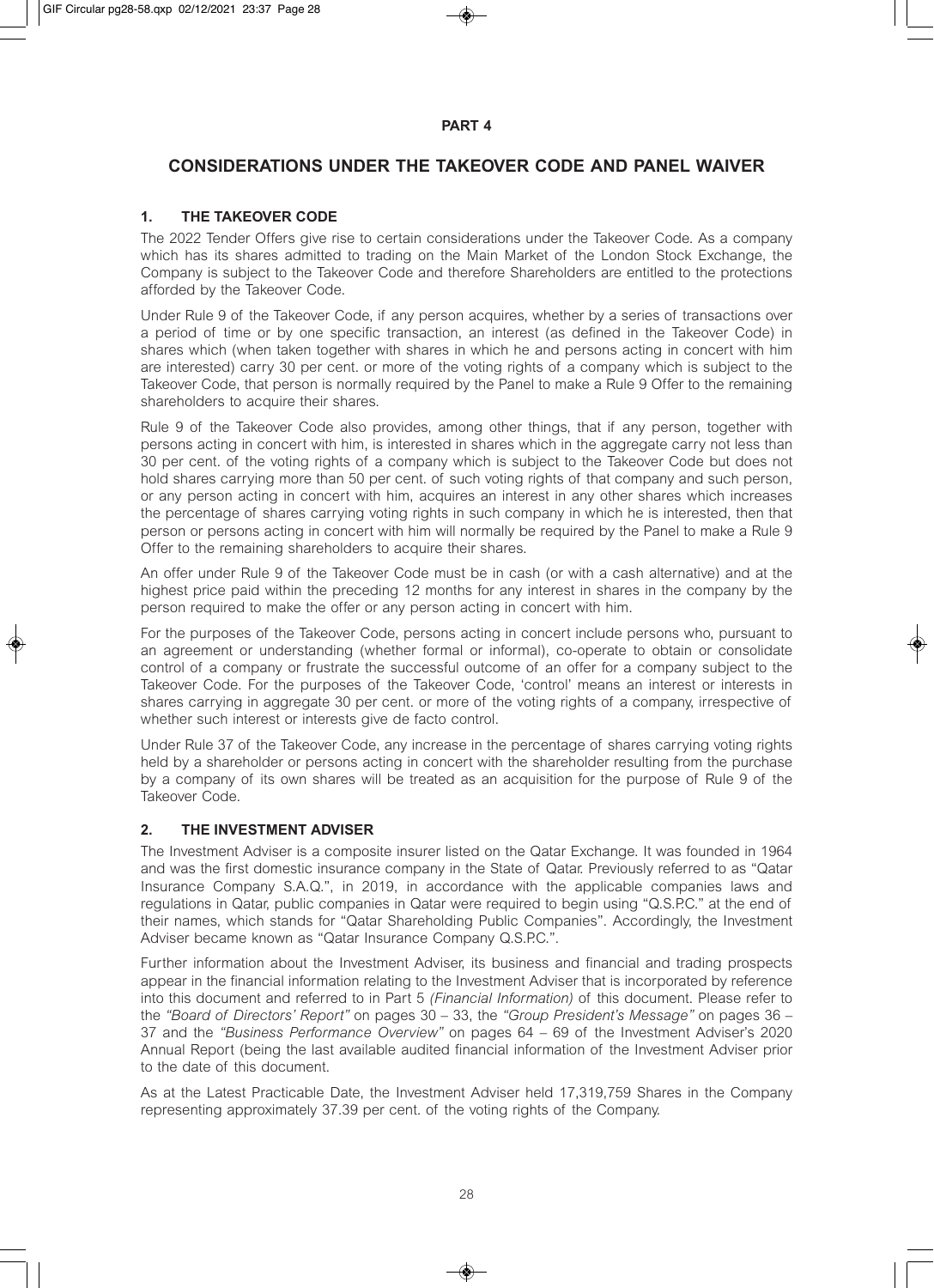In the event that the 2022 Tender Offers become wholly unconditional and assuming that:

- the Investment Adviser does not participate in either of the 2022 Tender Offers (which it has confirmed it does not intend to do);
- the Investment Adviser does not acquire any additional Shares prior to the implementation of either of the 2022 Tender Offers;
- <sup>l</sup> the aggregate number of Shares that are validly tendered by all other Shareholders represents the maximum number of Shares that can be tendered under the 2022 Tender Offers whilst still satisfying the 2022 Minimum Size Condition; and
- <sup>l</sup> there are no other changes to the Share Capital such that the aggregate number of Shares in issue following completion of either of the 2022 Tender Offers will be equal to 38,000,000,

it is expected that the Investment Adviser's interest in the voting rights of the Company will increase to approximately 45.58 per cent.

In such case, without a waiver of the obligations under Rule 9 of the Takeover Code, the Investment Adviser would be required to make a Rule 9 Offer to the Company's remaining Shareholders.

The 2022 Tender Offers are not expected to have any impact on the Investment Adviser's earnings, assets and liabilities.

## **3. WAIVER OF RULE 9 OBLIGATION**

Under Note 1 on the Notes on the Dispensations from Rule 9 of the Takeover Code, the Panel will normally waive the requirement for a Rule 9 Offer if, *inter alia*, those shareholders of the company who are independent of the persons who would otherwise be required to make a Rule 9 Offer pass an ordinary resolution on a poll at a general meeting approving such a waiver.

The Company has therefore applied to the Panel for a waiver of the obligation of the Investment Adviser under Rule 9 of the Takeover Code that would otherwise arise and require it to make a Rule 9 Offer to the Company's other Shareholders as a result of the implementation of the 2022 Tender Offers. Subject to the approval of the Independent Shareholders of the Whitewash Resolution, to be taken on a poll at the 2021 Annual General Meeting, the Panel has agreed to waive such obligation to make a Rule 9 Offer. To be passed, the Whitewash Resolution will require a simple majority of the votes cast on a poll by the Independent Shareholders voting at the 2021 Annual General Meeting. The Investment Adviser will not be permitted to vote on the Whitewash Resolution and has undertaken to the Company that it will not do so.

The Notice of the 2021 Annual General Meeting, at which the Whitewash Resolution will be proposed, is set out at the end of this document. Should Independent Shareholder approval not be obtained for the Whitewash Resolution, neither of the 2022 Tender Offers will proceed.

Following implementation of each of the 2022 Tender Offers, the Investment Adviser's aggregate holding of voting rights of the Company will continue to exceed 30 per cent. or more of the Company's voting share capital (as described above), but will not exceed 50 per cent. or more of the Company's voting share capital. Any further increase in its interest in Shares will be subject to the provisions of Rule 9 of the Takeover Code.

The Investment Adviser will not be restricted from making a subsequent offer in the future for the Company in the event that the Whitewash Resolution is approved by the Independent Shareholders. For the avoidance of doubt, the waiver from the obligation that the Investment Adviser would otherwise have to make a Rule 9 Offer to the Company's other shareholders granted pursuant to the Whitewash Resolution applies only in respect of increases in the Investment Adviser's shareholdings resulting from the implementation of each of the 2022 Tender Offers and not in respect of other increases in its holding.

### **4. DISQUALIFYING TRANSACTIONS**

The waiver to which the Panel has agreed, subject to the Whitewash Resolution, under the Takeover Code will be invalidated if any purchases are made by the Investment Adviser, or any person acting in concert with it, in the period between the date of this document and the 2021 Annual General Meeting. Neither the Investment Adviser, nor any person acting in concert with it, has purchased or acquired an interest in Shares in the 12 months preceding the date of this document.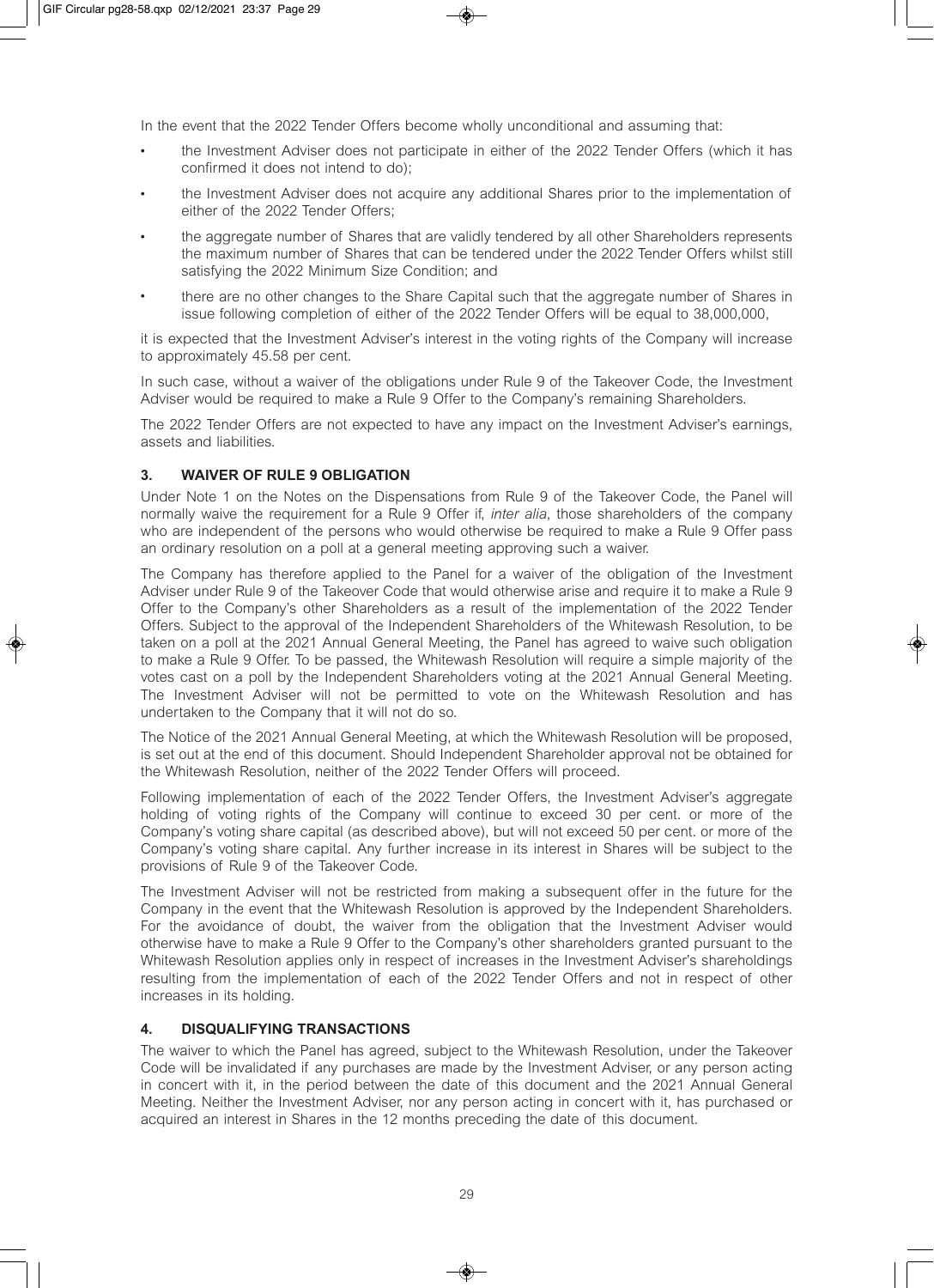# **5. INTENTIONS OF THE INVESTMENT ADVISER**

The Investment Adviser has no intention of making any changes in relation to the future business or strategic plans of the Company, any research and development functions of the Company (of which there are none), the pension arrangements of the Company (of which there are none), the redeployment of the Company's fixed assets (of which it has none), nor the Company's place of business.

The Company has no employees and the Investment Adviser has no intention of changing that, nor the management of the Company or the Company's subsidiary. Neither does the Investment Adviser have any intention to materially change the balance of the skills and functions of the Company's or the Company's subsidiary's management. The Investment Adviser has not proposed and has no intention to propose any management incentivisation arrangements for the Board or the board of the Company's subsidiary.

The Investment Adviser has no intention of changing the location and function of the Company's headquarters or headquarter functions. Accordingly, the Investment Adviser does not believe that its plans for the Company will have repercussions on the Company or on the locations of the Company's places of business.

The Investment Adviser has no intention of making any changes to the maintenance of the existing trading facilities for the Shares.

The Directors fully agree with the statements made above by the Investment Adviser (and the Investment Adviser's lack of intentions or strategic plans in relation to the Company), in particular, in relation to employment and the locations of the Company's place of business.

## **6. RULE 37 OF THE TAKEOVER CODE**

Rule 37 of the Takeover Code states that when a company redeems or purchases its own voting shares, any resulting increase in the percentage of shares carrying voting rights in which a person or group of persons acting in concert is interested will be treated as an acquisition for the purposes of Rule 9 of the Takeover Code. However, Note 1 of Rule 37.1 states that a person who comes to exceed the limits in Rule 9.1 in consequence of a company's redemption or purchase of its own shares will not normally incur an obligation to make a mandatory offer unless that person is, or is presumed to be, acting in concert with any of the directors. A person who has appointed a representative to the board of the company, and investment managers of investment trusts, will be treated for these purposes as a director.

As at the Latest Practicable Date, City of London Investment Management Company ("**City of London**") held 19,443,290 Shares, representing approximately 41.98 per cent. of the Company's issued share capital.

In the event that the 2022 Tender Offers become wholly unconditional and assuming that:

- the Investment Adviser does not participate in either of the 2022 Tender Offers (which it has confirmed it does not intend to do);
- the Investment Adviser does not acquire any additional Shares prior to the implementation of either of the 2022 Tender Offer;
- <sup>l</sup> the aggregate number of Shares that are validly tendered by all other Shareholders represents the maximum number of Shares that can be tendered under the 2022 Tender Offers whilst still satisfying the 2022 Minimum Size Condition;
- <sup>l</sup> there are no other changes to the Share Capital such that the number of Shares in issue following completion of the 2022 Tender Offers will be equal to 38,000,000; and
- City of London does not participate in either of the 2022 Tender Offers,

City of London's interest in the voting rights of the Company will increase to up to approximately 51.06 per cent. If City of London holds Shares representing more than 50 per cent. of the Company's voting rights, it may then, accordingly, increase its interest in Shares without incurring any obligation under Rule 9 of the Takeover Code to make a general offer.

It has been confirmed with the Panel that, provided City of London is not acting in concert with the Company or any of the Directors (such that it should be treated as an 'innocent bystander' in relation to any increase in its holding of Shares as a result of the 2022 Tender Offers), the Panel will not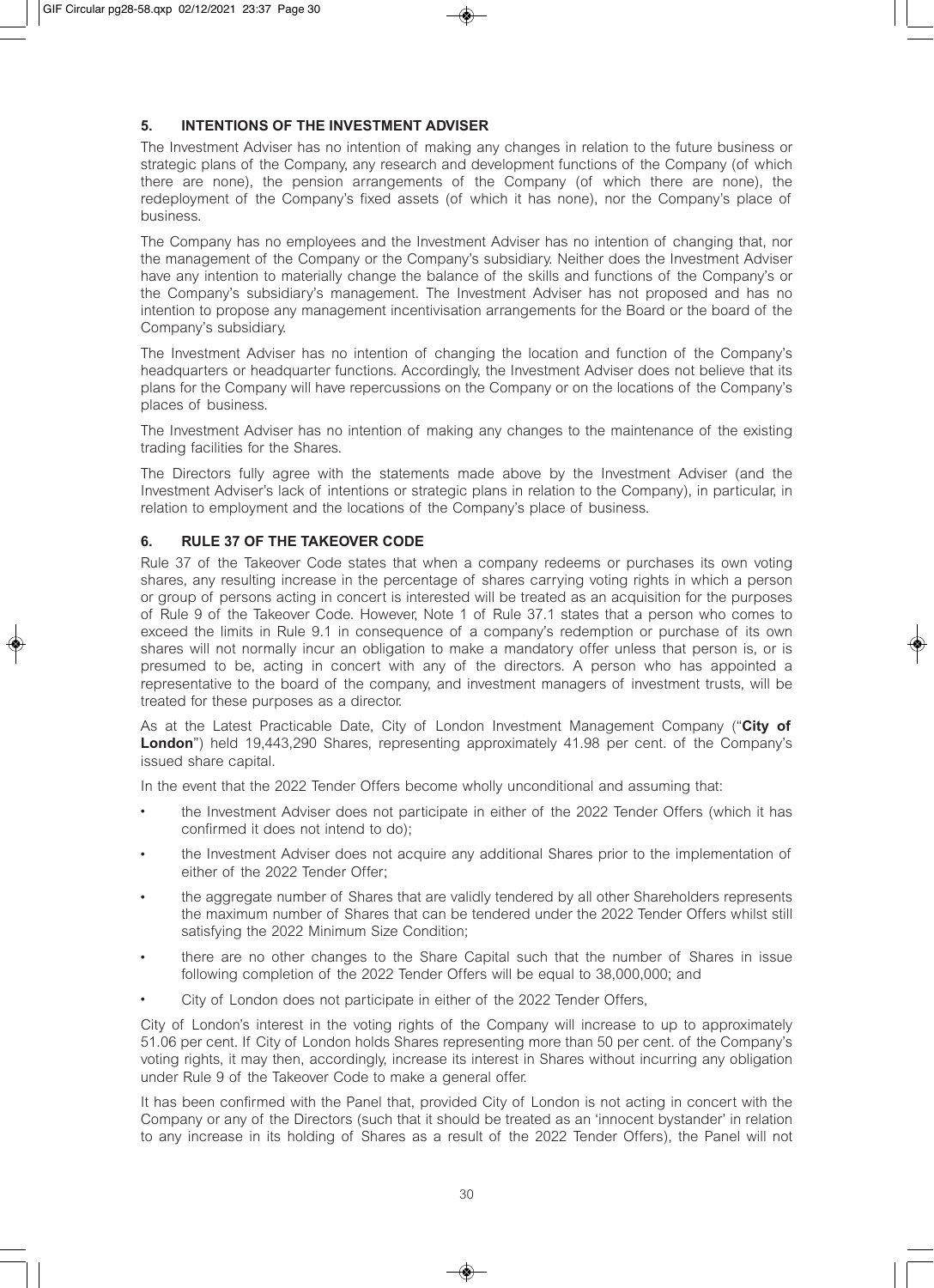require City of London, or any person deemed to be acting in concert with it, to make a mandatory offer under Rule 9 of the Takeover Code on the grounds that its or their interest in the Share Capital has increased only as a result of the purchase by the Company of Shares pursuant to the authority conferred by the 2022 Tender Offers Resolution.

When the Company makes Tender Purchases pursuant to a Tender Offer, any resulting increase in the percentage of the voting rights in the Company held by a Shareholder (or Shareholders acting in concert) will be treated as an acquisition in accordance with Rule 37 of the Takeover Code and, if such percentage reaches 30 per cent. of the voting rights in the Company, or if a Shareholder (or Shareholders acting in concert) is already interested in not less than 30 per cent. but does not hold more than 50 per cent. of the voting rights in the Company and such percentage Shareholding increases further, the relevant Shareholder or Shareholders would be required to make a Rule 9 Offer. If such a situation arises or is likely to arise, it is the intention of the Directors to seek a waiver from the Panel of the requirement that the relevant Shareholder or Shareholders make a Rule 9 Offer as a result of Share purchases. However, the Directors cannot guarantee that such a waiver will be obtained or that the relevant Shareholder or Shareholders would not be required to make a general offer to the remaining Shareholders to acquire their Shares.

The 2022 Minimum Size Condition will be no lower than as set out in this document.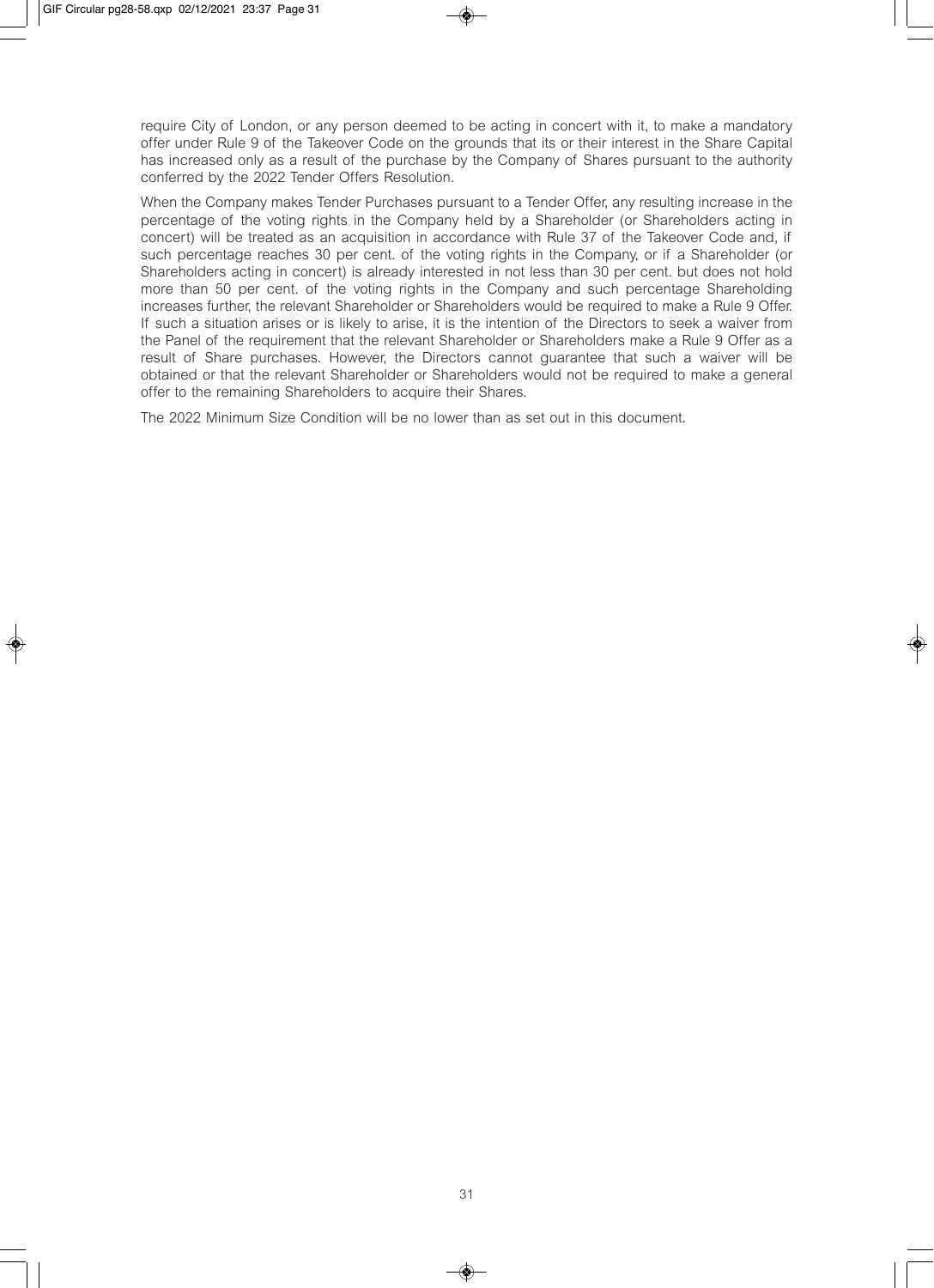#### **PART 5**

# **FINANCIAL INFORMATION**

## **1. FINANCIAL INFORMATION ON THE COMPANY AND THE INVESTMENT ADVISER**

The information listed below is being provided as a part of the required disclosures under the Takeover Code. The information listed below relating to the Company and the Investment Adviser is hereby incorporated by reference into this document for the purposes of the Takeover Code and is not incorporated by reference for any other purpose, including for the purposes of the Prospectus Regulation Rules.

The Company's accounts for the year ended 30 June 2021 (contained in pages 46 to 70 of the 2021 Annual Report) can be found at: https://www.gulfinvestmentfundplc.com/fileadmin/uploads/ qif/Documents/Annual\_Reports/Epicure\_Qatar\_30\_06\_2021\_FINAL.pdf.

The Company's accounts for the year ended 30 June 2020 (contained in pages 42 to 66 of the Annual Report for the year 30 June 2020) can be found at: https://www.gulfinvestmentfundplc.com/ fileadmin/uploads/qif/Documents/Annual\_Reports/Epicure\_Qatar\_30\_06\_2020\_\_vFINAL.pdf

The Investment Adviser's accounts for the year ended 31 December 2020 (contained in pages 78 to 133 of the Annual Report for the year ended 31 December 2020) can be found at: https://s3-qicgroup.s3-ap-southeast-1.amazonaws.com/11+March+2021/QIC+Annual+ Report+2020+English.pdf.

The Investment Adviser's accounts for the year ended 31 December 2019 (contained in pages 65 to 119 of the Annual Report for the year ended 31 December 2019) can be found at: https://s3 qicgroup.s3-ap-southeast-1.amazonaws.com/27feb2020/Annual+Report+2019+English.pdf.

If you are reading this document in hard copy, please enter the above web addresses in your web browser to be brought to the relevant document. If you are reading this document in soft copy, please click on the web addresses above to be brought to the relevant document.

Any Shareholder, person with information rights or other person to whom this document is sent may request in writing or verbally a hard copy of each of the documents above incorporated by reference in this document. Hard copies will only be sent where valid requests are received from such persons. Requests for copies of any such documents should be directed to the Registrar, Link Group, at 10th Floor, Central Square, 29 Wellington Street, Leeds LS1 4DL or by telephoning the Receiving Agent on +44 (0)371 664 0321. Calls are charged at the standard geographic rate and will vary by provider. Different charges may apply to calls from mobile telephones. Calls outside the United Kingdom will be charged at the applicable international rate. Lines are open between 9.00 a.m. -5.30 p.m., Monday to Friday excluding public holidays in England and Wales. **Please note that Link Group cannot provide any financial, legal or tax advice and calls may be recorded and monitored for security and training purposes**.

#### **2. NO SIGNIFICANT CHANGE**

There has been no significant change in the financial or trading position of the Company since the publication of the consolidated annual report for the year ended 30 June 2021 (being the date to which the Company's most recent financial results have been prepared), save for the change in the Company's Net Asset Value per Share from US\$1.7552 (audited) as at 30 June 2021 to US\$1.8453 (unaudited) as at close of business on 30 September 2021 (being the date of the latest available unaudited NAV per Share prior to the publication of this document).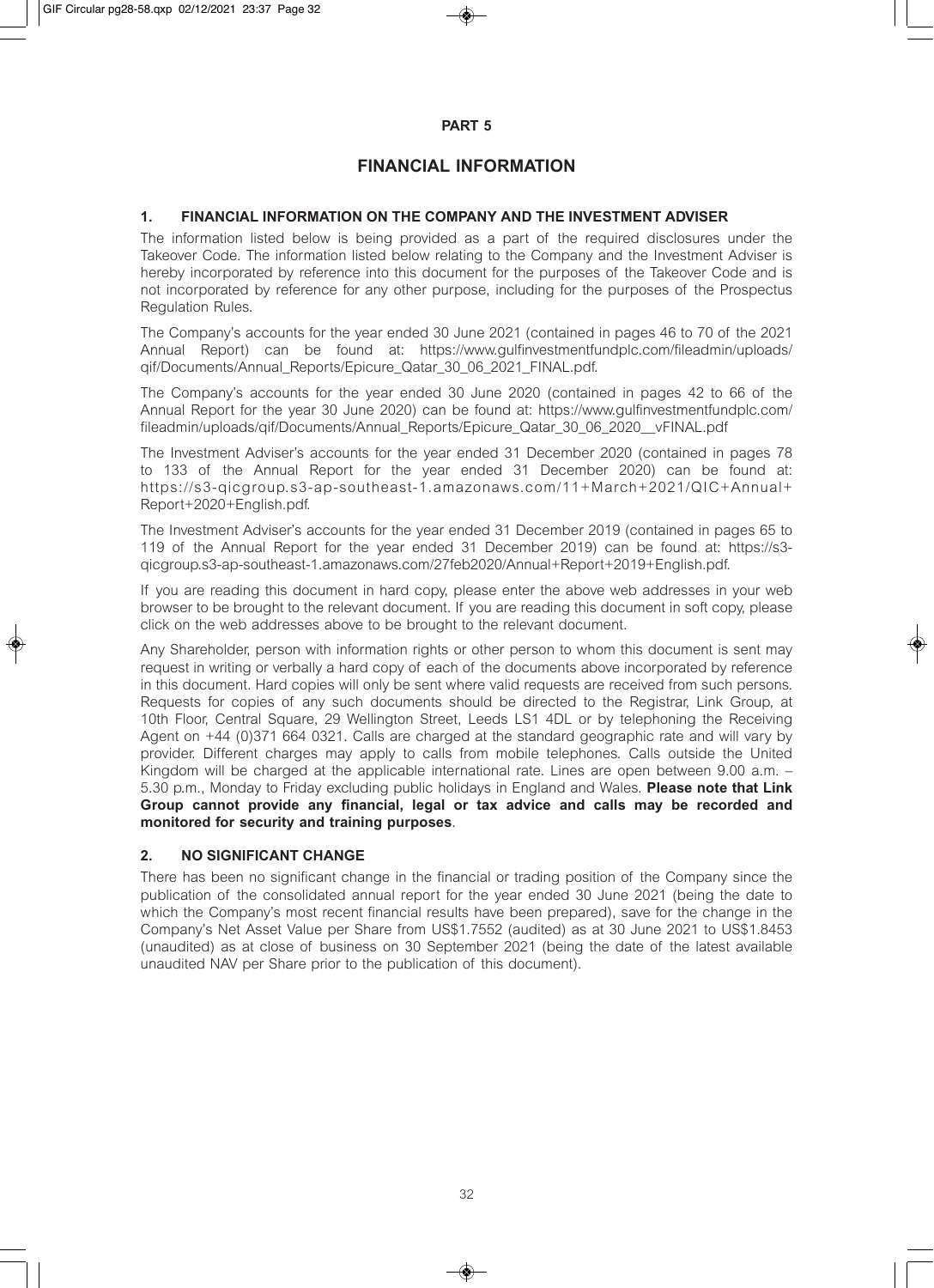#### **PART 6**

#### **TAXATION IN THE UNITED KINGDOM**

**The following comments do not constitute tax advice. They are intended only as a general guide based on UK law and HMRC's published practice as at the date of this document. Both law and practice may change at any time.** 

**Except where express reference is made to the position of non-UK residents, these comments relate only to Shareholders who are, and have at all relevant times been, resident for tax purposes solely in the UK. They apply only to Shareholders who are the absolute beneficial owners of their Shares and of any dividends payable on them and who hold their Shares as investments.** 

**Certain categories of Shareholders may be subject to special tax rules. These include dealers in securities, financial institutions, insurance companies, collective investment schemes, Shareholders who benefit from an exemption from tax, Shareholders who (either alone or together with persons connected with them) have an interest in 25 per cent. or more of the shares in, returns from, or voting rights in respect of, the Company, and Shareholders who are treated as having acquired their Shares by reason of any office or employment. The position of such Shareholders is not addressed in these comments. Nor is the position of any Shareholders who are involved in arrangements to avoid tax or obtain a tax advantage.** 

**You should seek professional tax advice if you are resident, domiciled or subject to tax in any jurisdiction outside the UK or if you are in any doubt as to your tax position.** 

#### **OFFSHORE FUND RULES**

#### **Reporting fund status**

The Company is treated as an "offshore fund" under the Offshore Fund Rules and is currently approved by HMRC as a "reporting fund". The Company intends to continue to comply with the requirements for maintaining reporting fund status, but Shareholders should note that this cannot be guaranteed. The statements below assume that the Company maintains its status as a reporting fund.

#### **Reported income**

As a reporting fund under the Offshore Fund Rules, the Company is required to provide relevant Shareholders with a report of the Company's income for each reporting period (as calculated for the purposes of the Offshore Fund Rules). This information is required to be provided to Shareholders (and HMRC) within six months of the end of the relevant reporting period. Reporting periods will generally be the same as the Company's accounting periods.

If the amount of income reported to Shareholders exceeds the amount actually distributed for a relevant reporting period, UK resident Shareholders will generally be taxed as if a notional dividend equal to the excess had been received. **As such, Shareholders could be taxed by reference to income they have not actually received to the extent that distributions paid are less than the reported income of the Company.** 

#### **Equalisation**

Shareholders should note that the Company does not intend to operate equalisation arrangements. Accordingly, subject to any manual adjustments to reported income that the Company may make to take account of changes in shareholdings during a reporting period, reportable income for a particular reporting period will generally be split on a pro-rata basis across the number of Shares in issue at the end of the relevant reporting period. Accordingly, buy-backs of Shares undertaken by the Company in connection with each of the 2022 Tender Offers could result in proportionately higher amounts of income being reported to remaining Shareholders in respect of the reporting periods in which those Shares are bought back.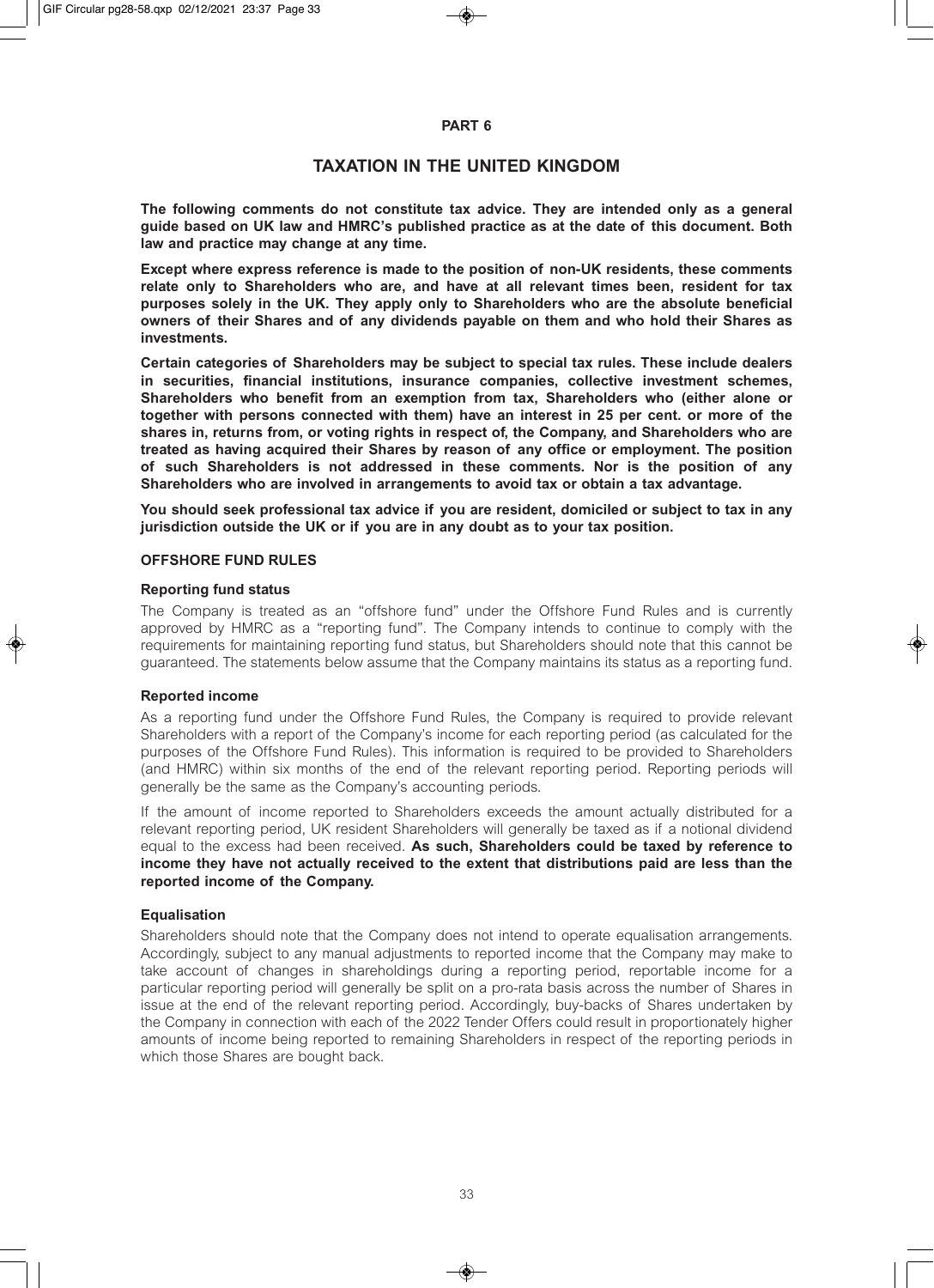#### **DISPOSALS PURSUANT TO A TENDER OFFER**

#### **No withholding**

The Company is not required to deduct or withhold any amount in respect of UK tax from the Tender Price paid to Shareholders who sell their Shares to the Company pursuant to a Tender Offer.

#### **General**

Shares which are tendered by Shareholders pursuant to a Tender Offer will either be bought back directly by the Company and cancelled or, if the Company so elects (as referred to in paragraph 12 of Part 3 *(Tender Terms and Conditions)* of this document), will be sold in the market to third party purchasers identified by the Company. In either case, the Shareholder will be treated as making a disposal of their Shares for the purposes of UK taxation of chargeable gains.

The general rule is that, for UK tax purposes, chargeable gains and allowable losses fall to be calculated in sterling. Accordingly, where Shares are acquired and/or disposed of for non-sterling consideration, a chargeable gain or allowable loss could arise by reference to exchange rate movements. For Shareholders that are companies within the charge to UK corporation tax, the extent to which this general rule applies may depend on what the company's functional currency is and whether any designated currency election has been made. Shareholders who are in any doubt as to the consequences for them of these rules should seek appropriate professional advice.

Shareholders who are not resident in the UK for taxation purposes will not normally be liable to UK taxation on chargeable gains arising from the sale of their Shares unless those Shares are held for the purposes of a trade, profession or vocation carried on by those Shareholders through a UK branch, agency or permanent establishment, although they may be subject to non-UK taxation depending on their personal circumstances. This assumes that the Company is not treated as deriving 75 per cent. or more of its value from interests in UK real estate. Individual Shareholders who are only temporarily not resident in the UK for tax purposes may, depending on their personal circumstances, become liable to capital gains tax under tax anti-avoidance legislation and, therefore, should seek personal tax advice.

A sale of Shares to third parties identified by the Company should generally be treated in the same way as any other sale of Shares in the market. Accordingly, such a disposal may depending on the Shareholder's circumstances and subject to any available exemption or relief, give rise to a chargeable gain or allowable loss.

The treatment of a sale of Shares directly to the Company is described in further detail below.

## **Individual Shareholders – buy-back by Company**

As noted above, a UK resident individual who sells Shares to the Company pursuant to a Tender Offer will be treated as making a disposal of those Shares for the purposes of UK capital gains tax. Such disposal may, depending on the Shareholder's circumstances and subject to any available exemption or relief, give rise to a chargeable gain or allowable loss.

Provided that the Tender Price received is treated for UK tax purposes as a receipt of a capital nature, rather than income, a UK resident individual who sells Shares to the Company pursuant to a Tender Offer should not be subject to income tax in respect of the Tender Price received.

The question of whether the Tender Price is of a capital or an income nature for these purposes depends on both the nature of the payment as a matter of Isle of Man company law and on the application of UK tax principles derived from case law. Although the position cannot be guaranteed, it is considered that, as the Tender Offers will take effect by means of an Isle of Man company law process for effecting a reduction in the share capital of the Company and cancelling Shares, the Tender Price should be treated for UK tax purposes as capital in nature. If that were not the case and the Tender Price were to be treated as income, a UK resident individual Shareholder would, to that extent, be subject to income tax on the Tender Price (but the amount subject to income tax should then generally be excluded from the calculation of any chargeable gain arising on the disposal of the relevant Shares).

#### **Corporate Shareholders – buy-back by Company**

As noted above, a Shareholder within the charge to UK corporation tax that sells Shares to the Company pursuant to a Tender Offer will be treated as making a disposal of those Shares for the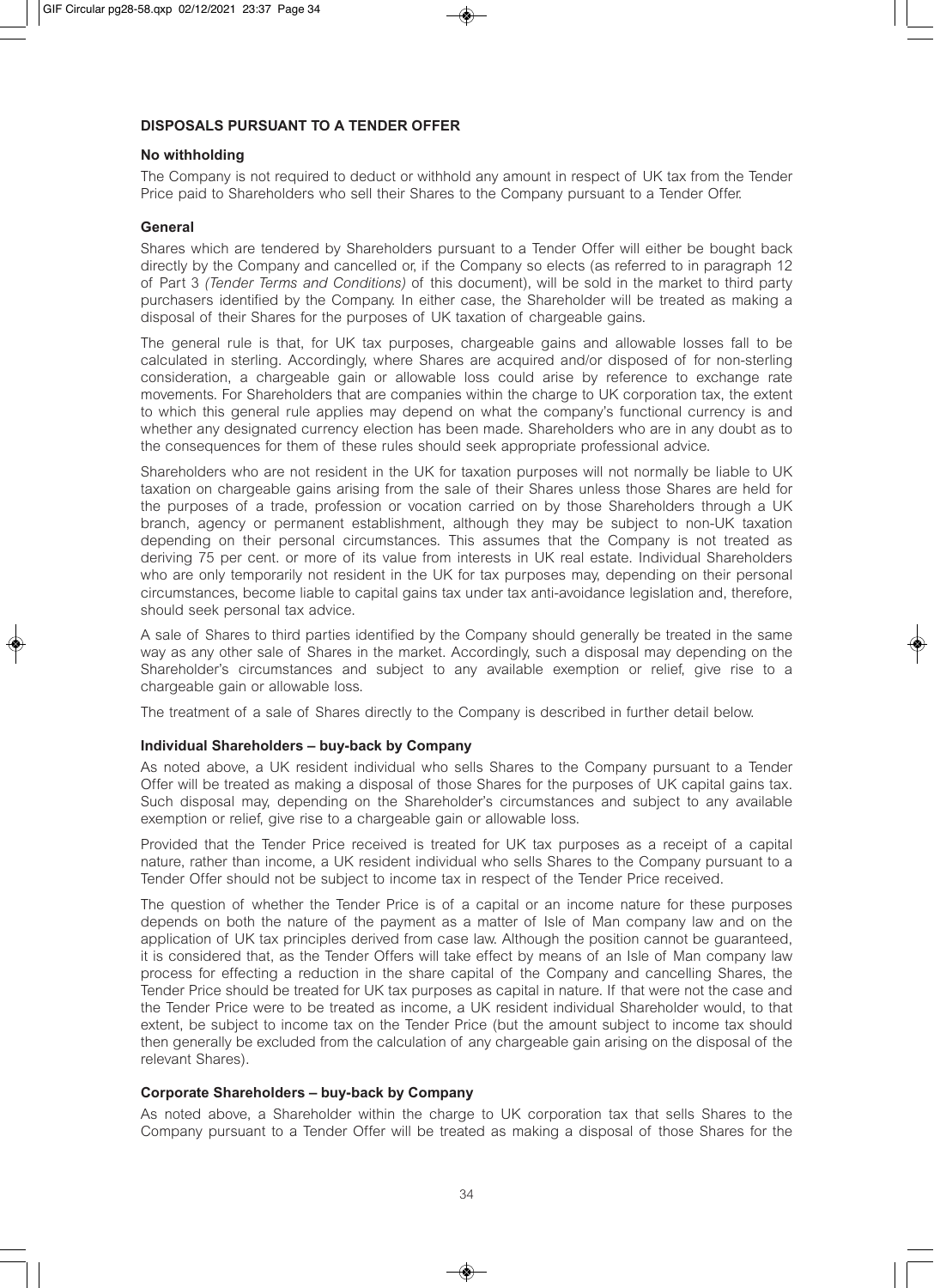purposes of UK corporation tax on chargeable gains. Such disposal may, depending on the Shareholder's circumstances and subject to any available exemption or relief, give rise to a chargeable gain or allowable loss.

Such Shareholders will also be treated for corporation tax purposes as receiving a distribution to the extent that the Tender Price received exceeds the amount that is treated for tax purposes as representing the capital paid up on the relevant Shares (which is generally ascertained by reference to the amount originally subscribed, to the extent there has not been a previous cancellation or return of share capital in respect of those Shares).

Shareholders within the charge to UK corporation tax will be subject to corporation tax on any distribution from the Company in connection with a Tender Offer unless the distribution qualifies for exemption under Part 9A of the Corporation Tax Act 2009. Whether exemption applies depends in part on whether the Shareholder in question is treated as a "small company" for the purposes of the exemption.

Shareholders that are "small companies" for the purposes of Part 9A of the Corporation Tax Act 2009 will not qualify for exemption and accordingly will be subject to corporation tax on any such distribution. However, to the extent that the distribution element is charged to corporation tax, it should generally be excluded from the calculation of any chargeable gain arising on the disposal of the relevant Shares.

For Shareholders that are not "small companies" for the purposes of Part 9A of the Corporation Tax Act 2009 any such distribution should generally qualify for exemption, although it should be noted that the exemption is not comprehensive, requires a number of conditions to be met, and is subject to anti-avoidance rules. To the extent that any distribution element does qualify for exemption from corporation tax it will not then be excluded from the calculation of any chargeable gain arising on the disposal of the relevant Shares.

#### **Anti-avoidance etc**

The UK tax code contains provisions which permit HMRC to counteract tax advantages arising from certain transactions in securities by (among other things) treating some or all of the proceeds of capital disposals as distributions of income. These provisions should generally not apply where it can be shown to the satisfaction of HMRC that the transactions in question were entered into for genuine commercial reasons and did not involve as one of their main objects or purposes the obtaining of a tax advantage. Shareholders are advised to take their own independent advice as to the potential application of these and other anti-avoidance provisions in the light of their own particular circumstances. Application has not been made to HMRC for clearance as to these matters.

**The information relating to taxation set out above is a general guide and is not exhaustive. It does not constitute tax advice. It is based on law and published practice currently in force in the United Kingdom and is subject to changes therein (potentially with retrospective effect). If you are in any doubt as to your tax position you should consult an appropriate professional adviser without delay.**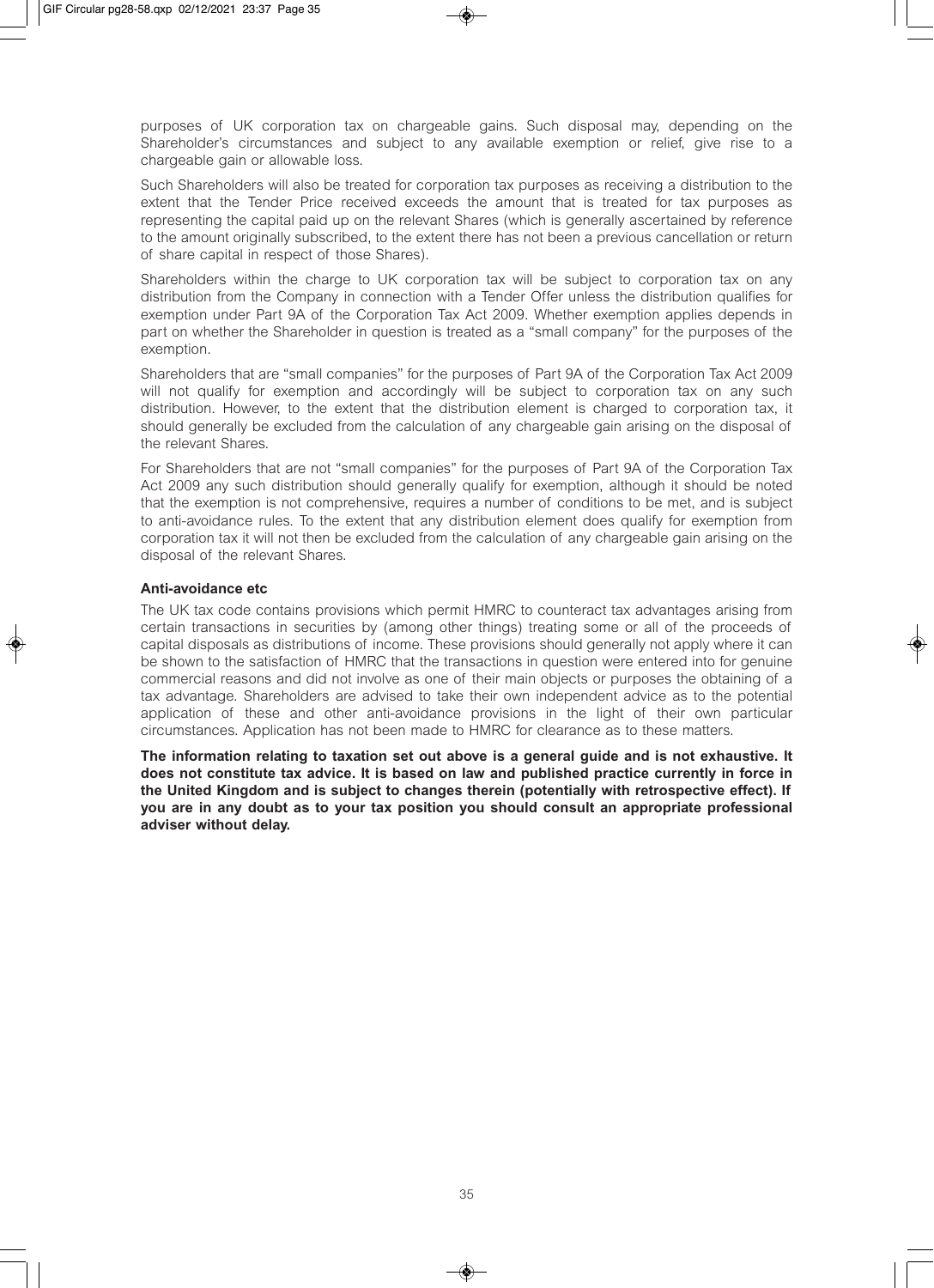#### **PART 7**

# **ADDITIONAL INFORMATION**

#### **1. RESPONSIBILITY**

- 1.1 The Directors, whose names appear in paragraph 2.1 below, accept responsibility for the information contained in this document and opinions expressed herein, except for the information for which responsibility is taken by the directors of the Investment Adviser pursuant to paragraph 1.2 of this Part 7 below. To the best of the knowledge and belief of the Directors (who have taken all reasonable care to ensure that such is the case) the information contained in this document for which they are responsible is in accordance with the facts and does not omit anything likely to affect the import of such information.
- 1.2 The Investment Adviser's directors, whose names appear in paragraph 2.3 below, accept responsibility for the information contained in this document, and opinions expressed herein relating to the Investment Adviser, including its intentions. To the best of the knowledge and belief of the Investment Adviser's directors (who have taken all reasonable care to ensure that such is the case) the information contained in this document for which they are responsible is in accordance with the facts and does not omit anything likely to affect the import of such information.

## **2. DIRECTORS AND REGISTERED OFFICES**

2.1 The Directors of the Company are:

Nicholas Wilson (Independent Non-Executive Chairman) Neil Benedict (Independent Non-Executive Director) David Humbles (Independent Non-Executive Director) Anderson Whamond (Independent Non-Executive Director)

- 2.2 The registered office address of the Company is Millennium House, 46 Athol Street, Douglas, Isle of Man, IM1 1JB.
- 2.3 The directors of the Investment Adviser are:

Mr Khalifa Abdulla Turki Al-Subaey (Group Chairman and Managing Director) Sheikh Faisal bin Thani bin Faisal Al-Thani (Director) Sheikh Hamad bin Faisal bin Thani Jasim Al-Thani (Director) Mr Khalaf Ahmed Al-Mannai (Director) Sheikh Jassim bin Hamad bin Jassim bin Jabor Al-Thani (Director) Sheikh Saoud bin Khalid bin Hamad Al-Thani (Director) Sheikh Abdulrahman bin Saoud bin Fahad Al-Thani (Director) Mr Ali Youssef Hussain Ali Kamal (Director) Mr Jassim Mohammed Al-Jaidah (Director) Mr Ali Hussain Ibrahim Al-Fardan (Director) Mr Hassan bin Hassan Al-Mulla Al-Jufairi (Director)

2.4 The address of the head office of the Investment Adviser is QIC Building, Tamin Street, West Bay, P.O. Box 666, Doha, State of Qatar.

#### **3. INTERESTS AND DEALINGS**

- 3.1 For the purposes of this paragraph 3 and paragraph 8 *(Additional disclosures required by the Takeover Code)* below:
	- a. references to persons '**acting in concert**' comprise persons who, pursuant to an agreement or understanding (whether formal or informal), co-operate to obtain or consolidate control (as defined below) of a company or to frustrate the successful outcome of an offer for a company. A person and each of its affiliated persons will be deemed to be acting in concert with each other. Without prejudice to the general application of this definition, the following persons will be presumed to be persons acting in concert with other persons in the same category unless the contrary is established: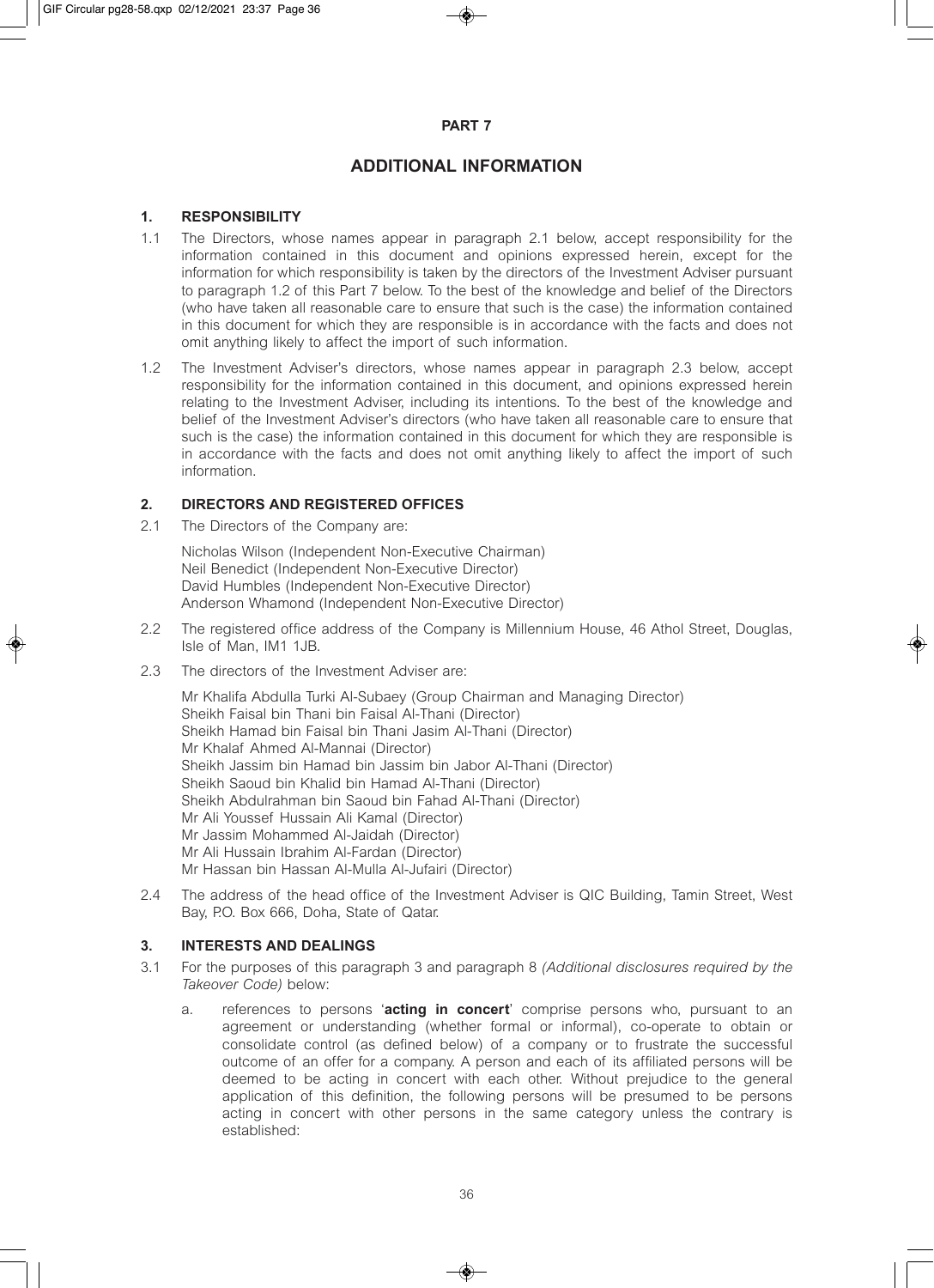- i. a company, its parent, subsidiaries and fellow subsidiaries, and their associated companies, and companies of which such companies are associated companies, all with each other (for this purpose ownership or control of 20 per cent. or more of the equity share capital of a company is regarded as the test of associated company status);
- ii. a company with any of its directors (together with their close relatives and the related trusts of any of them);
- iii. a company with any of its pension schemes and the pension schemes of any company covered in (i);
- iv. a fund manager (including an exempt fund manager) with any investment company, unit trust or other person whose investments such fund manager manages on a discretionary basis, in respect of the relevant investment accounts;
- v. a person, the person's close relatives, and the related trusts of any of them, all with each other;
- vi. the close relatives of a founder of a company to which the Takeover Code applies, their close relatives, and the related trusts of any of them, all with each other;
- vii. a connected adviser with its client and, if its client is acting in concert with an offeror or with the offeree company, with that offeror or with that offeree company respectively, in each case in respect of the interests in shares of that adviser and persons controlling, controlled by or under the same control as that adviser (except in the capacity of an exempt fund manager or an exempt principal trader);
- viii. directors of a company which is subject to an offer or where the directors have reason to believe a *bona fide* offer for their company may be imminent; and
- ix. shareholders in a private company who sell their shares in that company in consideration for the issue of new shares in a company to which the Takeover Code applies, or who, following the re-registration of that company as a public company in connection with an initial public offering or otherwise, become shareholders in a company to which the Takeover Code applies.
- b. an '**arrangement**' includes any indemnity or option arrangements and any agreement or understanding, formal or informal, of whatever nature, relating to Relevant Securities which may be an inducement to deal or refrain from dealing, as described in Note 11 to the definition of 'acting in concert' set out in the Takeover Code;
- c. a '**connected adviser**' has the meaning attributed to it in the Takeover Code;
- d. '**connected person**' means a director, those persons whose interests in Shares the director would be required to disclose pursuant to Part 22 of the UK Companies Act and related regulations and includes any spouse, civil partner, infants (including step children), relevant trusts and any company in which a director holds at least 20 per cent. of its voting capital;
- e. '**control**' means an interest, or interests, in shares carrying in aggregate 30 per cent. or more of the voting rights (as defined below) of a company, irrespective of whether such interest or interests give de facto control;
- f. '**dealing**' includes the following:
	- i. the acquisition or disposal of Relevant Securities, of the right (whether conditional or absolute) to exercise or direct the exercise of the voting rights attaching to Relevant Securities, or of general control of Relevant Securities;
	- ii. the taking, granting, acquisition, disposal, entering into, closing out, termination, exercise (by either party) or variation of an option (including a traded option contract) in respect of any Relevant Securities;
	- iii. subscribing or agreeing to subscribe for Relevant Securities;
	- iv. the exercise or conversion, whether in respect of new or existing securities, of any Relevant Securities carrying conversion or subscription rights;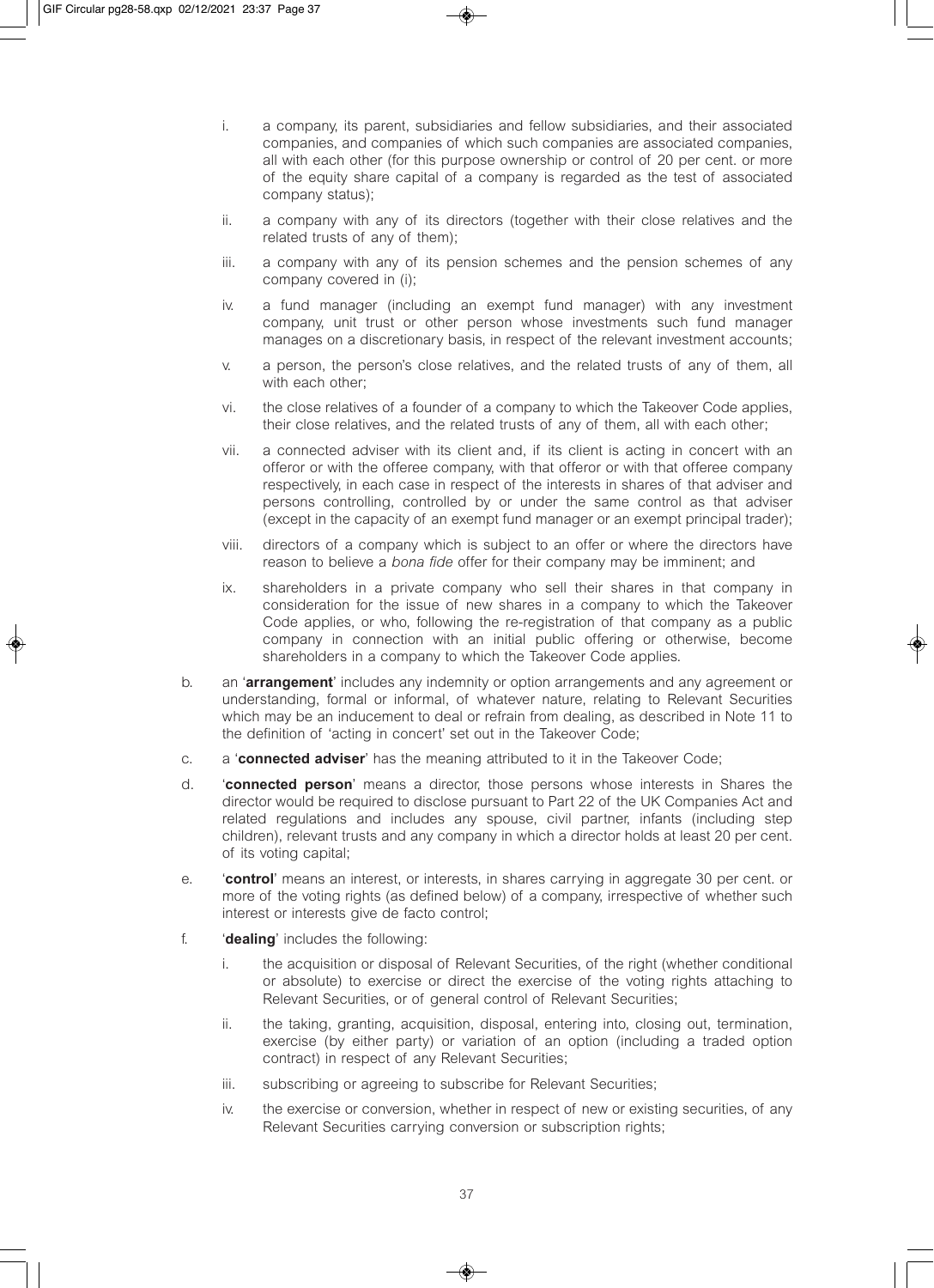- v. the acquisition of, disposal of, entering into, closing out, exercise (by either party) of any rights under, or variation of, a derivative referenced, directly or indirectly, to Relevant Securities;
- vi. entering into, terminating or varying the terms of any agreement to purchase or sell Relevant Securities;
- vii. the redemption or purchase of, or taking or exercising an option over, any of its own Relevant Securities by the offeree company or an offeror; and
- viii. any other action resulting, or which may result, in an increase or decrease in the number of Relevant Securities in which a person is interested or in respect of which he has a short position;
- g. '**derivative**' includes any financial product whose value in whole or in part is determined, directly or indirectly, by reference to the price of an underlying security;
- h. '**disclosure date**' means 2 December 2021, being the latest practicable date prior to the publication of this document;
- i. '**disclosure period**' means the period of 12 months ending on the disclosure date;
- j. an '**exempt fund manager**' means a person who manages investment accounts on a discretionary basis and is recognised by the Panel as an exempt fund manager for the purposes of the Takeover Code;
- k. an '**exempt principal trader**' means a person who is recognised by the Panel as an exempt principal trader for the purposes of the Takeover Code;
- l. being '**interested**' in Relevant Securities includes where a person:
	- i. owns Relevant Securities; or
	- ii. has the right (whether conditional or absolute) to exercise or direct the exercise of the voting rights attaching to Relevant Securities or has general control of them; or
	- iii. by virtue of any agreement to purchase, option or derivative, (a) has the right or option to acquire Relevant Securities or to call for their delivery or (b) is under an obligation to take delivery of them, in each case whether the right, option or obligation is conditional or absolute and whether it is in the money or otherwise; or
	- iv. is party to any derivative (a) whose value is determined by reference to their price and (b) which results, or may result, in his having a long position in them; or
	- v. in the case of Rule 5 of the Takeover Code only, he has received an irrevocable commitment in respect of them.

Further, a person who has long economic exposure, whether absolute or conditional, to changes in the price of Relevant Securities will be treated as interested in those Relevant Securities. A person who only has a short position in Relevant Securities will not be treated as interested in those Relevant Securities;

#### m. '**Relevant Securities**' include:

- i. securities of the offeree company which are being offered for or which carry voting rights;
- ii. equity share capital of the offeree company and an offeror;
- iii. securities of an offeror which carry substantially the same rights as any to be issued as consideration for the offer;
- iv. securities of the offeree company and an offeror carrying conversion or subscription rights into any of the foregoing;
- n. '**short position**' means any short position (whether conditional or absolute and whether in the money or otherwise) including any short position under a derivative, any agreement to sell or any delivery obligation or right to require any other person to purchase or take delivery;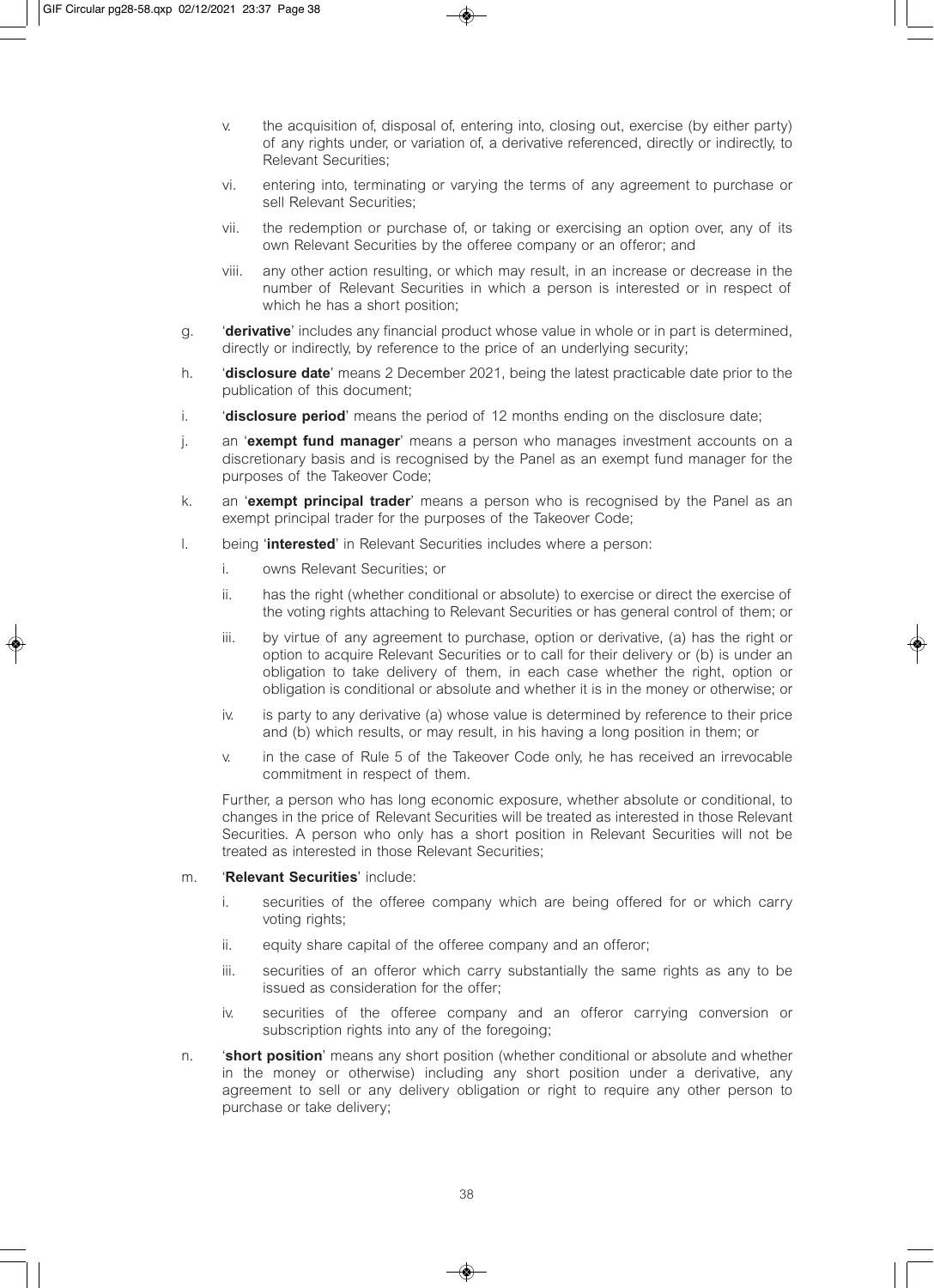- o. '**voting rights**' of a company means all the voting rights attributable to its share capital which are currently exercisable at a general meeting. Except for treasury shares, any shares which are subject to: (a) a restriction on the exercise of voting rights: (i) in an undertaking or agreement by or between a shareholder and the company or a third party; or (ii) arising by law or regulation; or (b) a suspension of voting rights implemented by means of the company's articles of association or otherwise, will normally be regarded as having voting rights which are currently exercisable at a general meeting.
- 3.2 The interests of the Directors, their immediate families or persons connected with them (within the meaning of Part 22 of the UK Companies Act and related regulations) and any persons acting in concert with the Company in Relevant Securities of the Company as at the disclosure date are set out below:

| <b>Director</b> | <b>Number of Relevant Securities</b><br>of the Company held at<br>disclosure date | <b>Percentage of Relevant</b><br>Securities in the Company<br>at disclosure date (%) |
|-----------------|-----------------------------------------------------------------------------------|--------------------------------------------------------------------------------------|
| Nicholas Wilson | 39,600                                                                            | N N9                                                                                 |

- 3.3 Save as disclosed in paragraph 3.2 above, as at the disclosure date, none of the Directors, their immediate families or persons connected with them (within the meaning of Part 22 of the UK Companies Act and related regulations) nor any person acting in concert with the Company had any interests, rights to subscribe or short positions (whether conditional or absolute and whether in the money or otherwise), including any short position under a derivative, any agreement to sell or any delivery obligation or right to require another person to purchase or take delivery, in any Relevant Securities of the Company.
- 3.4 Neither the Company nor any person acting in concert with it has, in respect of Relevant Securities in the Company, borrowed or lent (including for these purposes any financial collateral arrangements of the kind referred to in Note 4 on Rule 4.6 of the Takeover Code), save for any borrowed shares which have been either on-lent or sold.
- 3.5 There have been no dealings in Relevant Securities of the Company by the Directors (including persons connected with the Directors within the meaning of section 252 of the UK Companies Act and any member of the Director's family (as defined in the Listing Rules)) in the disclosure period.
- 3.6 The interests of the Investment Adviser, its directors, their immediate families or persons connected with them (within the meaning of Part 22 of the UK Companies Act and related regulations) and any persons acting in concert with any of them in Relevant Securities of the Company as at the disclosure date are set out below:

| Name of Shareholder              | <b>Number of Relevant Securities</b><br>in the Company held at<br>disclosure date | <b>Percentage of Relevant</b><br>Securities at disclosure<br>date $(\%)$ |
|----------------------------------|-----------------------------------------------------------------------------------|--------------------------------------------------------------------------|
| Qatar Insurance Company Q.S.P.C. | 17.319.759                                                                        | 37.39                                                                    |

- 3.7 Save as disclosed in paragraph 3.6 above, as at the disclosure date, none of the Investment Adviser, no directors of the Investment Adviser, their immediate families or persons connected with them (within the meaning of Part 22 of the UK Companies Act and related regulations) nor any person acting in concert with any of them had any interests, rights to subscribe or short positions (whether conditional or absolute and whether in the money or otherwise), including any short position under a derivative, any agreement to sell or any delivery obligation or right to require another person to purchase or take delivery, in any Relevant Securities of the Company.
- 3.8 Neither the Investment Adviser nor any person acting in concert with it has borrowed or lent any Relevant Securities in the Company (including, for these purposes, any financial collateral arrangements of the kind referred to in Note 4 on Rule 4.6 of the Takeover Code), save for any Relevant Securities in the Company which have been either on-lent or sold.
- 3.9 There have been no dealings in Relevant Securities of the Company by the Investment Adviser, any director of the Investment Adviser their immediate families or persons connected with them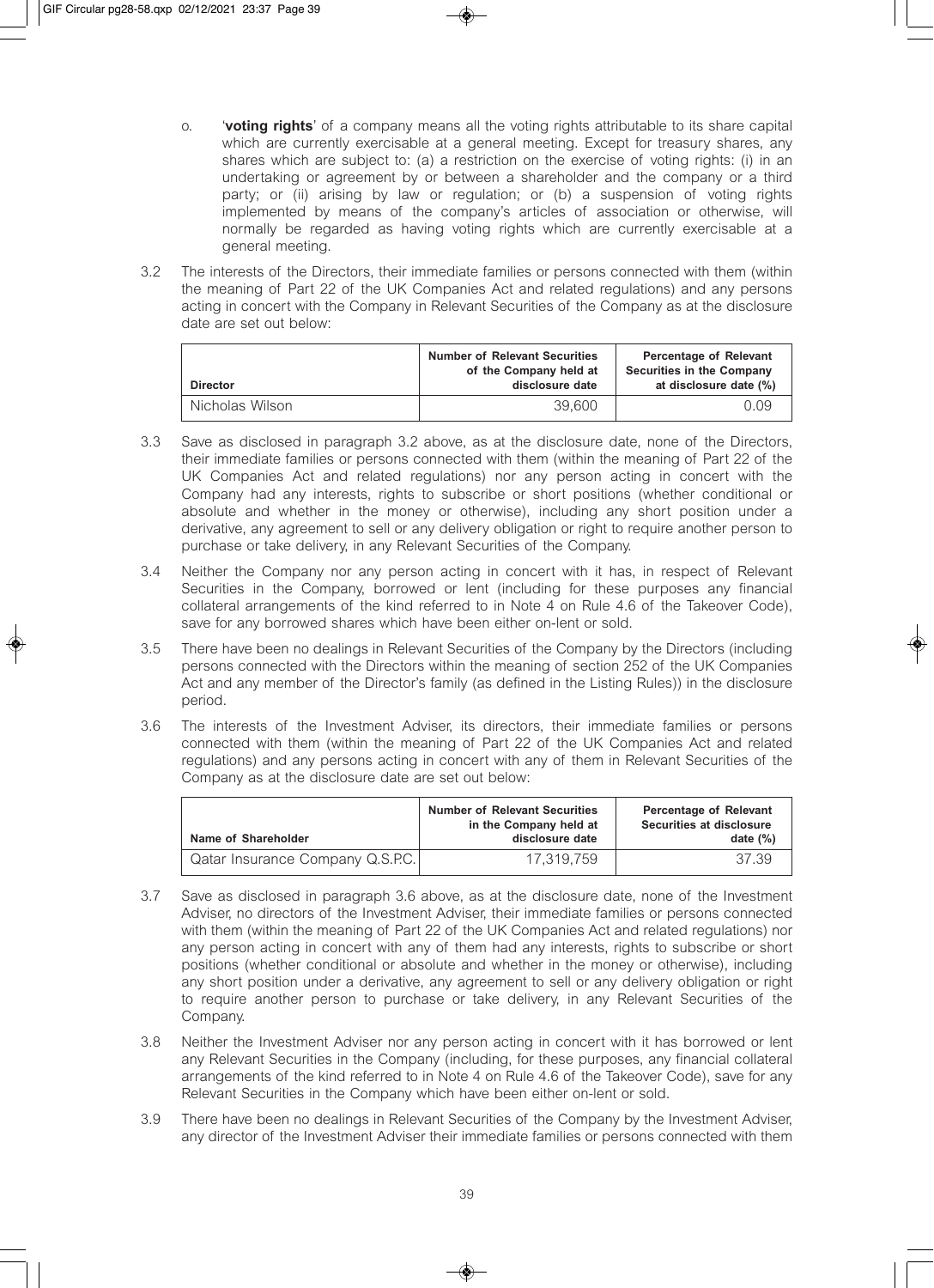(within the meaning of Part 22 of the UK Companies Act and related regulations), nor any person acting in concert with the Investment Adviser in the disclosure period.

3.10 None of the Company nor any of the Directors, their immediate families or persons connected with them (within the meaning of Part 22 of the UK Companies Act and related regulations) had any interest in, or right to subscribe for, or had any short position (whether conditional or absolute and whether in the money or otherwise), including any short position under a derivative, any agreement to sell or any delivery obligation or right to require another person to purchase or take delivery, in relation to any Relevant Securities of the Investment Adviser as at the disclosure date.

## **4. MAJOR SHAREHOLDERS**

As at the Latest Practicable Date, insofar as known to the Company, the following persons had an interest in the Company's Share Capital which is notifiable under Chapter 5 of the FCA's Disclosure Guidance and Transparency Rules:

| Name of Shareholder                          | <b>Number of Shares</b> | % of Share Capital |
|----------------------------------------------|-------------------------|--------------------|
| City of London Investment Management Company | 19.443.290              | 41.98              |
| Qatar Insurance Company Q.S.P.C.             | 17.319.759              | 37.39              |
| 1607 Capital Partners LLC                    | 5.272.932               | 11.38              |

## **5. DIRECTORS' LETTERS OF APPOINTMENT**

All of the Directors are non-executive and do not have service contracts with the Company. Instead, the Directors are appointed pursuant to letters of appointment, details of which are set out below:

| <b>Director</b> | <b>Position</b>           | Date of<br>Letter of<br>Appointment                             | <b>Current</b><br>annual<br>remuneration | Compensation<br>on early<br>termination                                                                         | Notice period                                                                                                                                                   |
|-----------------|---------------------------|-----------------------------------------------------------------|------------------------------------------|-----------------------------------------------------------------------------------------------------------------|-----------------------------------------------------------------------------------------------------------------------------------------------------------------|
| Nicholas Wilson | Non-executive<br>Chairman | 19 July 2007<br>(and side letter<br>dated 1 January<br>2021)    | £43,750                                  | Accrued but<br>unpaid fees<br>as at the<br>termination<br>date. No<br>additional<br>compensation<br>is payable. | Subject to the<br>Articles of<br>Association.<br>The<br>appointment<br>can be<br>terminated by<br>the Company<br>without notice<br>and without<br>compensation. |
| Neil Benedict   | Non-executive<br>Director | 5 November<br>2010 (and side<br>letter dated<br>1 January 2021) | £24,500                                  | Accrued but<br>unpaid fees<br>as at the<br>termination<br>date. No<br>additional<br>compensation<br>is payable. | Subject to the<br>Articles of<br>Association.<br>The<br>appointment<br>can be<br>terminated by<br>the Company<br>without notice<br>and without<br>compensation. |
| David Humbles   | Non-executive<br>Director | 10 August 2021                                                  | £26,250                                  | Accrued but<br>unpaid fees<br>as at the<br>termination<br>date. No<br>additional<br>compensation<br>is payable. | Subject to the<br>Articles of<br>Association.<br>The<br>appointment<br>can be<br>terminated by<br>the Company<br>without notice<br>and without<br>compensation. |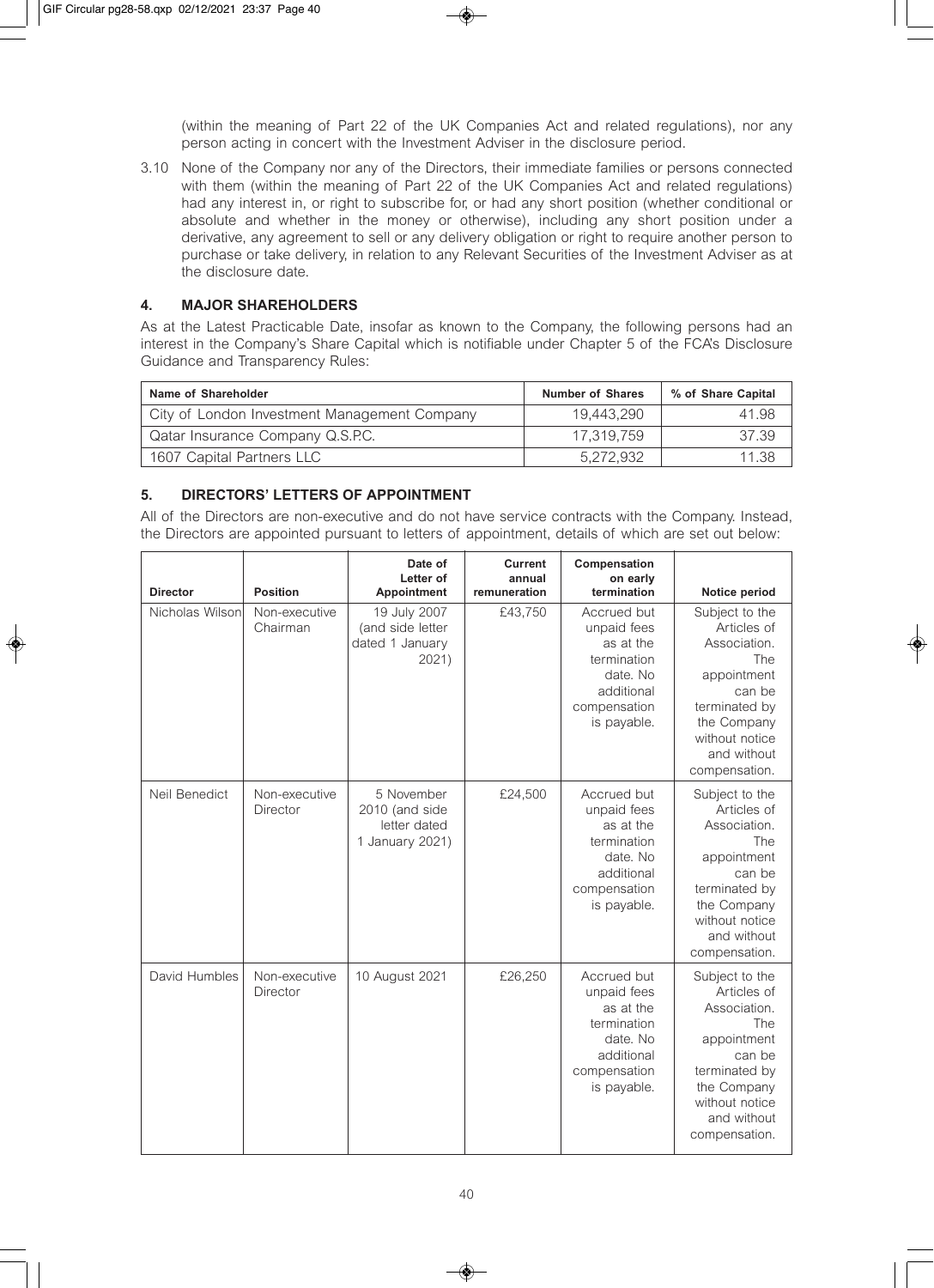| <b>Director</b>     | <b>Position</b>           | Date of<br>Letter of<br>Appointment | <b>Current</b><br>annual<br>remuneration | Compensation<br>on early<br>termination                                                                         | Notice period                                                                                                                                                          |
|---------------------|---------------------------|-------------------------------------|------------------------------------------|-----------------------------------------------------------------------------------------------------------------|------------------------------------------------------------------------------------------------------------------------------------------------------------------------|
| Anderson<br>Whamond | Non-executive<br>Director | 10 August 2021                      | £24.500                                  | Accrued but<br>unpaid fees<br>as at the<br>termination<br>date. No<br>additional<br>compensation<br>is payable. | Subject to the<br>Articles of<br>Association.<br><b>The</b><br>appointment<br>can be<br>terminated by<br>the Company<br>without notice<br>and without<br>compensation. |

Each Director also has the benefit of a directors and officers insurance policy. Other than referenced in the table above, there have been no new Directors' letters or terms of appointment or amendments to existing Directors' letters or terms of appointment within the period of six months prior to the date of this document.

# **6. MIDDLE MARKET QUOTATIONS**

The following table sets out the middle market quotations for a Share, as derived from the Daily Official List of London Stock Exchange, for the first Business Day of each of the six months immediately preceding the date of this document and on 2 December 2021 (being the Latest Practicable Date):

| Date                            | Price per Share (US\$) |
|---------------------------------|------------------------|
| 1 July 2021                     | 1.655                  |
| 2 August 2021                   | 1.635                  |
| 1 September 2021                | 1.615                  |
| 1 October 2021                  | 1.74                   |
| 1 November 2021                 | 1.72                   |
| 1 December 2021                 | 1.77                   |
| 2 December 2021                 | 1.775                  |
| <b>MATERIAL CONTRACTS</b><br>7. |                        |

#### The following are the material contracts (not being contracts entered into in the ordinary course of business) which has been entered into by the Company or its subsidiary within the two years immediately preceding the date of this document:

# **Side Letter to the Investment Management Agreement**

On 24 March 2021, the Company and the Investment Manager entered into a side letter to the Investment Management Agreement to reflect that the management fee payable by the Company to the Investment Manager with effect from 1 January 2021 shall be reduced from 0.9 per cent. of Net Asset Value to 0.8 per cent. of Net Asset Value. This amendment is part of the cost reduction program being implemented by the Company to reduce the ongoing charges of the Company, as described in the 2020 Circular.

The rest of the terms of the Investment Management Agreement remain unchanged.

The side letter to the Investment Management Agreement is governed by the laws of England and **Wales** 

#### **Repurchase Agreement**

The Company and Panmure Gordon entered into a repurchase agreement on 23 November 2020 in connection with the tender offer that was the subject of the 2020 Circular. On and subject to the terms and conditions of the Repurchase Agreement, the parties agreed that Panmure Gordon would,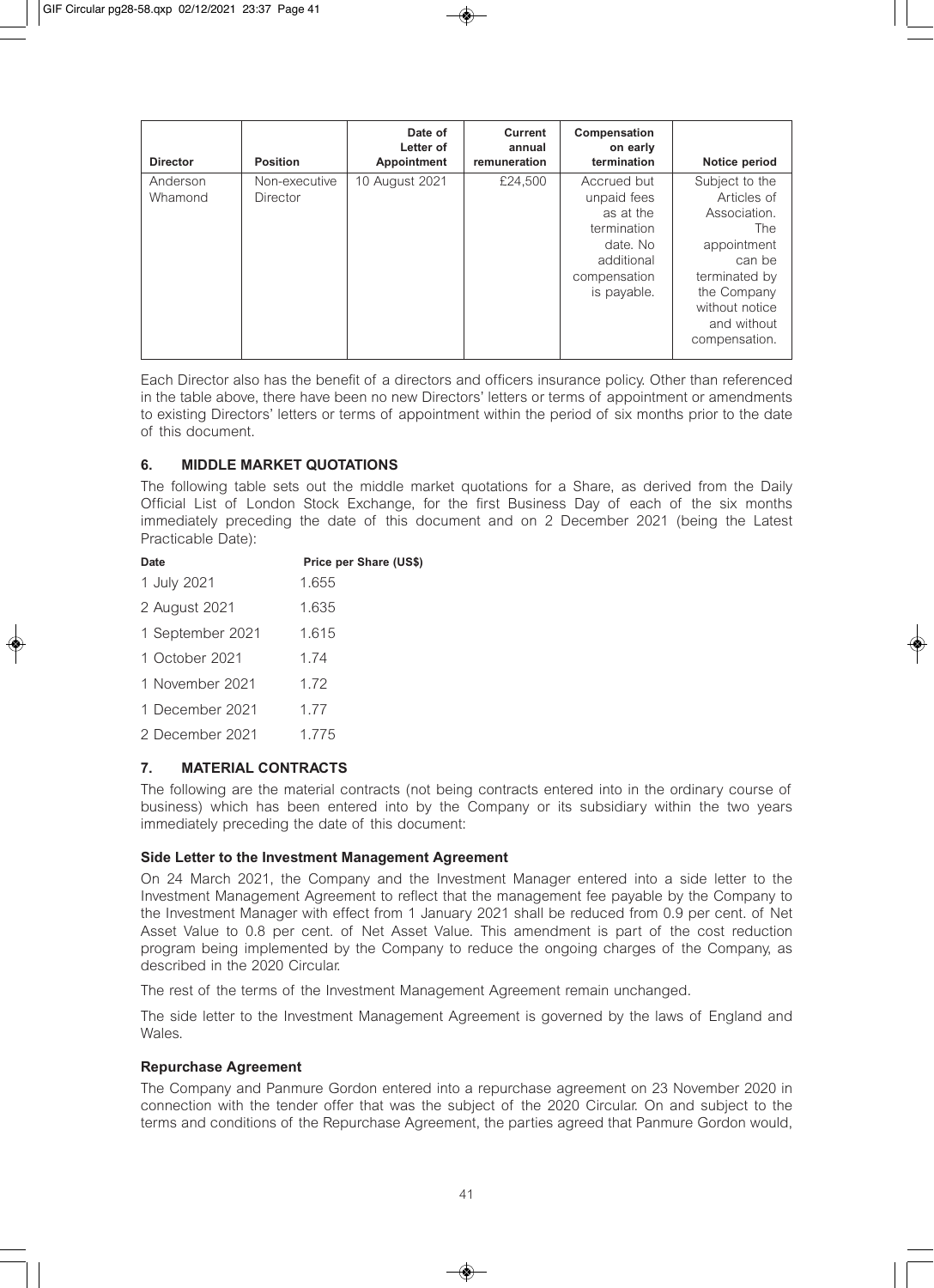as principal, purchase, on market, at the relevant tender price, those Shares that were successfully tendered to it. Immediately following the purchase by Panmure Gordon of all such Shares the Company purchased from Panmure Gordon all such Shares at a price per Share equal to the relevant tender price. All transactions were carried out on the London Stock Exchange.

In consideration for its services provided pursuant to the Repurchase Agreement, the Company paid Panmure Gordon a commission of 0.2 per cent. of the value, at the relevant tender price, of the Shares purchased by Panmure Gordon pursuant to the tender offer and reimbursed Panmure Gordon for its reasonable costs and expenses incurred connection with the tender offer.

The Repurchase Agreement was governed by the laws of England and Wales.

#### **8. ADDITIONAL DISCLOSURES REQUIRED BY THE TAKEOVER CODE**

As at the disclosure date:

- 8.1 neither the Investment Adviser, nor any person acting in concert with the Investment Adviser, has any arrangement with any person;
- 8.2 neither the Investment Adviser nor any person acting in concert with it has entered into an agreement, arrangement or understanding (including any compensation arrangement) with any of the Directors, recent directors, Shareholders, recent shareholders or any other person interested or recently interested in Shares which are connected with or dependent upon the outcome of either of the 2022 Tender Offers;
- 8.3 the Investment Adviser has not entered into any agreement, arrangement or understanding to transfer any interest acquired in the Company, pursuant to either of the 2022 Tender Offers;
- 8.4 there are no relationships (personal, financial or commercial), arrangements or understandings between the Investment Adviser and Panmure Gordon or any person who is, or is presumed to be, acting in concert with Panmure Gordon, save that Panmure Gordon acts as corporate broker to the Company; and
- 8.5 in addition to the Directors, Panmure Gordon, with its registered office at One New Change, London EC4M 9AF, as corporate broker to the Company is presumed to be acting in concert with the Company.

#### **9. COSTS**

9.1 The costs in connection with the implementation of the 2022 Tender Offers are estimated to be approximately £130,000 (not including portfolio realisation costs or VAT). Out of such estimated total amount, c.£50,000 will be contingent on the September 2022 Tender Offer taking place. The Board will apportion these costs between the 2022 Tender Offers and subsequent Tender Offers as it, in its discretion, considers appropriate.

#### **10. CONSENT**

Panmure Gordon has given and not withdrawn its written consent to the inclusion in this document of its name in the form and context in which it its included.

#### **11. DOCUMENTS AVAILABLE FOR INSPECTION**

- 11.1 From the date of this document until the completion, lapse or termination of the 2022 Tender Offers, copies of the following documents will be available for inspection via the Company's website at https://www.gulfinvestmentfundplc.com/publications/:
	- 11.1.1 the Company's Articles of Association;
	- 11.1.2 the articles of association of the Investment Adviser;
	- 11.1.3 the irrevocable undertaking from the Investment Adviser (i) to vote in favour of the 2022 Tender Offers Resolution to be proposed at the 2021 Annual General Meeting and to abstain from voting on the Whitewash Resolution; and (ii) for such time as the Investment Adviser holds the right to exercise voting rights attaching to 30 per cent. or more of the issued share capital of the Company, to exercise such voting rights in favour of any resolution proposed in order to give effect to the Tender Offers;
	- 11.1.4 the audited accounts of the Company for the two financial periods ended 30 June 2021 and 30 June 2020;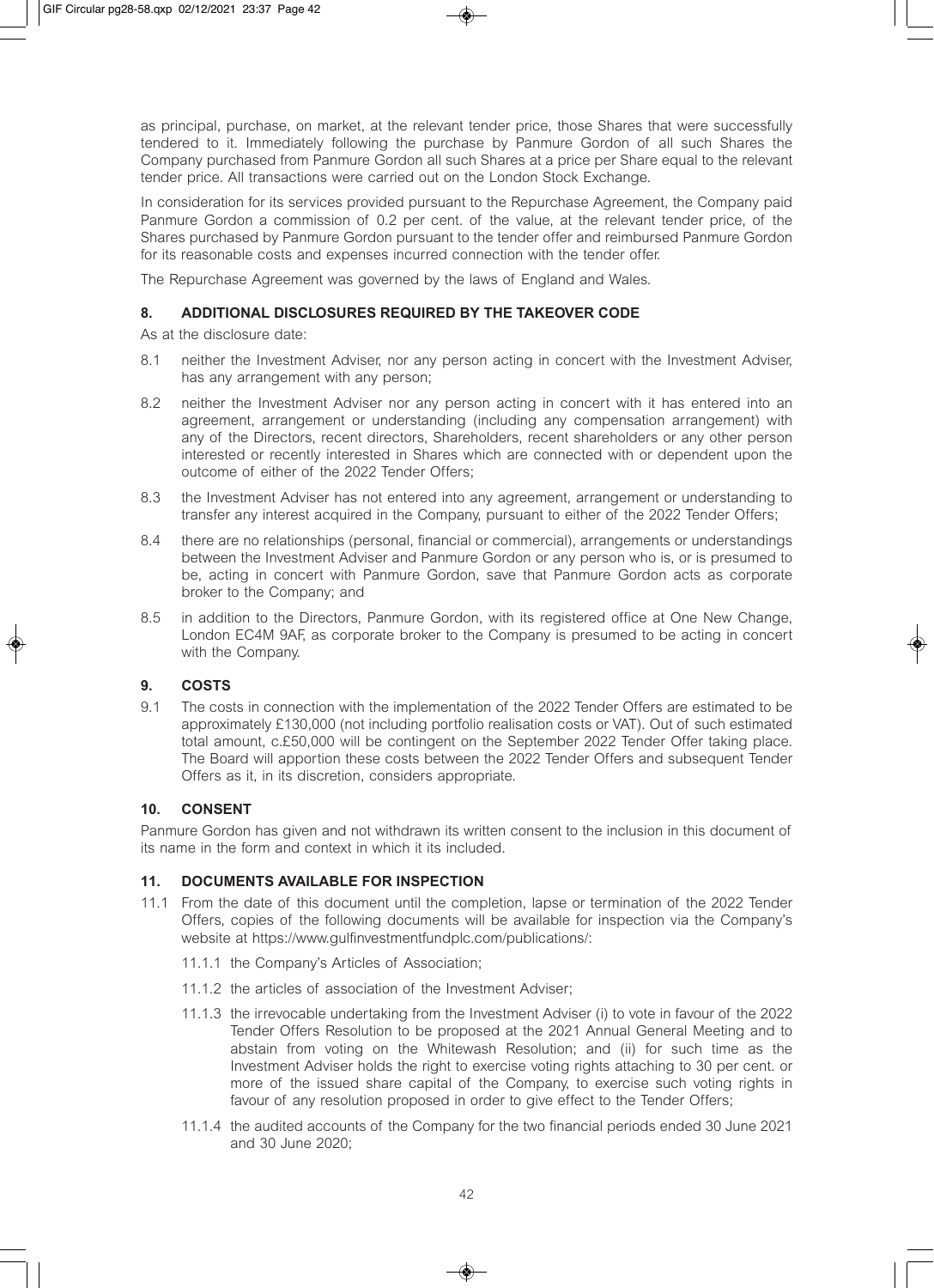- 11.1.5 the audited accounts of the Investment Adviser for the two financial periods ended 31 December 2020 and 31 December 2019;
- 11.1.6 the material contracts referred to in paragraph 7 of this Part 7;
- 11.1.7 the written consent referred to in paragraph 10 (*Consent*) of this Part 7; and
- 11.1.8 this document.

Dated: 3 December 2021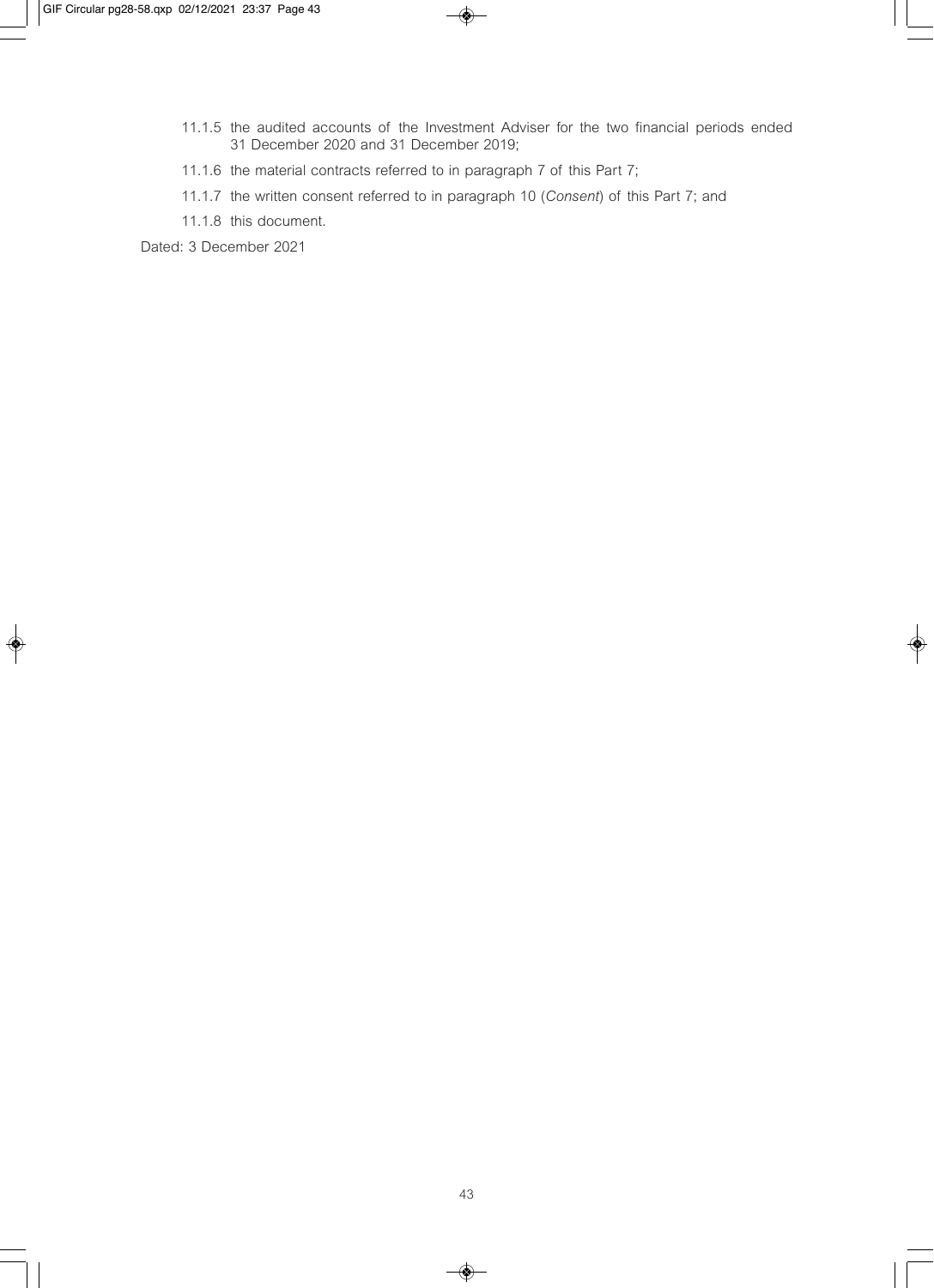#### **PART 8**

# **RISKS RELATING TO THE PROPOSALS**

In addition to the other relevant information set out in this document, the Directors consider that the risk factors set out in this Part 8 should be considered by Shareholders before deciding how to cast their votes at the 2021 Annual General Meeting and whether or not to participate in either of the 2022 Tender Offers.

The Directors believe that the risks below are the material risks relating to the Shares and the 2022 Tender Offers at the date of this document. Additional risks and uncertainties not currently known to the Directors, or that the Directors deem immaterial at the date of this document, may also have an adverse effect on the performance of the Company and the value of the Shares. **Shareholders in any doubt about the action they should take should consult a suitably qualified independent financial adviser authorised under FSMA if in the United Kingdom, or from another appropriately authorised independent financial adviser if in a territory outside of the United Kingdom, without delay.** 

#### **A. RISKS RELATING TO THE 2022 TENDER OFFERS**

#### **Conditionality of the 2022 Tender Offers**

Implementation of each of the 2022 Tender Offers is conditional on, *inter alia*, the Whitewash Resolution and the 2022 Tender Offers Resolution being passed at the 2021 Annual General Meeting and the 2022 Minimum Size Condition being satisfied. In the event that either of such conditions is not satisfied, neither of the 2022 Tender Offers will proceed and the Company would have to bear the abortive costs of having proposed the 2022 Tender Offers. As set out in paragraph 9 of Part 7 *(Additional Information)* of this document, the costs of the implementation of the Proposals as a whole are estimated to be approximately £130,000 (not including portfolio realisation costs or VAT). Out of such estimated total amount, c.£50,000 will be contingent on the September 2022 Tender Offer taking place.

#### **Impact on the size of the Company**

The repurchase by the Company of Shares pursuant to the 2022 Tender Offers will result in the issued share capital of the Company being reduced and the Company would therefore be smaller. Consequently, the fixed costs of the Company would be spread over fewer Shares and the Company's on-going charges ratio may increase.

#### **Tender Price and realisation of the Tender Pool**

Shareholders who elect to participate in either of the 2022 Tender Offers will receive the relevant Tender Price in consideration for their Tendered Shares, which may be less than the price at which they acquired their Shares. The Tender Price will be dependent on the price at which the assets comprising the Tender Pool are fully realised and after paying for all costs associated with the relevant 2022 Tender Offer. There can be no assurance as to the value that will be fully realised from such assets as this will depend on the performance of individual assets within the Tender Pool, the ability of the Investment Adviser to sell them and the value fully realised from the assets relative to the Company's current valuation of them. The Tender Price may therefore represent a discount to NAV per Share at the Calculation Date due primarily to the costs of the 2022 Tender Offers, costs of realising the assets in the Tender Pool and any stamp duty or stamp duty reserve tax payable on the repurchase of the Tendered Shares. COVID-19 and volatility in global equity markets may also have a material effect on the ability of the Investment Adviser to realise those assets comprising the Tender Pool in a timely manner and/or at full value. Shareholders should also note that there could be a significant period of time between the relevant Closing Date and the date on which all of the assets comprising the Tender Pool will be fully realised, which will be the date when Shareholders receive full payment of the Tender Price.

#### **B. RISKS ASSOCIATED WITH THE PANEL WAIVER AND WHITEWASH RESOLUTION**

The Independent Shareholders should note that, regardless of whether the Whitewash Resolution is passed at the 2021 Annual General Meeting, this does not provide any guarantee that in any future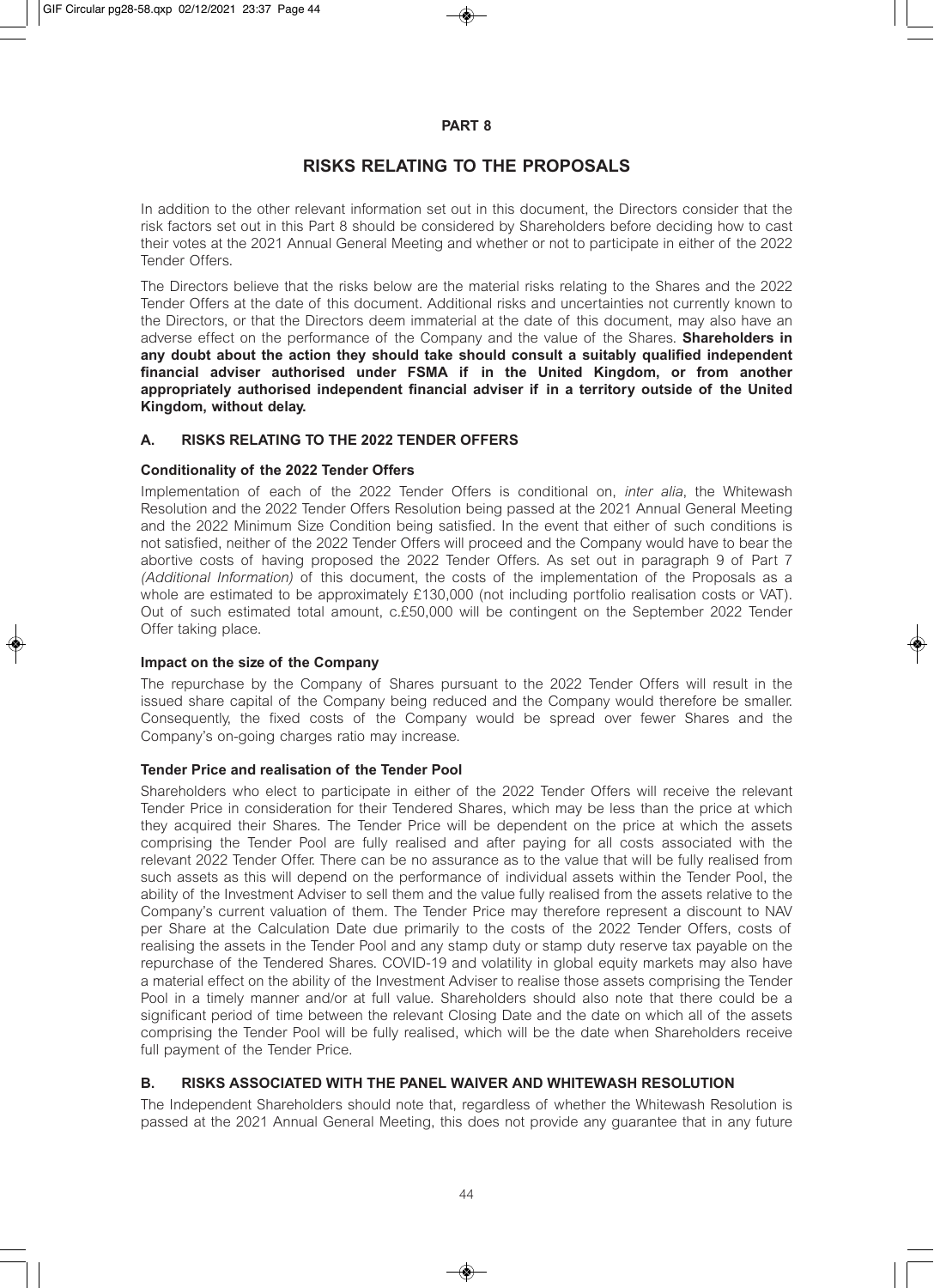situation where Rule 9 of the Takeover Code became relevant to the Company, the Panel would be similarly willing to grant such a waiver.

## **C. RISKS RELATING TO THE COMPANY AND ITS INVESTMENTS**

#### **The Company may not meet its Investment Objective**

Shareholders who choose to remain invested in the Company (whether in whole or in part) should note that there can be no guarantee that the Investment Objective of the Company will be achieved. The Investment Objective of the Company should not be treated as an assurance or guarantee of performance.

#### **The Company may invest in unlisted investments**

The Company may hold cross-holdings in listed or unlisted investment funds or exchange-traded funds (ETFs) that invest in Qatar or other countries in the GCC region subject to a limit of 10 per cent. of Net Asset Value at any time (calculated at the time of investment). Unlisted investments, by their nature, involve a higher degree of valuation and performance uncertainties and liquidity risks than investments in quoted securities and they may be more difficult to realise which may adversely affect the Company's business, results of operations and/or financial condition. Investments which are unlisted at the time of acquisition may remain unlisted and may therefore be difficult to value and/or realise. Investment in the securities of smaller companies may involve greater risks than is customarily associated with investments in larger, more established companies. In particular, such companies may often have limited product offerings, markets or financial resources and may be dependent on a small number of key individuals. Investments made by the Company in unlisted securities may rank behind investments made by others, which may mean that more senior ranking investors take actions outside the control of the Company which are adverse to the interests of the Company.

#### **Volatility of the value of the Company's assets**

Shareholders should be aware that the value of the Shares may be volatile and may go down as well as up and Shareholders may therefore not recover any or all of their original investment. In addition, the price at which the Company may be able to realise certain of the Company's assets may be influenced by a number of factors, some of which may pertain to the Company, and others of which are extraneous. These factors could include the performance of the Company's investments, currency fluctuations, legislative or regulatory or taxation changes and general economic conditions. The value of the Shares will therefore fluctuate and may not reflect their underlying asset value. Shareholders may realise less than the original amount invested.

#### **The Company operates in a highly competitive market**

The Company invests, through its wholly owned subsidiary, in listed companies on one of the GCC exchanges or companies soon to be listed on one of the GCC exchanges. A number of other entities compete with the Company to make such investments. Many of these competitors may be substantially larger and have considerably greater financial, technical and marketing resources than are available to the Company. Several of these competitors may have significant amounts of available capital, and may have similar investment objectives, which may create additional competition for investment opportunities. Some of these competitors may also have a lower cost of capital and access to funding sources that are not available to the Company, which may create competitive disadvantages for the Company with respect to investment opportunities. In addition, some of these competitors may have higher risk tolerances or different risk assessments, which could allow them to consider a wider variety of investments and establish a broader network of business relationships. A failure by the Company to compete effectively with other entities operating in this environment may result in the loss of investment opportunities, which could have a material adverse effect on the Company's business, results of operations or financial condition.

#### **Currency**

The Company's operations, via its subsidiary, are conducted in jurisdictions which generate revenue, expenses, assets and liabilities in currencies other than US Dollar. As a result, the Company is subject to the effects of exchange rate fluctuations with respect to these currencies. The GCC countries (other than Kuwait) have historically pegged their currencies to the US Dollar, and, in the case of Kuwait, a basket of OECD currencies. The currencies in GCC countries have thus had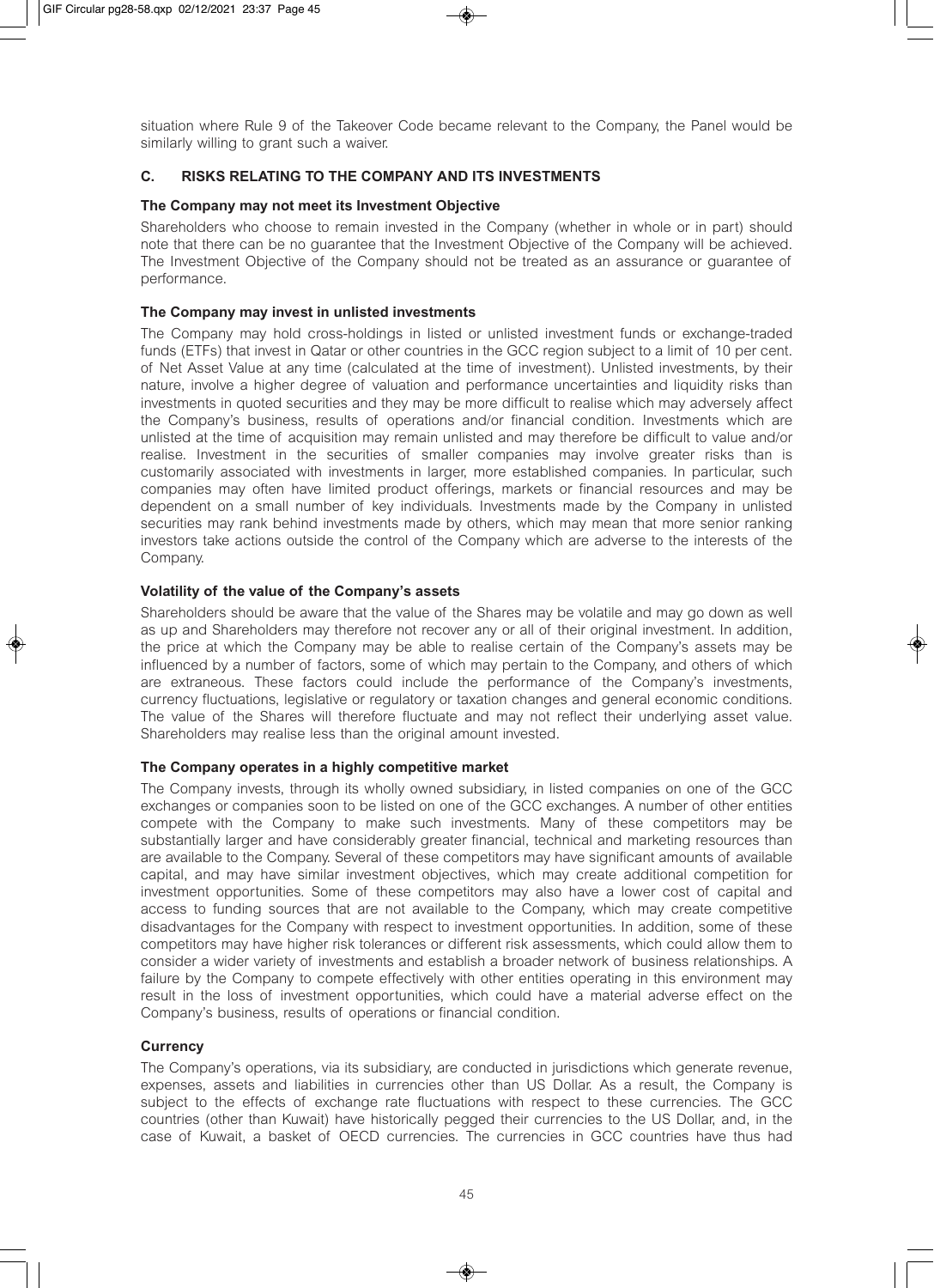comparatively less volatility relative to the US Dollar due to the pegs and trade at a narrow bid/ ask spread. The Company's assets may experience substantial volatility if any of the GCC countries change or remove the pegs. The Company's operations, via its subsidiary, are conducted in jurisdictions which generate revenue, expenses, assets and liabilities in currencies other than US Dollar. As a result, the Company is subject to the effects of exchange rate fluctuations with respect to these currencies. Changes in the US Dollar's rate of exchange with other currencies may adversely affect the value of the Company's investments, the level of income that it receives from those investments and the cost of further calls for investments under existing commitments. The Company will not hedge any of its currency exposure.

#### **D. RISKS RELATING TO THE INVESTMENT MANAGER AND THE INVESTMENT ADVISER**

#### **Past performance is no indication of future results**

Shareholders who choose to remain invested in the Company, whether in whole or in part, should note that the past performance of other investments managed or advised by the Investment Manager or the Investment Adviser or any of their respective investment professionals cannot be relied upon as an indicator of the future performance of the Company. Shareholder returns will be dependent upon the Company successfully pursuing its Investment Objective and Investment Policy.

The achievement of the Company's Investment Objective relative to the market involves risk. An inappropriate asset allocation may result in underperformance against the local index. Monitoring of these risks is carried out by the Board which, at each quarterly Board meeting, considers the asset allocation of the portfolio, the ratio of the larger investments within the portfolio and the management information provided by the Investment Manager and Investment Adviser, who are responsible for actively managing the portfolio in accordance with the Company's Investment Policy.

The success of the Company will depend, amongst other things, on the ability of the Investment Manager and the Investment Adviser to identify, acquire and realise investments in accordance with the Company's Investment Objective and Investment Policy. This, in turn, will depend on their ability to apply their investment analysis processes in a way which is capable of identifying suitable investments for the Company to invest in and to monitor, support and exit such investments effectively.

#### **E. RISKS RELATING TO THE SHARES**

#### **Shares in public hands**

Depending on the level of participation of the Shareholders in the 2022 Tender Offers, there is a risk that the percentage of the Company's Shares in public hands may fall further below the required threshold. In these circumstances, the London Stock Exchange might suspend or cancel the trading of the Shares.

#### **Discount**

The discount to NAV at which the Shares may trade is determined by a number of factors over which the Board has no control. While the Board intends to consult with Shareholders on appropriate future discount and liquidity mechanisms to be adopted by the Company in the event that there is sufficient support for the Company to continue following the implementation of a Tender Offer, the ability of the Board to implement such mechanisms is dependent on, *inter alia*, the ability to purchase Shares in the market, the ability to fund any Share buybacks, the authority to buyback Shares being renewed and the Board's absolute discretion over the making, timing and form of any such mechanisms.

#### **The Company's ability to pay any future dividends**

Notwithstanding the future proposals of the Company described in this document, no guarantee is given that any future dividends on the Shares will be paid by the Company. All distributions will be made at the discretion of the Directors and will depend on the Company's earnings, financial condition and such other factors as the Directors may deem relevant from time to time, including limitations under the Companies Acts and any decision by the Company to re-register under the Isle of Man Companies Act 2006 (which would require Shareholder approval). There can be no assurances that the Company will be able to pay dividends in the future. Companies that offer high dividend yields may be more liable to diminish in capital value over time.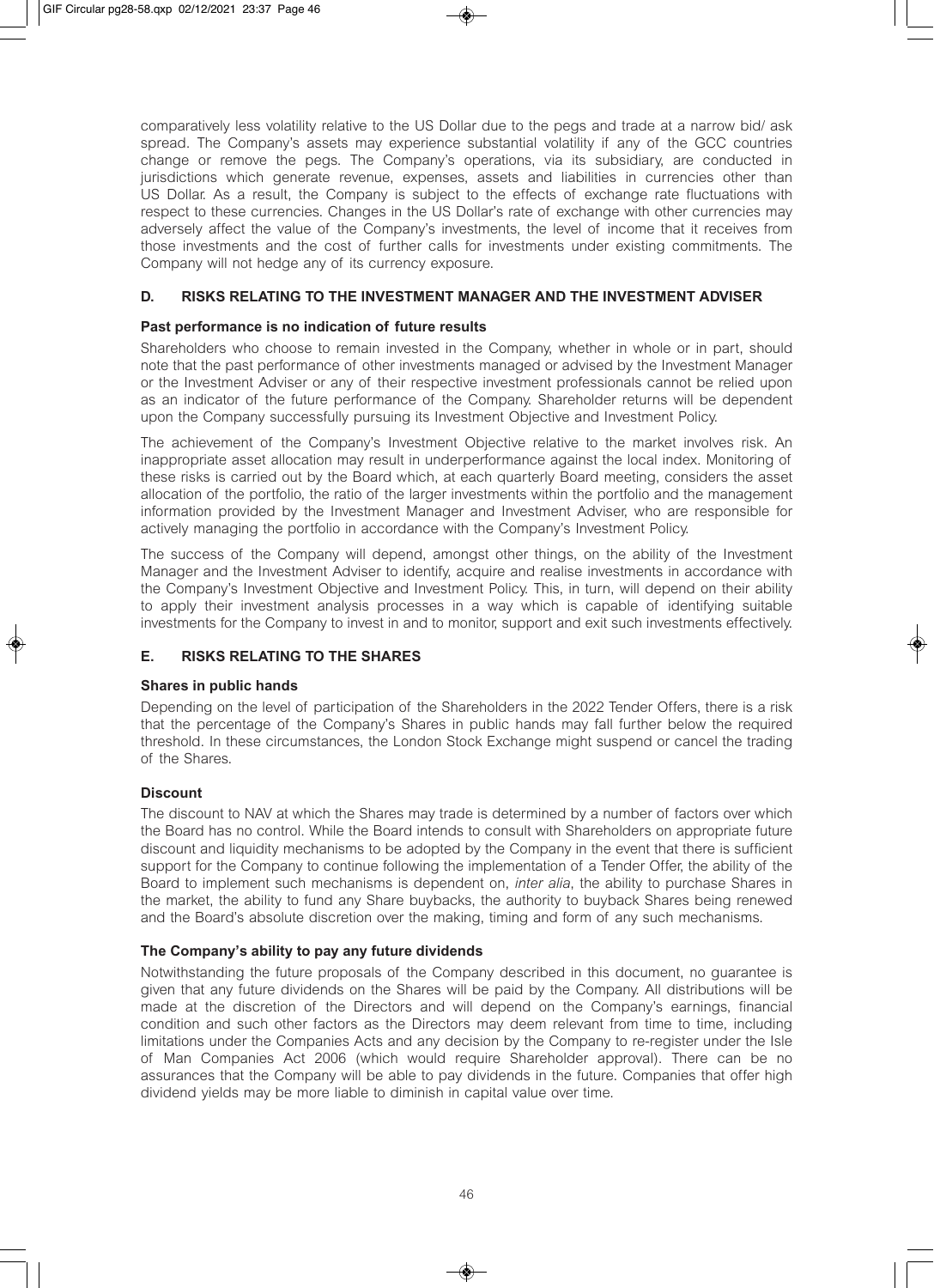#### **It may be difficult for Shareholders to realise their investment and there may not be a liquid market in the Shares**

The price at which the Shares will be traded and the price at which Shareholders may realise their investment will be influenced by a large number of factors, some specific to the Company and its investments and some which may affect companies generally. There may not be a liquid market for the Shares. The market prices of the Shares may not reflect their underlying Net Asset Value. Accordingly, Shareholders may be unable to realise their investment at such Net Asset Value or at all.

#### **F. RISKS RELATING TO REGULATION AND TAXATION**

#### **Changes in laws or regulations governing the Company's operations may adversely affect the Company's business**

The Company will be subject to laws and regulations enacted by national and local governments. In particular, the Company will be required to comply with certain regulatory requirements that are applicable to listed closed-ended investment companies. The Company must comply with the UK Prospectus Regulation, the Prospectus Regulation Rules, the Disclosure Guidance and Transparency Rules, the UK Market Abuse Regulation and the UK PRIIPs Regulation. In addition, the Company is subject to the admission and disclosure standards of the London Stock Exchange. A failure by the Company to comply with those obligations and standards may result in the Shares being suspended from listing.

Any change in the law and regulation affecting the Company may have a material adverse effect on the ability of the Company to carry on its business and successfully pursue its Investment Objective and on the value of the Company and the Shares. In such event, the investment returns of the Company may be materially adversely affected.

## **Regulation and tax in different jurisdictions**

The regulatory and tax regimes which apply in the Isle of Man, Qatar and other GCC countries may change, thereby affecting the Company's tax treatment in these jurisdictions. The Company and the Investment Manager aim to structure the Company's investments in a manner that is generally tax efficient for the majority of Shareholders. However, there can be no assurance that the structure of the Company or of any investment will be tax-efficient to any particular Shareholder.

Changes in taxation legislation or practice may adversely affect the Company and the tax treatment for Shareholders investing in the Company. Changes in taxation legislation or practice, whether in the UK or elsewhere, could affect the value of the investments held by the Company, affect the Company's ability to provide returns to Shareholders, and affect the tax treatment for Shareholders of their investments in the Company (including rates of tax and availability of reliefs). Shareholders should consult their tax advisers with respect to their own particular tax circumstances and the tax effects of a Tender Offer. Nothing in this document constitutes tax advice and must not therefore be treated as a substitute for independent tax advice.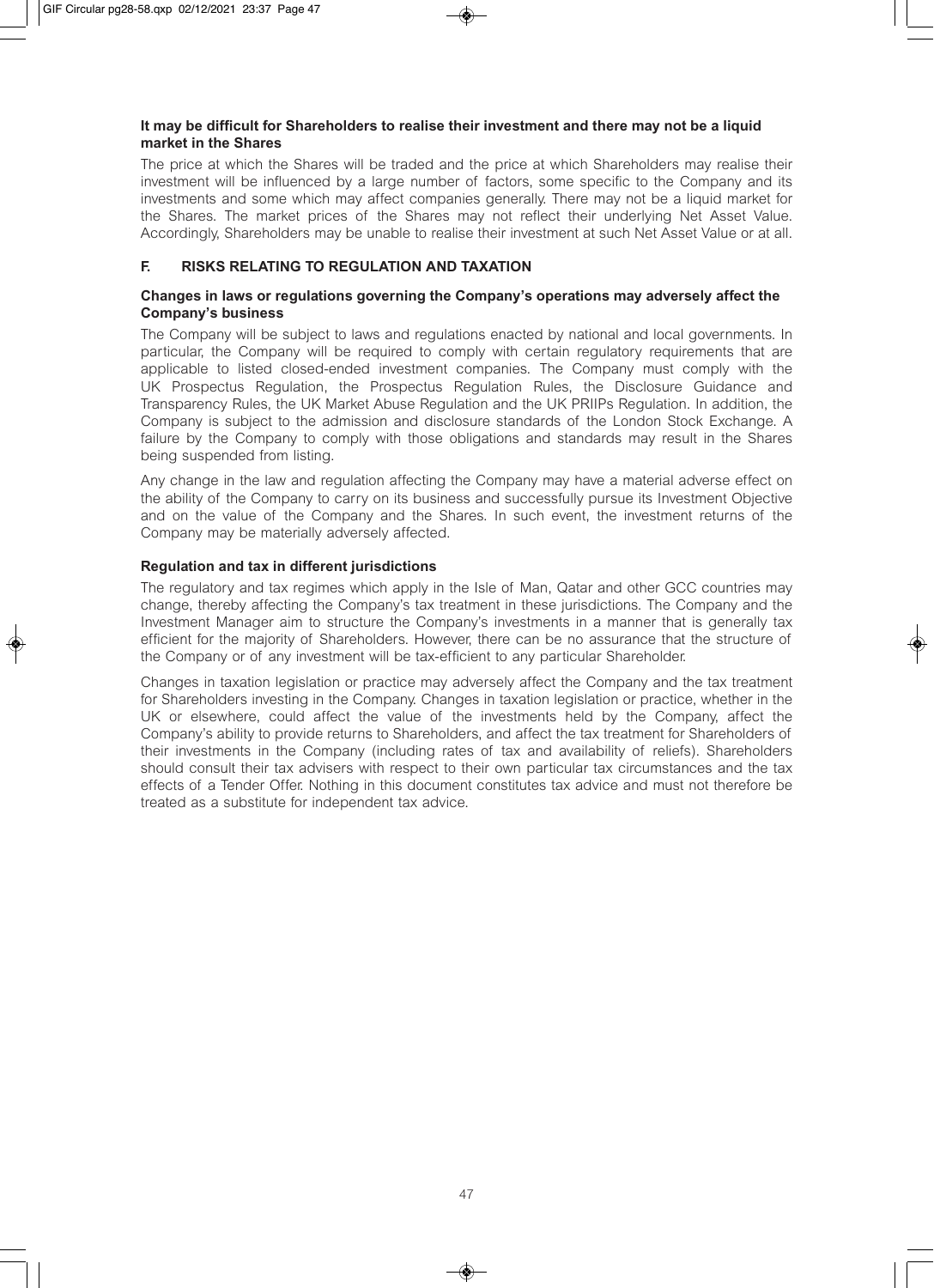## **PART 9**

# **DEFINITIONS**

The following definitions apply throughout this document unless the context requires otherwise:

| "2021 Annual General Meeting"               | the Annual General Meeting of the Company convened for<br>11.00 a.m. on 31 December 2021 (or any adjournment thereof),<br>notice of which is set out at the end of this document                                          |
|---------------------------------------------|---------------------------------------------------------------------------------------------------------------------------------------------------------------------------------------------------------------------------|
| "2021 Annual Report"                        | the Company's annual report for the year ended 30 June 2021                                                                                                                                                               |
| "2022 Tender Offers"                        | the March 2022 Tender Offer and/or the September 2022<br>Tender Offer                                                                                                                                                     |
| "2022 Minimum Size Condition"               | the Minimum Size Condition stated in paragraph 3 (Tender<br>Offers) of Part 1 (Letter from the Chairman) of this document in<br>respect of the 2022 Tender Offers                                                         |
| "2022 Tender Offers Resolution"             | the ordinary resolution to be proposed at the 2021 Annual<br>General Meeting set out as Resolution 8 in the Notice of 2021<br>Annual General Meeting at the end of this document                                          |
| "acting in concert"                         | has the meaning given to it in the Takeover Code                                                                                                                                                                          |
| "Administrator"                             | Mainstream Fund Services (IOM) Limited                                                                                                                                                                                    |
| "Admission and Disclosure<br>Standards"     | the Admission and Disclosure Standards of the London Stock<br>Exchange from time to time                                                                                                                                  |
| "AIC"                                       | the Association of Investment Companies                                                                                                                                                                                   |
| "AIC Code"                                  | the AIC Code of Corporate Governance, as amended from<br>time to time                                                                                                                                                     |
| "AGM Circular"                              | the circular distributed to Shareholders in advance of an<br>annual general meeting of the Company enclosing the notice<br>of that annual general meeting                                                                 |
| "Articles of Association"                   | the articles of association of the Company                                                                                                                                                                                |
| "Board" or "Directors"                      | the board of directors of the Company                                                                                                                                                                                     |
| "Business Day"                              | any day other than a Saturday, Sunday or public holiday in the<br>Isle of Man or the United Kingdom on which clearing banks in<br>the Isle of Man and the United Kingdom are open for general<br>banking business         |
| "Calculation Date"                          | the day on which the Company calculates the Tender Offer<br>Formula Asset Value for the purposes of a Tender Offer, being<br>the time and date specified as such in the relevant Tender<br>Offer Announcement             |
| "certificated" or "in certificated<br>form" | not in uncertificated form                                                                                                                                                                                                |
| "City of London"                            | City of London Investment Management Company                                                                                                                                                                              |
| "Closing Date"                              | the latest time and date for receipt of Tender Forms and/or for<br>settlement of TTE Instructions in respect of a Tender Offer,<br>being the time and date specified as such in the relevant<br>Tender Offer Announcement |
| "Companies Acts"                            | the Isle of Man Companies Acts 1931 to 2004 and subordinate<br>legislation made thereunder and every modification or re-<br>enactment thereof for the time being in force                                                 |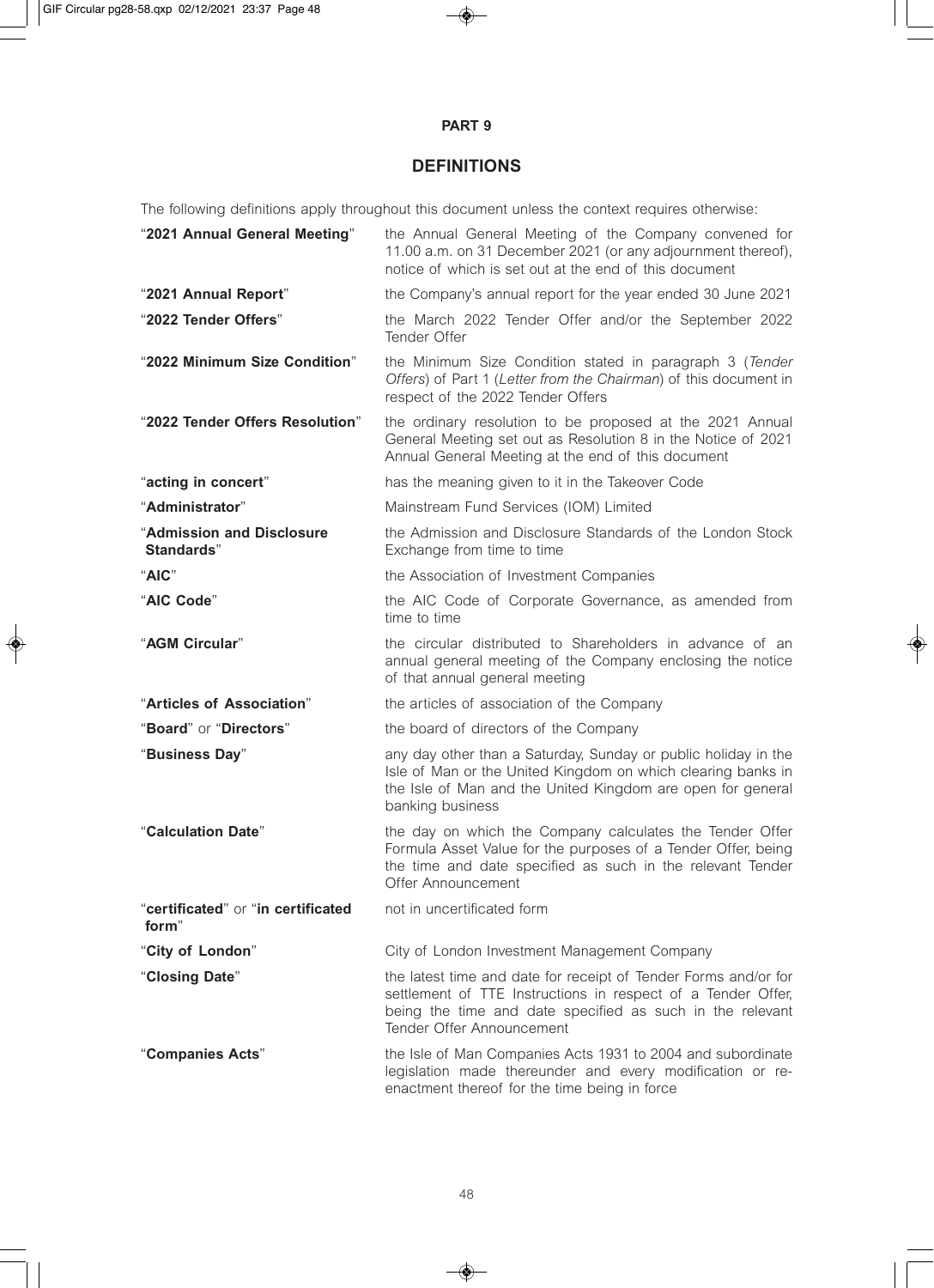| "Company"                                              | Gulf Investment Fund plc, a closed-ended investment company<br>incorporated in the Isle of Man under the Isle of Man<br>Companies Acts 1931 to 2004 with registered number<br>120108C                                                                                                                                    |
|--------------------------------------------------------|--------------------------------------------------------------------------------------------------------------------------------------------------------------------------------------------------------------------------------------------------------------------------------------------------------------------------|
| "Confirmation Date"                                    | the date on which the Company will announce via a Regulatory<br>Information Service, among other things, whether the relevant<br>Minimum Size Condition has been met and, therefore, whether<br>a Tender Offer will proceed                                                                                              |
| "Continuing Pool"                                      | the pool of stocks, cash and assets to be created in<br>accordance with the terms of a Tender Offer and relating to<br>those Shareholders who are not Tendering Shareholders or<br>who are not tendering all of their Shares                                                                                             |
| "COVID-19"                                             | the novel coronavirus 2019                                                                                                                                                                                                                                                                                               |
| "CREST Manual"                                         | the compendium of documents entitled CREST Manual issued<br>by Euroclear UK & Ireland from time to time and comprising the<br>CREST Reference Manual, the CREST Central Counterparty<br>Service Manual, the CREST International Manual, CREST<br>Rules, CCSS Operations Manual and the CREST Glossary of<br><b>Terms</b> |
| "CREST Regulations"                                    | the Isle of Man Uncertificated Securities Regulations 2005<br>(SD754/05)                                                                                                                                                                                                                                                 |
| "CREST Sponsor"                                        | a CREST participant admitted to CREST as a CREST sponsor<br>being a sponsoring system participant (as defined in the<br><b>CREST Regulations)</b>                                                                                                                                                                        |
| "CREST"                                                | the facilities and procedures for the time being of the relevant<br>system of which Euroclear UK & Ireland Limited has been<br>approved as operator pursuant to the CREST Regulations                                                                                                                                    |
| "Disclosure Guidance and<br><b>Transparency Rules"</b> | the publication entitled "The Disclosure Guidance and<br>Transparency Rules" produced by the Financial Conduct<br>Authority forming part of the FCA Handbook                                                                                                                                                             |
| "EUWA"                                                 | the European Union (Withdrawal) Act 2018 (as amended)                                                                                                                                                                                                                                                                    |
| "FCA"                                                  | the United Kingdom Financial Conduct Authority                                                                                                                                                                                                                                                                           |
| "Final Tender Offer Asset Value"                       | the unaudited Net Asset Value of the assets in the Tender Pool<br>on the Tender Pool Determination Date (which for the<br>avoidance of doubt will take account of the costs of realisation<br>of the Tender Pool)                                                                                                        |
| "Form of Proxy"                                        | the form of proxy accompanying this document, for use by<br>Shareholders in connection with the Extraordinary General<br>Meeting                                                                                                                                                                                         |
| <b>"FSMA"</b>                                          | the Financial Services and Markets Act 2000 (as amended)                                                                                                                                                                                                                                                                 |
| "GCC"                                                  | countries of the Gulf Cooperation Council for the Arab States<br>of the Gulf, being Kuwait, Qatar, the Sultanate of Oman, the<br>Kingdom of Saudi Arabia, the Kingdom of Bahrain and the<br><b>United Arab Emirates</b>                                                                                                  |
| "HMRC"                                                 | <b>HM Revenue &amp; Customs</b>                                                                                                                                                                                                                                                                                          |
| "Independent Shareholders"                             | Shareholders entitled to vote on the Whitewash Resolution,<br>being Shareholders other than the Investment Adviser                                                                                                                                                                                                       |
| "interest in shares"                                   | has the meaning attributed to it in the Takeover Code                                                                                                                                                                                                                                                                    |
| "Investment Adviser"                                   | Qatar Insurance Company Q.S.P.C                                                                                                                                                                                                                                                                                          |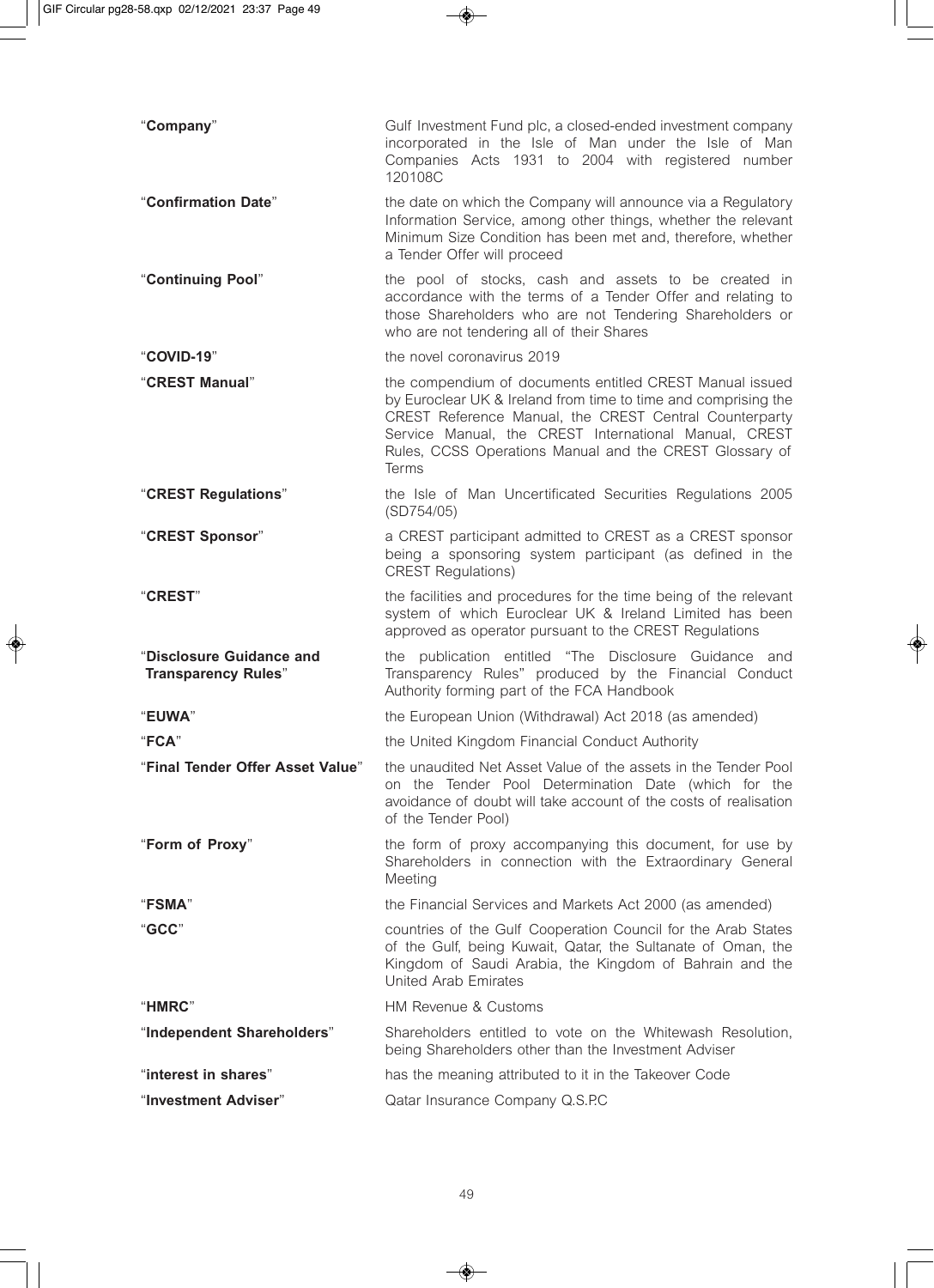| "Investment Management<br>Agreement"       | the investment management agreement entered into between<br>the Company and the Investment Manager on 4 November<br>2019                                                                                                                                                                                                                                                                                                                                                                             |
|--------------------------------------------|------------------------------------------------------------------------------------------------------------------------------------------------------------------------------------------------------------------------------------------------------------------------------------------------------------------------------------------------------------------------------------------------------------------------------------------------------------------------------------------------------|
| "Investment Manager"                       | Epicure Managers Qatar Limited                                                                                                                                                                                                                                                                                                                                                                                                                                                                       |
| "Investment Objective"                     | the Company's stated investment objective, as may be<br>amended from time to time                                                                                                                                                                                                                                                                                                                                                                                                                    |
| "Investment Policy"                        | the Company's stated investment policy, as may be amended<br>from time to time                                                                                                                                                                                                                                                                                                                                                                                                                       |
| "Latest Practicable Date"                  | 2 December 2021, being the last Business Day prior to the<br>publication of this document                                                                                                                                                                                                                                                                                                                                                                                                            |
| "Listing Rules"                            | the listing rules made by the FCA under section 73A of FSMA                                                                                                                                                                                                                                                                                                                                                                                                                                          |
| "London Stock Exchange"                    | London Stock Exchange plc                                                                                                                                                                                                                                                                                                                                                                                                                                                                            |
| "Main Market"                              | the main market for listed securities of the London Stock<br>Exchange                                                                                                                                                                                                                                                                                                                                                                                                                                |
| "March 2022 Tender Offer"                  | the invitation by the Company to Shareholders (other than<br>Restricted Shareholders) to tender their Shares on the Tender<br>Terms and Conditions set out in Part 3 (Tender Terms and<br>Conditions) of this document in respect of the tender offer<br>expected to take place in March 2022                                                                                                                                                                                                        |
| "Minimum Size Condition"                   | has the meaning given to it in paragraph 3 (2022 Tender<br>Offers) of Part 1 (Letter from the Chairman) of this document,<br>set in accordance with paragraph 2.4 of Part 3 (Tender Terms<br>and Conditions) of this document                                                                                                                                                                                                                                                                        |
| "Net Asset Value" and "NAV"                | net asset value of the Company as calculated by the Company<br>in accordance with the Company's normal accounting policies.<br>For the avoidance of doubt, this will include all undistributed<br>revenue reserves up to the date of calculation (but will take no<br>account of the costs of a Tender Offer). Net Asset Value per<br>Share on any relevant date shall be calculated by dividing the<br>Net Asset Value by the number of Shares in issue on that date<br>(excluding treasury shares) |
| "Notice of 2021 Annual General<br>Meeting" | the notice convening the 2021 Annual General Meeting                                                                                                                                                                                                                                                                                                                                                                                                                                                 |
| "Official List"                            | the list maintained by the Financial Conduct Authority in<br>accordance with section 74(1) of FSMA for the purposes of<br>Part VI of FSMA                                                                                                                                                                                                                                                                                                                                                            |
| "Offshore Fund Rules"                      | UK tax legislation, including related regulations, relating to the<br>taxation of participants in "offshore funds" as defined in Part 8<br>of the Taxation (International and Other Provisions) Act 2010                                                                                                                                                                                                                                                                                             |
| "Overseas Shareholders"                    | Shareholders who are resident in or citizens of, territories<br>outside the United Kingdom and the Isle of Man and not<br>resident in, or citizens of, any of the Restricted Territories                                                                                                                                                                                                                                                                                                             |
| "Panel"                                    | the Panel on Takeovers and Mergers in the UK                                                                                                                                                                                                                                                                                                                                                                                                                                                         |
| "Panel Waiver"                             | the waiver granted by the Panel (conditional on the approval of<br>the Whitewash Resolution by the Independent Shareholders) of<br>the obligation that would otherwise arise for the Investment<br>Adviser to make a Rule 9 Offer under the Takeover Code as a<br>consequence of its interest in the share capital of the<br>Company increasing a result of the implementations of each of<br>the 2022 Tender Offers                                                                                 |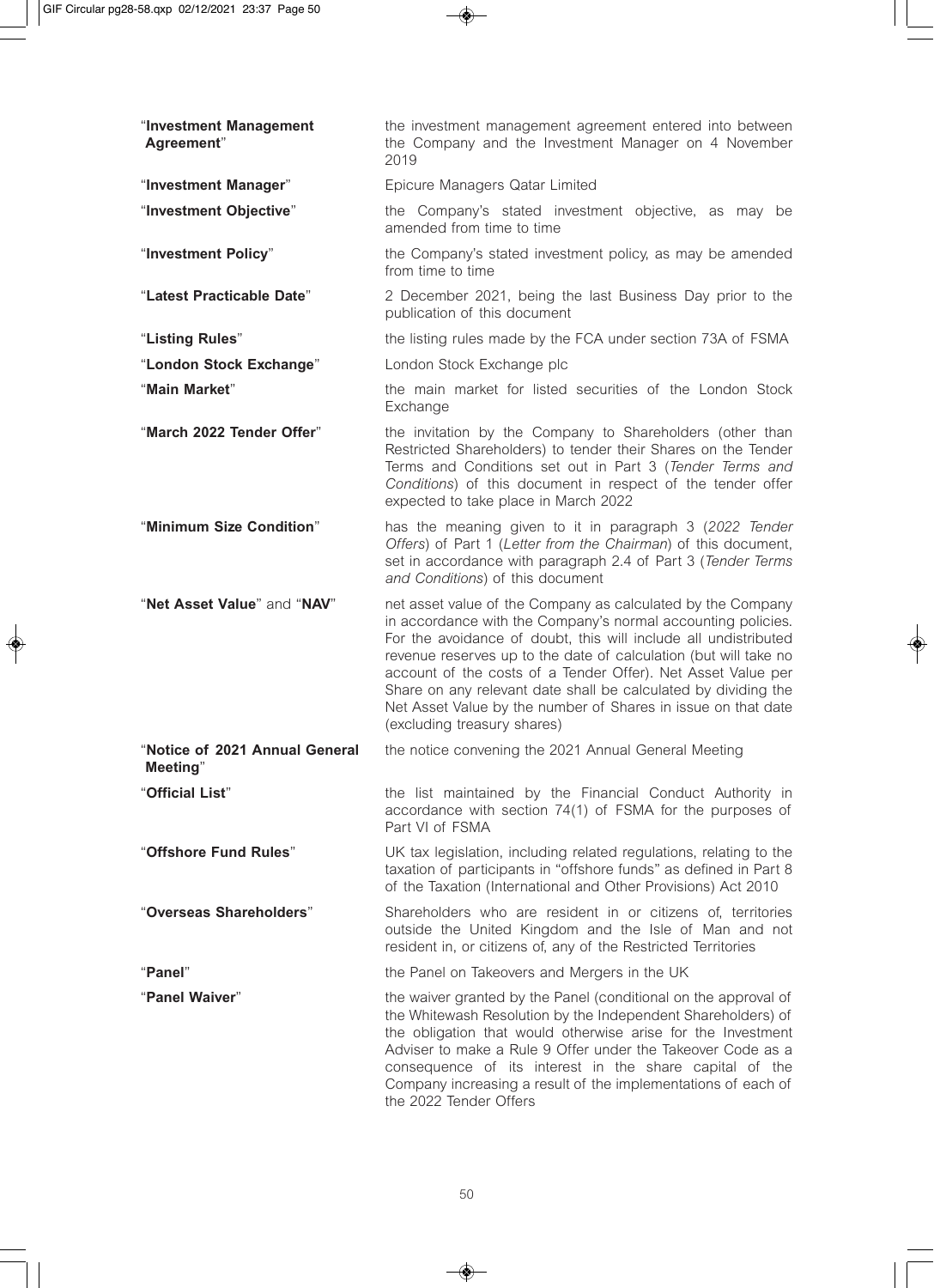| "Panmure Gordon"                      | Panmure Gordon (UK) Limited, which is authorised and<br>regulated in the United Kingdom by the FCA in the conduct of<br>investment business                                                                                                                                                       |
|---------------------------------------|---------------------------------------------------------------------------------------------------------------------------------------------------------------------------------------------------------------------------------------------------------------------------------------------------|
| "Proposals"                           | the recommended proposals to (i) obtain Shareholder approval<br>of the usual annual general meeting business; (ii) obtain<br>Shareholder approval of the Panel Waiver; and (iii) obtain<br>Shareholder authority to implement each of the 2022 Tender<br><b>Offers</b>                            |
| "Prospectus Regulation Rules"         | the prospectus regulation rules issued by the FCA exercising<br>its function as the competent authority under Part VI of FSMA                                                                                                                                                                     |
| "Receiving Agent" or "Registrar"      | Link Group                                                                                                                                                                                                                                                                                        |
| "Record Date"                         | in respect of a Tender Offer, the time and date specified as<br>such in the relevant Tender Offer Announcement                                                                                                                                                                                    |
| "Register"                            | the register of members of the Company                                                                                                                                                                                                                                                            |
| "Regulatory Information Service"      | a service approved by the London Stock Exchange for the<br>distribution to the public of announcements                                                                                                                                                                                            |
| "relevant securities"                 | has the meaning given to it in the Takeover Code                                                                                                                                                                                                                                                  |
| "Resolutions"                         | the Whitewash Resolution and the 2022 Tender Offers<br>Resolution                                                                                                                                                                                                                                 |
| "Restricted Shareholders"             | Shareholders who are resident in, or citizens of, one of the<br><b>Restricted Territories</b>                                                                                                                                                                                                     |
| "Restricted Territories"              | any of the following territories: Australia, Canada, Republic of<br>South Africa, Japan or the United States or any other<br>jurisdiction where the extension or acceptance of a Tender<br>Offer would violate relevant laws and/or regulations of that<br>jurisdiction                           |
| "Rule 9 Offer"                        | a general offer under Rule 9 of the Takeover Code                                                                                                                                                                                                                                                 |
| "September 2022 Tender Offer"         | the invitation by the Company to Shareholders (other than<br>Restricted Shareholders) to tender their Shares on the Tender<br>Terms and Conditions set out in Part 3 (Tender Terms and<br>Conditions) of this document in respect of the tender offer<br>expected to take place in September 2022 |
| "Share Capital"                       | the issued share capital of the Company as at the Latest<br>Practicable Date, excluding any Shares held in treasury, being<br>at the date of this document 46,320,172 Shares                                                                                                                      |
| "Shareholders"                        | holders of Shares                                                                                                                                                                                                                                                                                 |
| "Shares"                              | ordinary shares of US\$0.01 each in the capital of the Company                                                                                                                                                                                                                                    |
| "Specialist Fund Segment"<br>or "SFS" | the Specialist Fund Segment of the Main Market                                                                                                                                                                                                                                                    |
| "Takeover Code"                       | The City Code on Takeovers and Mergers published by the<br>Panel                                                                                                                                                                                                                                  |
| "Tender Form"                         | the prescribed tender form for use by Shareholders who hold<br>their Shares in certificated form in connection with a Tender<br>Offer                                                                                                                                                             |
| "Tendering Shareholders"              | those Shareholders who have tendered some or all of their<br>Shares pursuant to a Tender Offer                                                                                                                                                                                                    |
| "Tender Offer Announcement"           | shall have the meaning given to it in paragraph 3.1 of Part 3<br>(Tender Terms and Conditions) of this document                                                                                                                                                                                   |
| "Tender Offer Formula Asset<br>Value" | shall be calculated in accordance with paragraph 4 of Part 3<br>(Tender Terms and Conditions) of this document                                                                                                                                                                                    |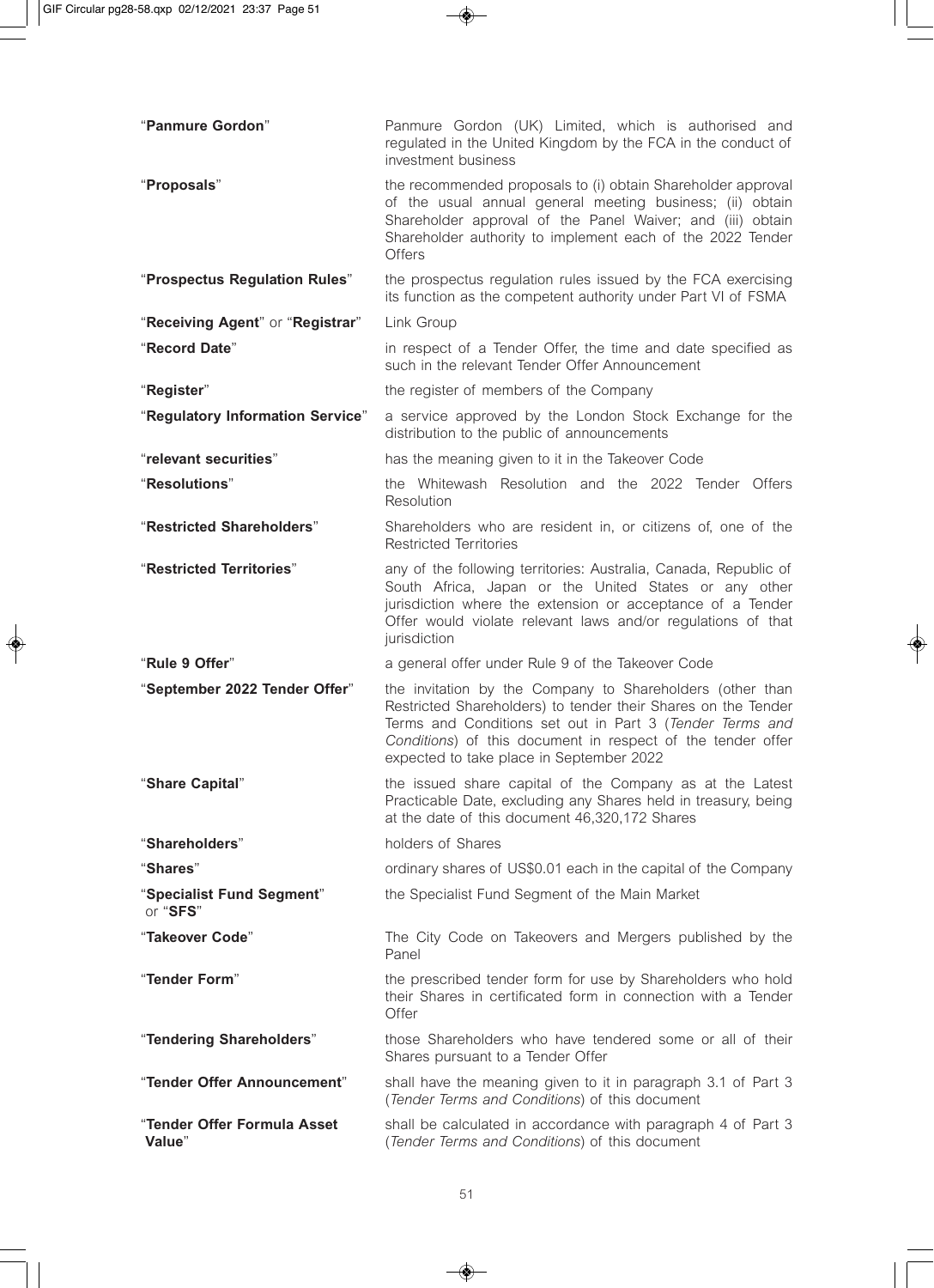| "Tender Offers"                  | the 2022 Tender Offers and/or any tender offers to be<br>implemented by the Company bi-annually for up to 100 per<br>cent. of each Shareholder's holding of Shares at the relevant<br>Record Date in each case subject to the Tender Terms and<br>Conditions set out in Part 3 (Tender Terms and Conditions) of<br>this document and as set out in the relevant notice of annual<br>general meeting and Tender Offer Announcement, and a<br>"Tender Offer" shall mean any one of them, as the context may<br>require |
|----------------------------------|----------------------------------------------------------------------------------------------------------------------------------------------------------------------------------------------------------------------------------------------------------------------------------------------------------------------------------------------------------------------------------------------------------------------------------------------------------------------------------------------------------------------|
| "Tender Pool"                    | means the pool of stocks, cash, assets and liabilities to be<br>created in accordance with the terms of a Tender Offer and<br>relating to the Tendering Shareholders                                                                                                                                                                                                                                                                                                                                                 |
| "Tender Pool Determination Date" | the date specified by the Directors being as soon as<br>practicable following the date on which all assets in the Tender<br>Pool (other than any contingent assets, if any) have been fully<br>realised and settled and liabilities (other than any stamp duty<br>or stamp duty reserve tax to be payable) have been met and<br>on which the Final Tender Offer Asset Value attributable to the<br>Tender Pool will be calculated                                                                                    |
| "Tender Price"                   | the price per Share at which Shares will be purchased<br>pursuant to a Tender Offer calculated as provided in Part 3<br>(Tender Terms and Conditions) of this document                                                                                                                                                                                                                                                                                                                                               |
| "Tender Purchases"               | the Shares purchased by the Company pursuant to a Tender<br>Offer                                                                                                                                                                                                                                                                                                                                                                                                                                                    |
| "Tendered Shares"                | Shares which have been successfully tendered for purchase<br>by the Company pursuant to the terms of a Tender Offer                                                                                                                                                                                                                                                                                                                                                                                                  |
| "Tendering Shareholders"         | means a Shareholder who has tendered Shares pursuant to a<br>Tender Offer                                                                                                                                                                                                                                                                                                                                                                                                                                            |
| "TFE Instruction"                | a transfer from escrow instruction (as defined by the CREST<br>Manual)                                                                                                                                                                                                                                                                                                                                                                                                                                               |
| "TTE Instructions"               | a transfer to escrow instruction (as defined by the CREST<br>Manual)                                                                                                                                                                                                                                                                                                                                                                                                                                                 |
| "UK Companies Act"               | the UK Companies Act 2006                                                                                                                                                                                                                                                                                                                                                                                                                                                                                            |
| "UK Corporate Governance Code"   | The UK Corporate Governance Code published by the UK<br>Financial Reporting Council, as amended from time to time                                                                                                                                                                                                                                                                                                                                                                                                    |
| "UK Market Abuse Regulation"     | Regulation (EU) No.596/2014 of the European Parliament and<br>of the Council of 16 April 2014 on market abuse as it forms<br>part of the domestic law of the United Kingdom by virtue of<br>the EUWA                                                                                                                                                                                                                                                                                                                 |
| "UK PRIIPs Regulation"           | Regulation (EU) No 1286/2014 of the European Parliament and<br>of the Council of 26 November 2014 on key information<br>for packaged retail<br>and<br>documents<br>insurance-based<br>investment products, together with its implementing and<br>delegated acts, as they form part of the domestic law of the<br>United Kingdom by virtue of the EUWA                                                                                                                                                                |
| "UK Prospectus Regulation"       | Regulation (EU) 2017/1129 of the European Parliament and of<br>the Council of 14 June 2017 on the prospectus to be published<br>when securities are offered to the public or admitted to trading<br>on a regulated market, and repealing Directive 2003/71/EC, as<br>it forms part of the domestic law of the United Kingdom by<br>virtue of the EUWA                                                                                                                                                                |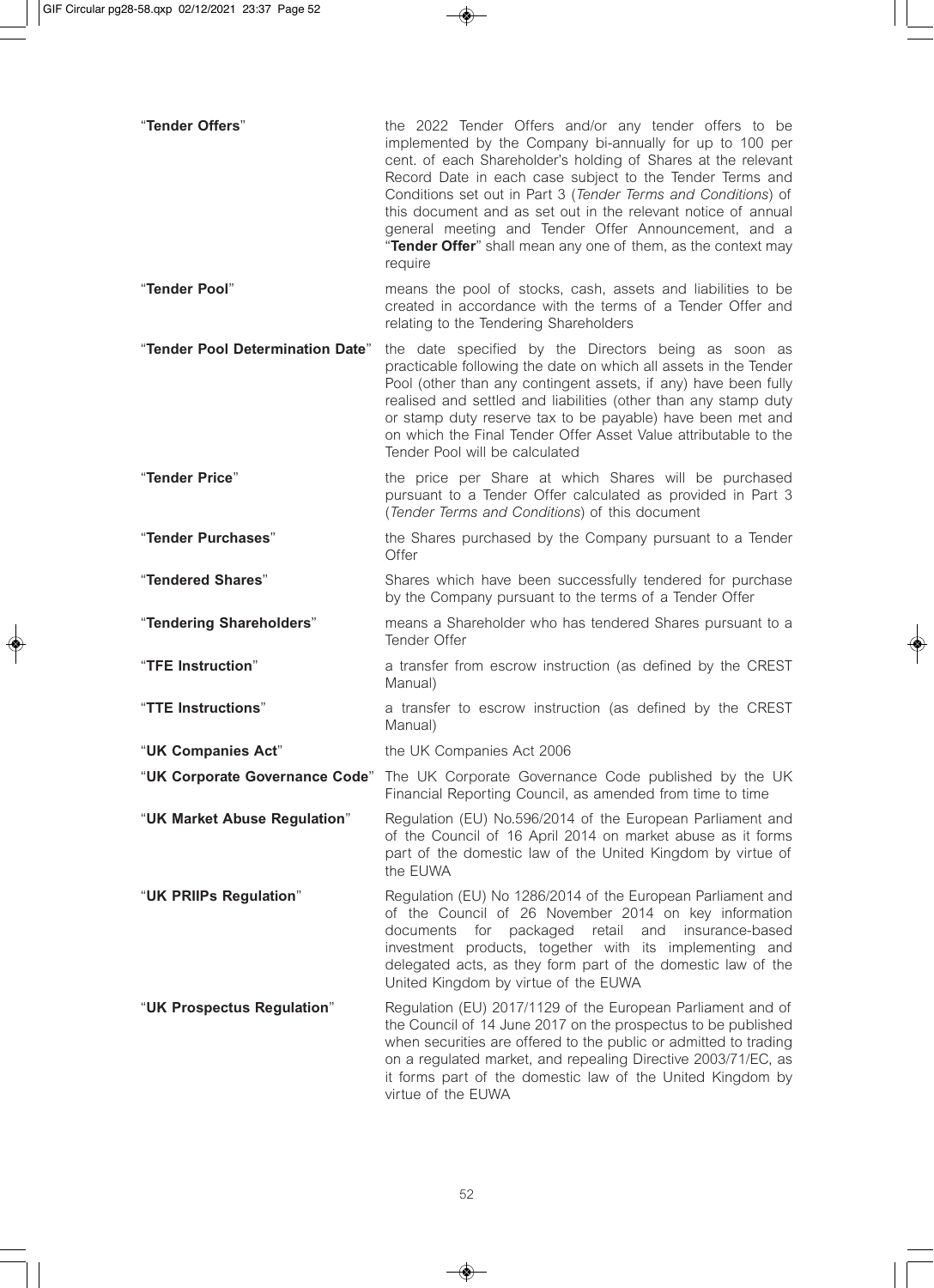| " <b>uncertificated</b> " or<br>"in uncertificated form" | a Share recorded on the Register as being held in<br>uncertificated form in CREST and title to which, by virtue of the<br>CREST Regulations may be transferred by means of CREST                                                                                  |
|----------------------------------------------------------|-------------------------------------------------------------------------------------------------------------------------------------------------------------------------------------------------------------------------------------------------------------------|
| " <b>United States</b> " or " <b>US</b> "                | the United States of America, its territories and possession,<br>any state of the United States and the District of Columbia                                                                                                                                      |
| "US Dollar" or "USD" or "\$"                             | the lawful currency of the United States                                                                                                                                                                                                                          |
| "Whitewash Resolution"                                   | the ordinary resolution of the Independent Shareholders to<br>approve the Panel Waiver, to be proposed on a poll at the 2021<br>Annual General Meeting and set out as Resolution 7 in the<br>Notice of 2021 Annual General Meeting at the end of this<br>document |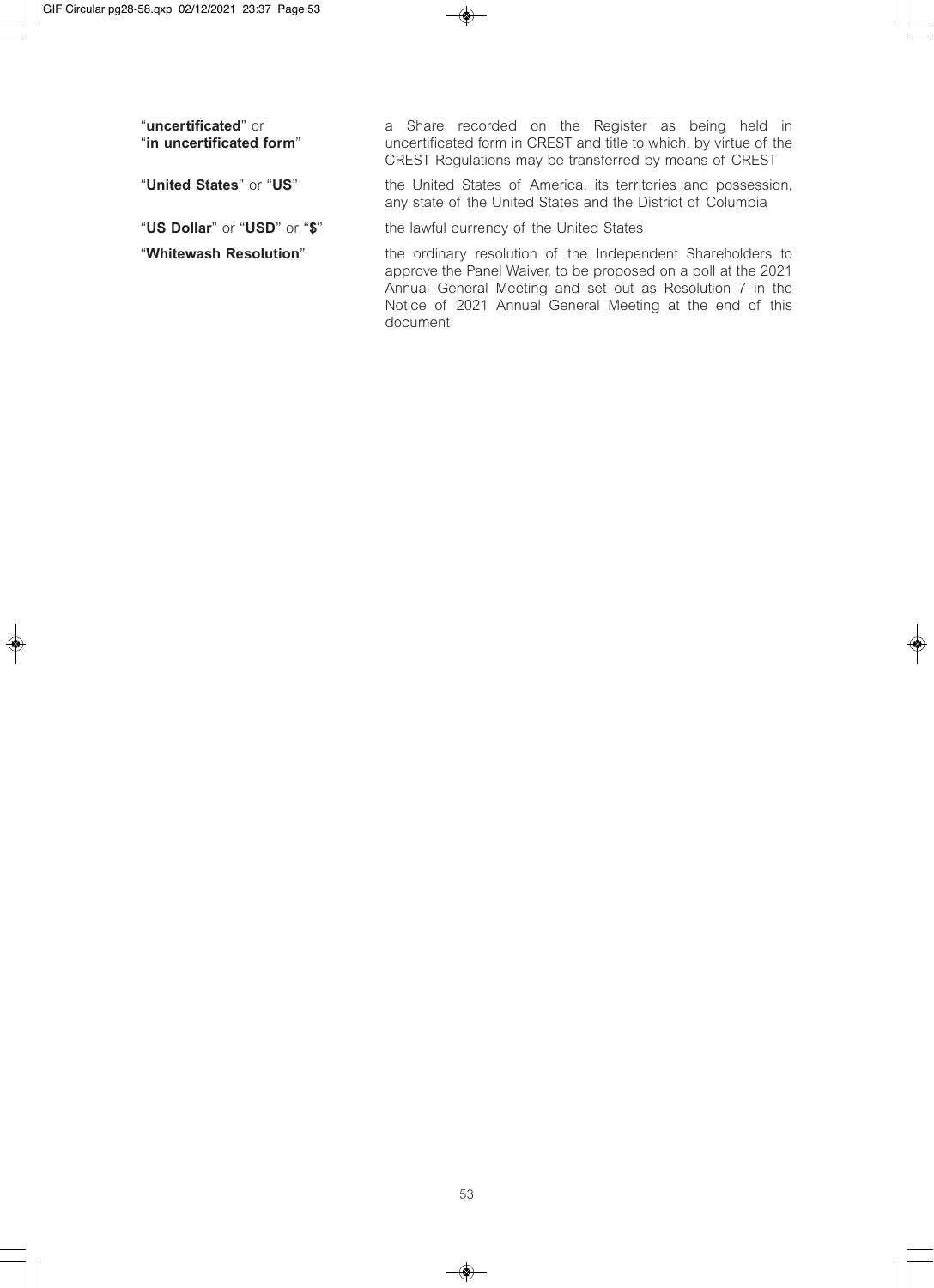# **GULF INVESTMENT FUND PLC**

*(a closed-ended investment company incorporated in the Isle of Man under the Isle of Man Companies Acts 1931 to 2004 with registered number 120108C)* 

# **NOTICE OF 2021 ANNUAL GENERAL MEETING**

**NOTICE IS HEREBY GIVEN** that an **ANNUAL GENERAL MEETING** ("**AGM**") of the Company will be held at Mainstream Fund Services (IOM) Limited, Millennium House, 46 Athol Street, Douglas, Isle of Man IM1 1JB on 31 December 2021 at 11.00 a.m. to consider and, if thought fit, pass the following resolutions:

## **Resolution 1 (Ordinary Resolution)**

**THAT** the Report of the Investment Manager and the Investment Adviser, Report of the Directors, Directors' Remuneration Report, Report of the Independent Auditors and the Audited Financial Statements of the Company for the year end to 30 June 2021 be approved.

# **Resolution 2 (Ordinary Resolution)**

**THAT** a final dividend of 2.47 cents per ordinary share of US\$0.01 each in the capital of the Company (the "**Share**") (as recommended by the Board of Directors) be declared payable with respect to the year ended 30 June 2021.

## **Resolution 3 (Ordinary Resolution)**

**THAT** KPMG Audit LLC Isle of Man, who have indicated their willingness to continue in office, be re-appointed as auditors of the Company for the year ending 30 June 2022.

## **Resolution 4 (Ordinary Resolution)**

**THAT** Mr Anderson Whamond who retires in accordance with the articles of association of the Company (the "**Articles of Association**") be re-elected a director of the Company.

#### **Resolution 5 (Ordinary Resolution)**

**THAT** the Company generally and unconditionally be authorised to make market purchases of Shares provided that:

- (a) the maximum aggregate number of ordinary shares that may be purchased is 6,943,393 (being the equivalent of 14.99% of the Company's issued share capital (excluding treasury shares) at the date of this notice);
- (b) the minimum price (excluding expenses) which may be paid for each Share is US\$0.01 being the nominal value per Share;
- (c) the maximum price (excluding expenses) which may be paid for each Share is the higher of: (i) 105 per cent of the average market value of a Share for the five business days prior to the day the purchase is made; and (ii) the value of a Share calculated on the basis of the higher of the price quoted for (I) the last independent trade of and (II) the highest current independent bid for, any number of Shares on the trading venue where the purchase is carried out; and
- (d) the authority conferred by this resolution shall expire on 29 December 2022 or, if earlier, at the conclusion of the Company's next annual general meeting save that the Company may, before the expiry of the authority granted by this resolution, enter into a contract to purchase Shares which will or may be executed wholly or partly after the expiry of such authority.

All Shares purchased pursuant to the above authority shall be either: (i) held, sold, transferred or otherwise dealt with as treasury shares; or (ii) cancelled immediately upon completion of the purchase.

#### **Resolution 6 (Special Resolution)**

**THAT** the rights of holders of equity securities in the Company to receive a pre-emptive offer of equity securities pursuant to Article 5A.2 of the Company Articles of Association shall be and is hereby excluded in respect of 4,632,017 Shares, this exclusion to expire immediately prior to the annual general meeting of the Company to be held in 2022.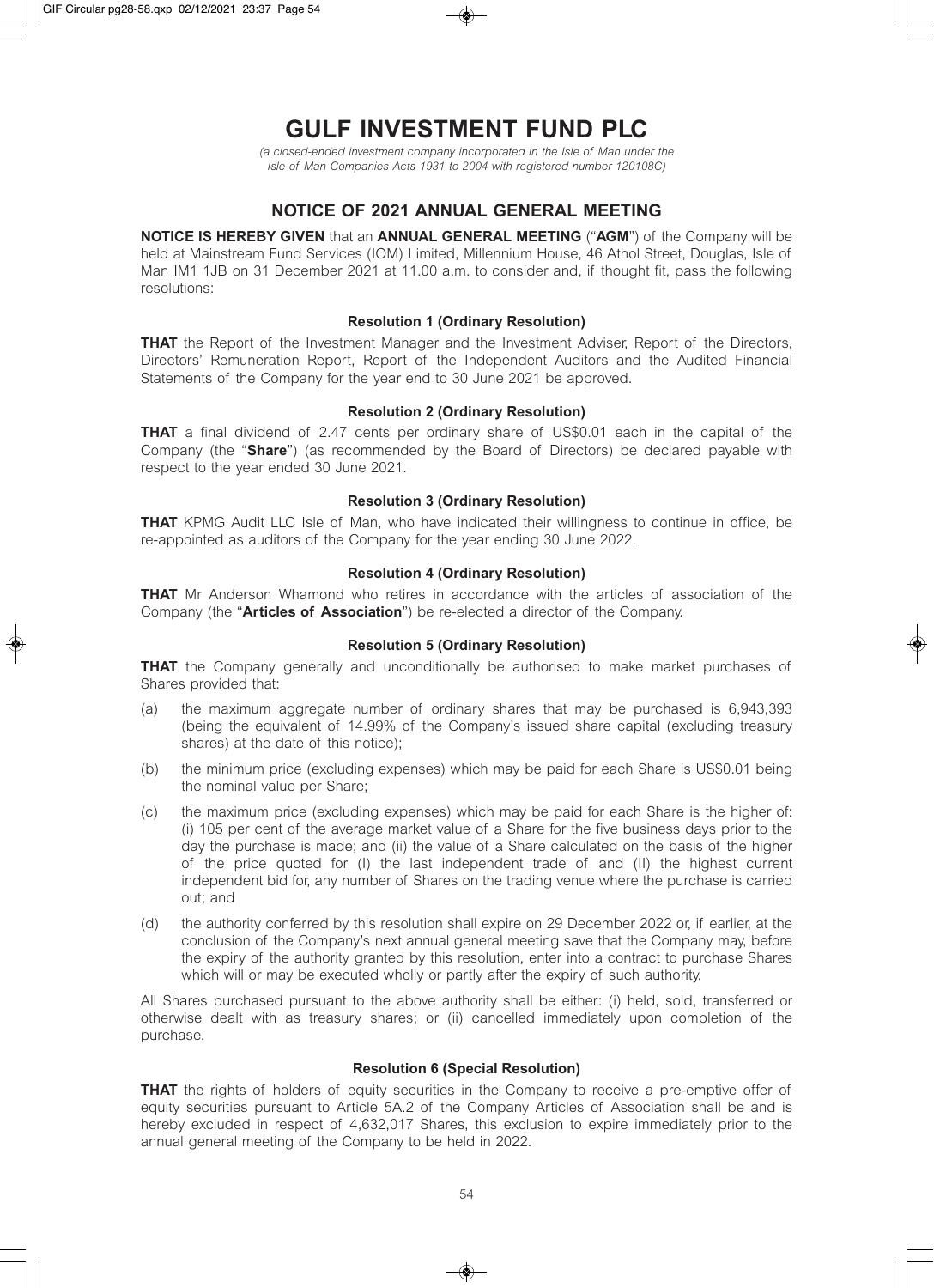#### **Resolution 7 (Ordinary Resolution)**

**THAT**, the waiver granted by the Panel on Takeovers and Mergers as described in the circular issued by the Company to its shareholders on 3 December 2021 which contains this notice of meeting (the "**Circular**"), of any requirement under Rule 9 of the Takeover Code on the Investment Adviser to make a general offer to the Shareholders of the Company as a result of the 2022 Tender Offers (defined below) be and is hereby approved.

#### **Resolution 8 (Ordinary Resolution)**

**THAT**, subject to the passing of Resolution 7, in addition to any existing authorities, the Company be and is hereby authorised to make market purchases (within the meaning of section 13 of the Companies Act 1992) of its Shares pursuant to the March 2022 and/or the September 2022 tender offers on the terms set out in the Circular (the "**2022 Tender Offers**") provided that:

- (a) the maximum number of Shares hereby authorised to be purchased shall be 46,320,172;
- (b) the price which may be paid for a Share shall be the Tender Price as defined in the Circular (which in each case shall be both the maximum and the minimum price);
- (c) unless renewed, the authority hereby conferred shall expire on the earlier of (i) the completion of the September 2022 Tender Offer or (ii) one year from the date of passing of this resolution;
- (d) the Company may make a contract or contracts to purchase Shares under the authority hereby conferred prior to the expiry of such authority which will or may be executed wholly or partly after the expiry of such authority and may make a purchase of Shares in pursuance of any such contract or contracts; and
- (e) subject to the provisions of the Companies Acts, any of the Shares so acquired will be cancelled.

Terms defined in the Circular shall have the same meaning in this Notice, save where the context otherwise requires.

Millennium House<br>46 Athol Street **Douglas** Isle of Man IM1 1JB

*Registered Office By Order of the Board*<br>Millennium House **By Order of the Board** *By Order of the Board Allennium House* Assistant Secretary

Dated: 3 December 2021

#### **Notes:**

- 1. A member of the Company entitled to attend, speak and vote at the meeting convened by the notice set out above (the "**2021 Annual General Meeting**") is entitled to appoint a proxy to exercise all or any of his rights to attend, speak and vote at the meeting in his place. A proxy may demand, or join in demanding, a poll. A proxy need not be a member of the Company.
- 2. An instrument for the purposes of appointing a proxy accompanies this document (the "**Form of Proxy**"). Shareholders are advised that depending on whether or not there may be future restrictions imposed by the Isle of Man Government in response to the global COVID-19 pandemic, it may not be possible to attend the 2021 Annual General Meeting in person. Shareholders are therefore strongly encouraged to complete and return the Form of Proxy to appoint the chairman of the 2021 Annual General Meeting as their proxy. To be valid, the Form of Proxy and the power of attorney or other authority (if any) under which it is signed, or a notarially certified copy of such power or authority, must be received at Mainstream Fund Services (IOM) Limited, Millennium House, 46 Athol Street Douglas, Isle of Man IM1 1JB by 11.00 a.m. on 29 December 2021 or not later than 48 hours before the time appointed for holding the 2021 Annual General Meeting or adjourned 2021 Annual General Meeting at which the person named in the instrument proposes to vote or, in the case of a poll, before the time appointed for taking the poll and, in default, the instrument shall not be treated as valid.
- 3. A member may appoint more than one proxy in relation to the 2021 Annual General Meeting provided that each proxy is appointed to exercise the rights attached to a different share or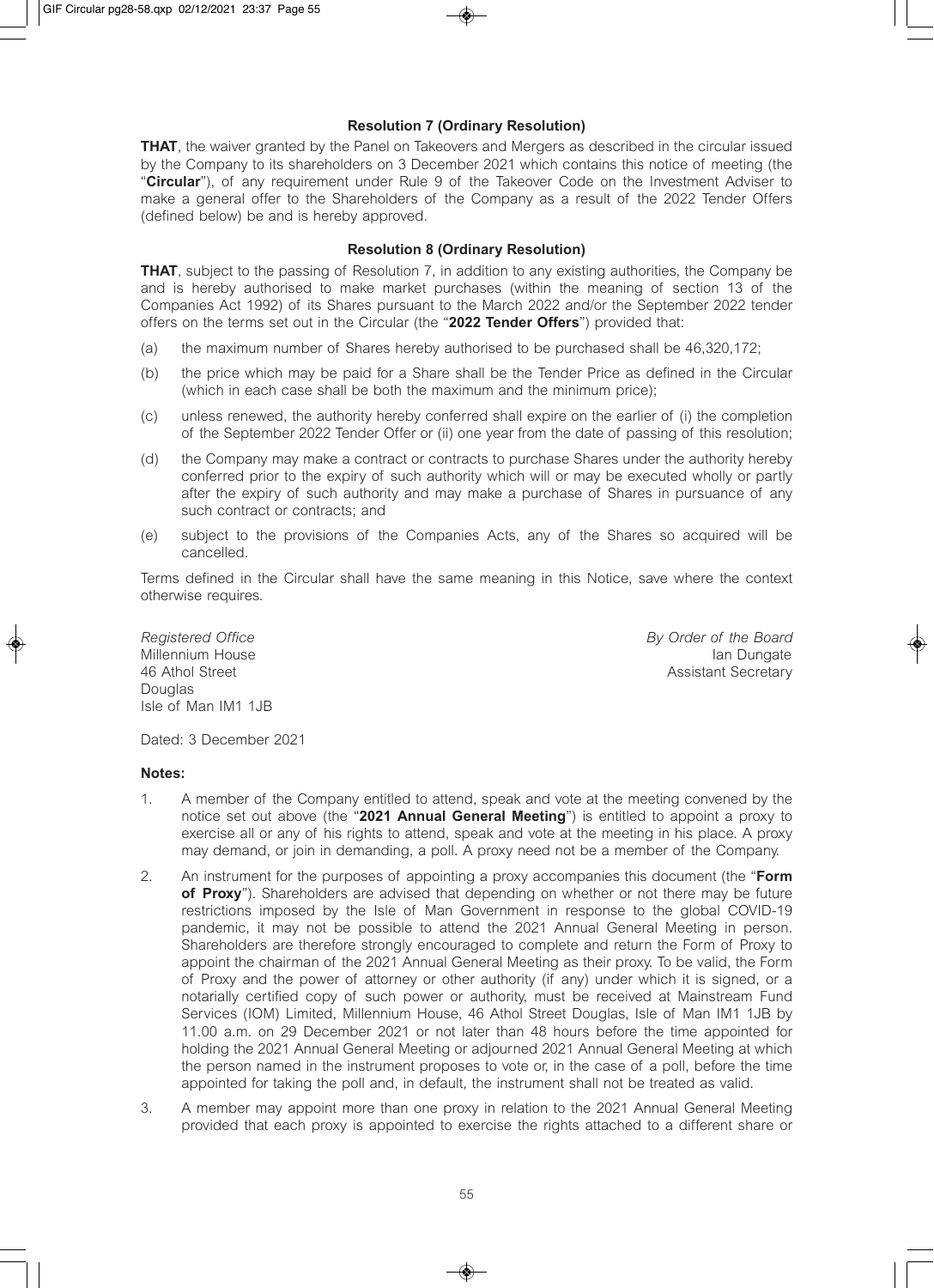shares held by him. To appoint more than one proxy you may photocopy the enclosed Form of Proxy. Please indicate the proxy holder's name and the number of shares in relation to which they are authorised to act as your proxy (which, in aggregate, should not exceed the number of shares held by you). Please also indicate if the proxy instruction is one of multiple instructions being given. All forms must be signed and should be returned together in the same envelope. A failure to specify the number of shares to which each proxy appointment relates or specifying a number in excess of those held by you may result in the appointment being invalid.

- 4. In the case of a member which is a company, the Form of Proxy must be executed under the member's common seal (or in any other manner permitted by law and having the same effect as if executed under seal) or under the hand of a duly authorised officer, attorney or other person.
- 5. Completion of the Form of Proxy appointing a proxy does not preclude a member from subsequently attending and voting at the meeting in person if he so wishes (subject to any restrictions which may be imposed by the Isle of Man Government in response to the global COVID-19 pandemic).
- 6. In the case of joint holders, the vote of the senior who tenders a vote, whether in person or by proxy, will be accepted to the exclusion of the votes of the other joint holders and, for this purpose, seniority will be determined by the order in which the names stand in the register of members in respect of the joint holding.
- 7. Pursuant to Regulation 22 of the Uncertificated Securities Regulations 2005 (Isle of Man), the Company specifies that only those members entered on the register of members of the Company as at 5.30 p.m. on 29 December 2021 (or, if the meeting is adjourned, 48 hours before the time fixed for the adjourned meeting) shall be entitled to attend and vote at the meeting in respect of the number of Shares registered in their name at that time. Changes to entries on the register of members after that time (or, if the meeting is adjourned, on the register of members 48 hours before the time fixed for the adjourned meeting) shall be disregarded in determining the rights of any person to attend or vote at the meeting.
- 8. CREST members who wish to appoint a proxy or proxies through the CREST electronic proxy appointment service may do so by using the procedures described in the CREST manual. CREST personal members or other CREST sponsored members, and those CREST members who have appointed a service provider(s), should refer to their CREST sponsor or voting service provider(s), who will be able to take the appropriate action on their behalf.
- 9. In order for a proxy appointment or instruction made using the CREST service to be valid, the appropriate CREST message (a "**CREST Proxy Instruction**") must be properly authenticated in accordance with Euroclear UK & Ireland Limited's specifications, and must contain the information required for such instruction, as described in the CREST manual (available via www.euroclear.com/CREST). The message, regardless of whether it constitutes the appointment of a proxy or is an amendment to the instruction given to a previously appointed proxy must, in order to be valid, be transmitted so as to be received by the issuer's agent (ID RA10) by 11.00 a.m. on 29 December 2021. For this purpose, the time of receipt will be taken to be the time (as determined by the time stamp applied to the message by the CREST application host) from which the issuer's agent is able to retrieve the message by enquiry to CREST in the manner prescribed by CREST. After this time any change of instructions to proxies appointed through CREST should be communicated to the appointee through other means.
- 10. CREST members and, where applicable, their CREST sponsors, or voting service providers should note that Euroclear UK & Ireland Limited does not make available special procedures in CREST for any particular message. Normal system timings and limitations will, therefore, apply in relation to the input of CREST proxy instructions. It is the responsibility of the CREST member concerned to take (or, if the CREST member is a CREST personal member, or sponsored member, or has appointed a voting service provider, to procure that his CREST sponsor or voting service providers) take(s)) such action as shall be necessary to ensure that a message is transmitted by means of the CREST system by any particular time. In this connection, CREST members and, where applicable, their CREST sponsors or voting system providers are referred, in particular, to those sections of the CREST manual concerning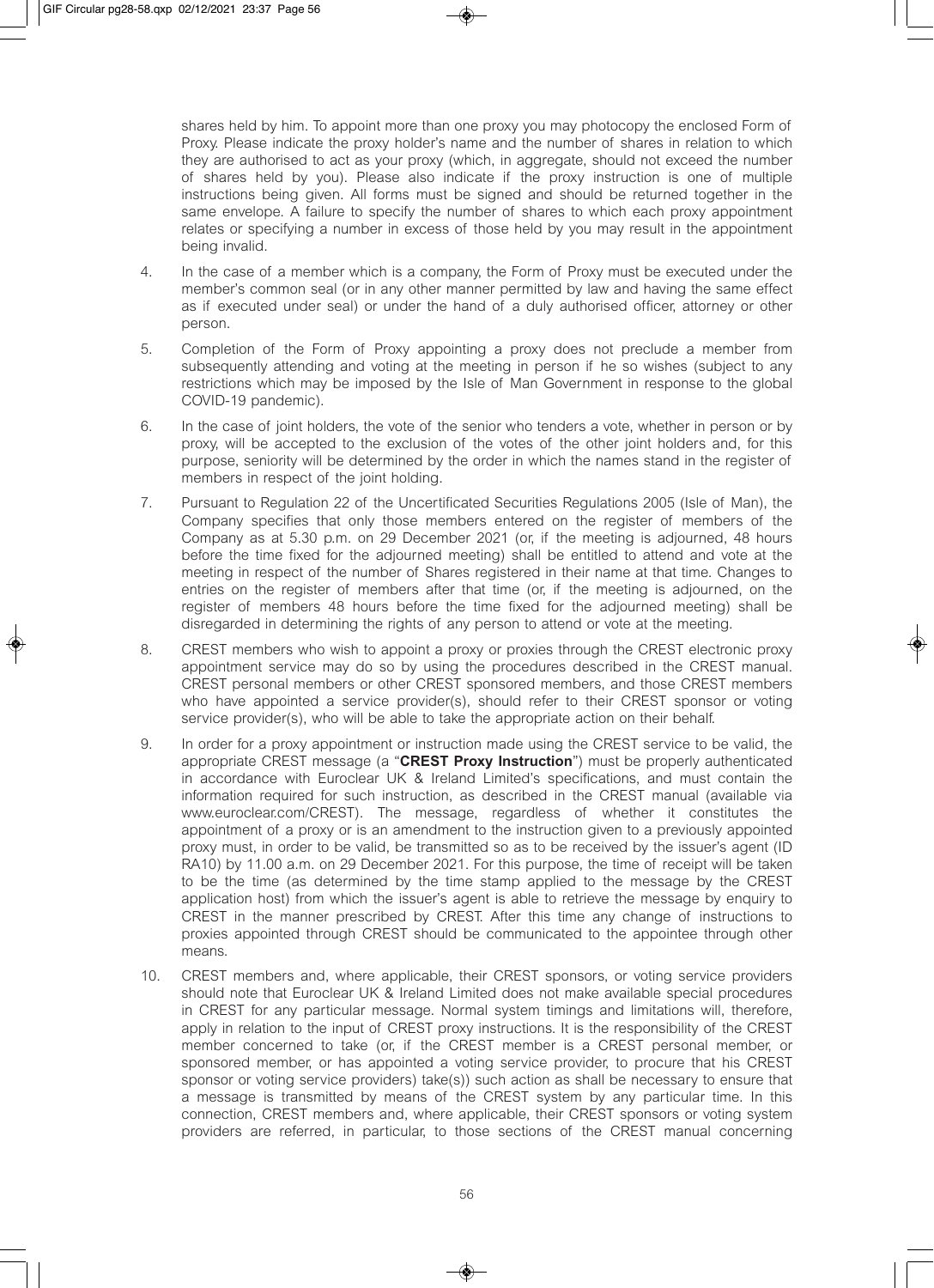practical limitations of the CREST system and timings. The Company may treat as invalid a CREST proxy instruction in the circumstances set out in Regulation 18(4)(a) of the Uncertificated Securities Regulations 2005 (Isle of Man).

- 11. Resolution 7 is an ordinary resolution which is subject to the approval of the Independent Shareholders (as defined in the Circular) on a poll and each Independent Shareholder will be entitled to one vote for each ordinary share held. The Investment Adviser (as defined in the Circular), who is not an Independent Shareholder, will not vote on Resolution 7 and has undertaken to the Company not to do so.
- 12. As at 3 December 2021 (being the last practicable date prior to the publication of this Notice) the Company's issued share capital consisted of 46,320,172 Shares of US\$0.01 each in the capital of the Company (excluding any shares held in treasury), carrying one vote each. Therefore, the total voting rights in the Company as at 3 December 2021 were 46,320,172 votes.